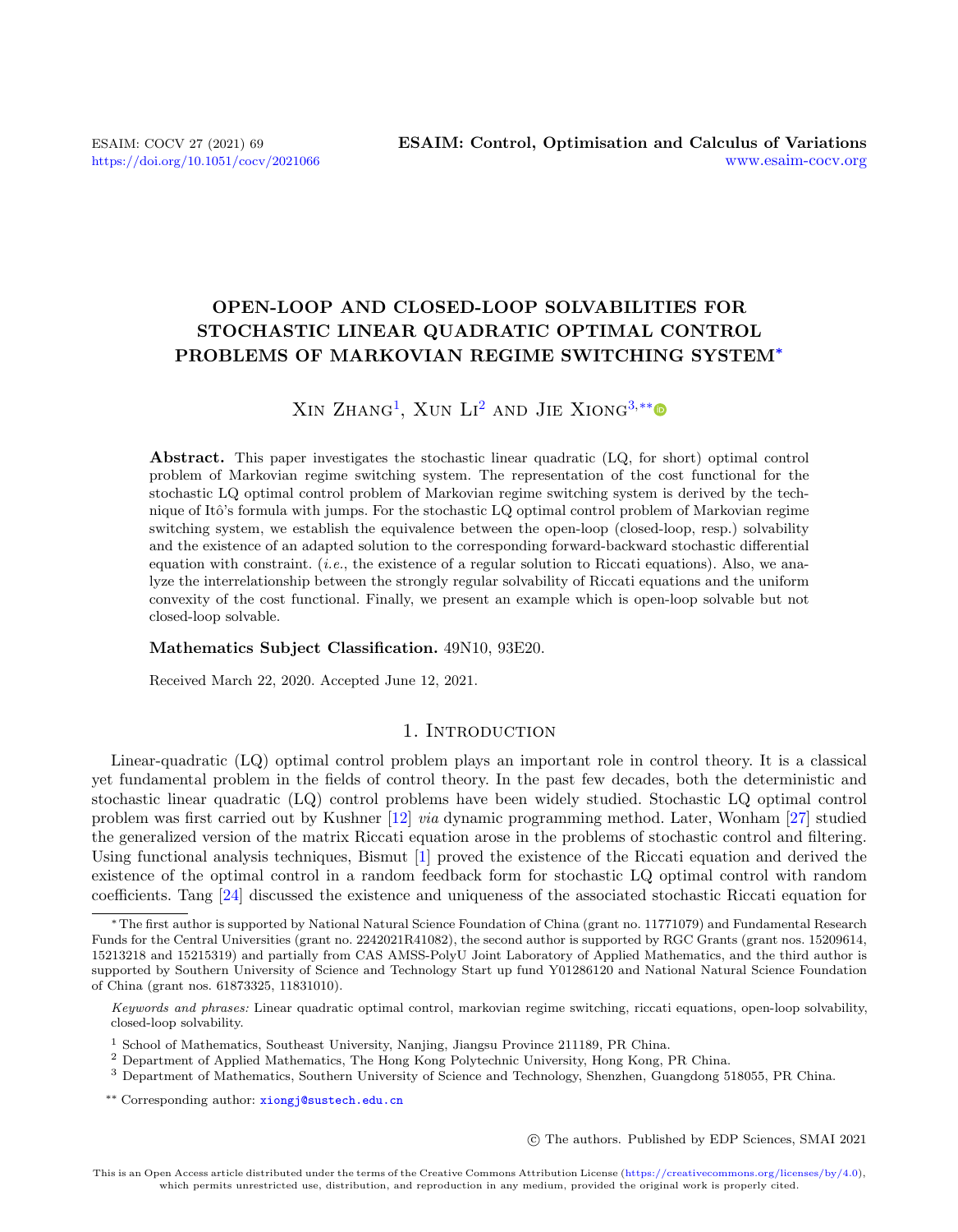general stochastic LQ optimal control problems with random coefficients and state control dependent noise via the method of stochastic flow, which can be applied to Bismut and Peng's long-standing open problems. Moreover, Tang provided a rigorous derivation of the interrelationship between the Riccati equation and the stochastic Hamilton system as two different but equivalent tools for the stochastic LQ problem. For more details on the progress of the stochastic Riccati equation, interested readers may refer to [\[8](#page-33-4)[–11,](#page-33-5) [21,](#page-33-6) [25\]](#page-33-7).

Under some mild conditions on the weighting coefficients in the cost functional, such as positive definite quadratic weighting control martix, and so on, the stochastic LQ optimal control problems can be solved elegantly *via* the Riccati equation approach, see Chapter 6 of  $[30]$ . Chen *et al.*  $[2]$  was the first to start the pioneering work of stochastic LQ optimal control problems with indefinite quadratic weighting control matrix, which turns out to be useful in solving the continuous-time mean-variance portfolio selection problems. Since then, there has been an increasing interest in the so-called indefinite stochastic LQ optimal control, see, for example, Chen and Yong  $[3]$ , Li and Zhou  $[14]$ , Li *et al.*  $[15, 16]$  $[15, 16]$  $[15, 16]$ , and so on.

Another extension to stochastic LQ optimal control problems involves random jumps in the state systems, such as Poisson jumps or the regime switching jumps. Wu and Wang [\[28\]](#page-33-14) considered the stochastic LQ optimal control problems with Poisson jumps and derived the existence and uniqueness of the deterministic Riccati equation. Using the technique of completing squares, Hu and Oksendal [\[4\]](#page-33-15) discussed the stochastic LQ optimal control prblmlem with Poisson jumps and partial information. Existence and uniqueness of the stochastic Riccati equation with jumps and connections between the stochastic Riccati equation with jumps and the associated Hamilton systems of stochastic LQ optimal control problem were also presented. Yu [\[31\]](#page-33-16) investigated a kind of infinite horizon backward stochastic LQ optimal control problems and differential game problems under the jump-diffusion model state system. Li et al. [\[13\]](#page-33-17) solved the indefinite stochastic LQ optimal control problem with Poisson jumps.

The stochastic control problems involving regime switching jumps are of interest and of practical importance in various fields such as science, engineering, financial management and economics. The past few years have witnessed a dramatically increasing interest in financial market models whose key parameters, such as interest rate, stocks return and volatility, are modulated by Markov processes. In particular, one could face two market regimes in financial markets, one of which stands for a bull market with price increase, while the other for a bear market with price drop. One such formulation is the so-called regime switching model, where the market parameters depend on market modes that switch among a finite number of regimes. More recently, the regime switching models and related topics have been extensively studied in the areas of stochastic controls as well as their financial applications, see, for examples, [\[14–](#page-33-11)[16,](#page-33-13) [19,](#page-33-18) [29,](#page-33-19) [35](#page-34-0)[–39\]](#page-34-1). Ji and Chizeck [\[6,](#page-33-20) [7\]](#page-33-21) formulated a class of continuous-time LQ optimal controls with Markovian jumps. Zhang and Yin [\[34\]](#page-34-2) developed hybrid controls of a class of LQ systems modulated by a finite-state Markov chain. Li and Zhou [\[14\]](#page-33-11), Li et al. [\[15,](#page-33-12) [16\]](#page-33-13) introduced indefinite stochastic LQ optimal controls with regime switching jumps. Liu *et al.* [\[17\]](#page-33-22) considered near-optimal controls of regime switching LQ problems with indefinite control weight costs.

Recently, Sun and Yong [\[22\]](#page-33-23) investigated the two-person zero-sum stochastic LQ differential games. It was shown in Sun and Yong [\[22\]](#page-33-23) that the open-loop solvability is equivalent to the existence of an adapted solution to a forward-backward stochastic differential equation (FBSDE, for short) with constraint and closed-loop solvability is equivalent to the existence of a regular solution to the Riccati equation. As a continuation work of Sun and Yong [\[22\]](#page-33-23), Sun et al. [\[20\]](#page-33-24) considered the open-loop and closed-loop solvabilities for stochastic LQ optimal control problems. Moreover, the equivalence between the strongly regular solvability of the Riccati equation and the uniform convexity of the cost functional was established. This naturally calls for us to study the open-loop and closed-loop solvabilities within the framework of regime switching jumps. Moreover, if there is only one regime jump state in our model and then it can be reduced to that model of Sun et al. [\[20\]](#page-33-24). The aim of this paper is to further develop the results in Sun et al. [\[20\]](#page-33-24) to the case of stochastic LQ optimal control problems with regime switching jumps. Although the only difference between our model and their one is the regime switching jumps, it is not easy for one to obtain the similar results. The first difficulty we encounter is the uniformly convexity characterization of the cost functional  $J(t, x, i; u(\cdot))$ . In Sun et al. [\[20\]](#page-33-24), however, it is hard to understand the relationships of the uniformly convexity among  $J^0(t, x; u(\cdot))$ ,  $J^0(t, 0; u(\cdot))$  and  $J(t, x; u(\cdot))$ , because they just briefly mentioned "uniformly convexity" and did not clearly prsent readers its fundamental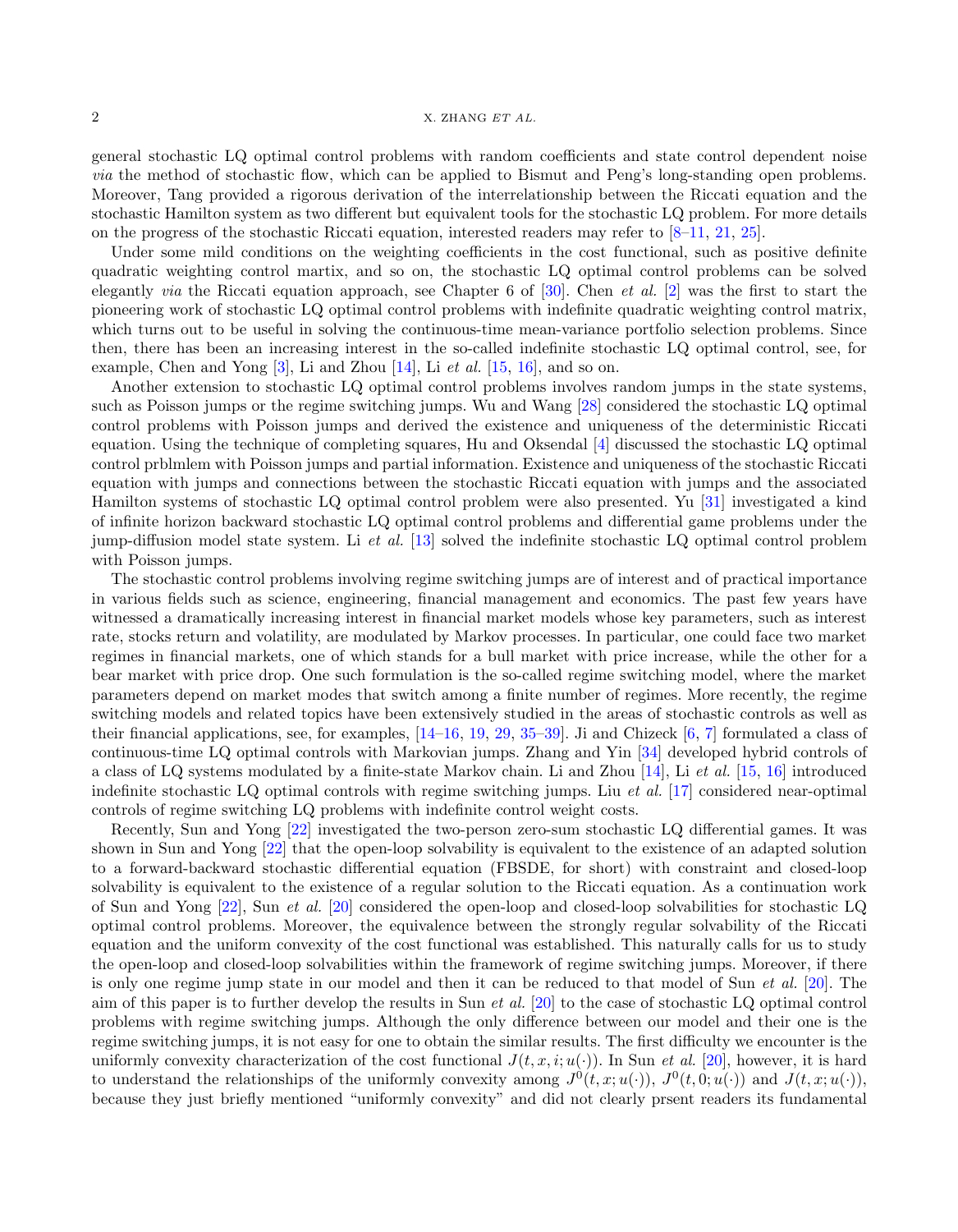definition. Thus, one cannot directly deal with the similar control works including the regime switching case. Therefore, in our work, we definitely and strictly introduce the definition of "uniformly convexity" from Zalinescu [\[32,](#page-33-25) [33\]](#page-33-26). Then, using this definition, we prove that the uniformly convexity of the cost functional  $J(t, x, i; u(\cdot))$ is equivalent to the positive definiteness of the operator  $M_2(t, i)$  (see [\(3.2\)](#page-6-0) or [\(3.8\)](#page-10-0)). From this equivalence, we can further obtain the relationships of the uniformly convexity among  $J^0(t, x, i; u(\cdot))$ ,  $J^0(t, 0, i; u(\cdot))$  and  $J(t, x; u(\cdot))$ . The second difficulty in our model is to prove the equivalence between the closed-loop solvability and the existence of regular solution to Riccati equation. In the model without regime switching jumps, this equivalence was studied in Sun and Yong  $[22]$  and Sun *et al.* [\[20\]](#page-33-24). In order to prove the equivalence, Sun and Yong [\[22\]](#page-33-23) constructed two matrix valued stochastic processes  $\mathbb{X}(\cdot)$  and  $\mathbb{Y}(\cdot)$  (see Eqs. (5.16) and (5.17) in [22]) and set  $P(s) := \mathbb{Y}(s) \mathbb{X}(s)^{-1}$ . Then the authors prove that  $P(s)$  satisfies the Riccati equation. In our case, note that solution  $P(s, i)$  of Riccati equation [\(5.2\)](#page-15-0) depends on state  $\alpha(s) = i$ . However,  $\mathbb{Y}(s)\mathbb{X}(s)^{-1}$  may not equal to  $P(s, \alpha(s))$  even though the evolution of the matrix valued processes  $\mathbb{Y}(s)$  and  $\mathbb{X}(s)$  depend on the Markov chain  $\alpha$ . Thus, if we adopt the technique in Sun and Yong [\[22\]](#page-33-23), we may not parallelly derive  $P(s, \alpha(s))$ . Therefore, the method adopted in [\[22\]](#page-33-23) no longer works in our model. Wang [\[26\]](#page-33-27) provided a new method to avoid the procedures of defining  $P(s) := \mathbb{Y}(s) \mathbb{X}(s)^{-1}$  for the model without regime switching. The method adopted by [\[26\]](#page-33-27) can also be applied for the model with regime switching. In this paper, we develop a different method to overcome the above mentioned difficulty of defining  $P(s, \alpha(s))$  in our model arisen in the proof of Theorem [5.2.](#page-16-0) We think that the definition of  $P(s, \alpha(s))$  provides additional insight to our proof. In fact, if we interpret the solution of  $(5.11)$  as the flow of the initial state  $(t, x, i)$  and define the matrix valued stochastic processes  $X(s;t,i)$  and  $Y(s;t,i)$  in [\(5.13\)](#page-17-1), then we can prove that  $Y(s;t,i) = P(s,\alpha(s))X(s;t,i)$  under the definition of  $P(t, i) := Y(t; t, i), i \in \mathcal{S}$ . Since  $X(s; t, i)$  is a.s. inverse at each  $s \in [t, T]$ , we finally derive the expression of  $P(s, \alpha(s)) = Y(s; t, i)X(s; t, i)^{-1}$ . Furthermore, our method is more general and also can be applied to solving the problems in [\[20,](#page-33-24) [22\]](#page-33-23) with random coefficients.

It is worthy to mention that Lv et al. [\[18\]](#page-33-28) established the characterization of closed-loop optimal control when the coefficients are adapted processes with respect to the filtration generated by the Brownian motion, and Huang and Yu [\[5\]](#page-33-29) derived some equivalent conditions for closed-loop optimal control for deterministic case. If there is only one regime jump state in our model, our characterization of the closed-loop optimal control becomes a special case of [\[18\]](#page-33-28). Furthermore, the equivalence between the uniform convex and the strongly regular solution of Riccati equation (Thm. [6.3\)](#page-26-0) implies that  $\hat{R}$  is uniformly positive, which is the same as the statement (ii) of Theorem 4.6 of [\[5\]](#page-33-29).

The first main contribution of our paper is to develop a new method for obtaining the representation of the cost functional for the stochastic LQ optimal control problem with regime switching jumps. In Sun et al. [\[20\]](#page-33-24), the representation of the cost functional, which is the summary results of Yong and Zhou [\[30\]](#page-33-8), is fundamental to prove the above equivalence. Unlike the techniques of analysis established in [\[20,](#page-33-24) [30\]](#page-33-8), our method for deriving the representation of the cost functional is mainly based on the technique of Itô's formula with jumps. The second main contribution of our paper is to adopt the stochastic flow theory for proving the equivalence between the closed-loop solvability and the existence of regular solution to the Riccati equation. Due to incorporating the regime switching jumps, the method applied in Sun *et al.* [\[20\]](#page-33-24) no longer works for proving the equivalence between the closed-loop solvability and the existence of regular solution to the Riccati equation when one studies the stochastic LQ optimal control problem with regime switching jumps.

The rest of the paper is organized as follows. Section [2](#page-3-0) introduces some useful notation, collect some preliminary results and state the stochastic LQ optimal control problem with regime switching jumps. Section [3](#page-6-1) is devoted to deriving the representation of the cost functional using the technique of Itô's formula with jumps. In Sections [4](#page-12-0) and [5,](#page-15-1) we prove the equivalence between the open-loop (closed-loop) solvability and the existence of an adapted solution to the corresponding FBSDE with constraint (i.e., the existence of a regular solution to the Riccati equation) for the stochastic LQ optimal control problem of Markovian regime switching system. The equivalence between the strongly regular solvability of the Riccati equation and the uniform convexity of the cost functional is established in Section [6.](#page-23-0) In the last section, we present an example which is open-loop solvable but not closed-loop solvable.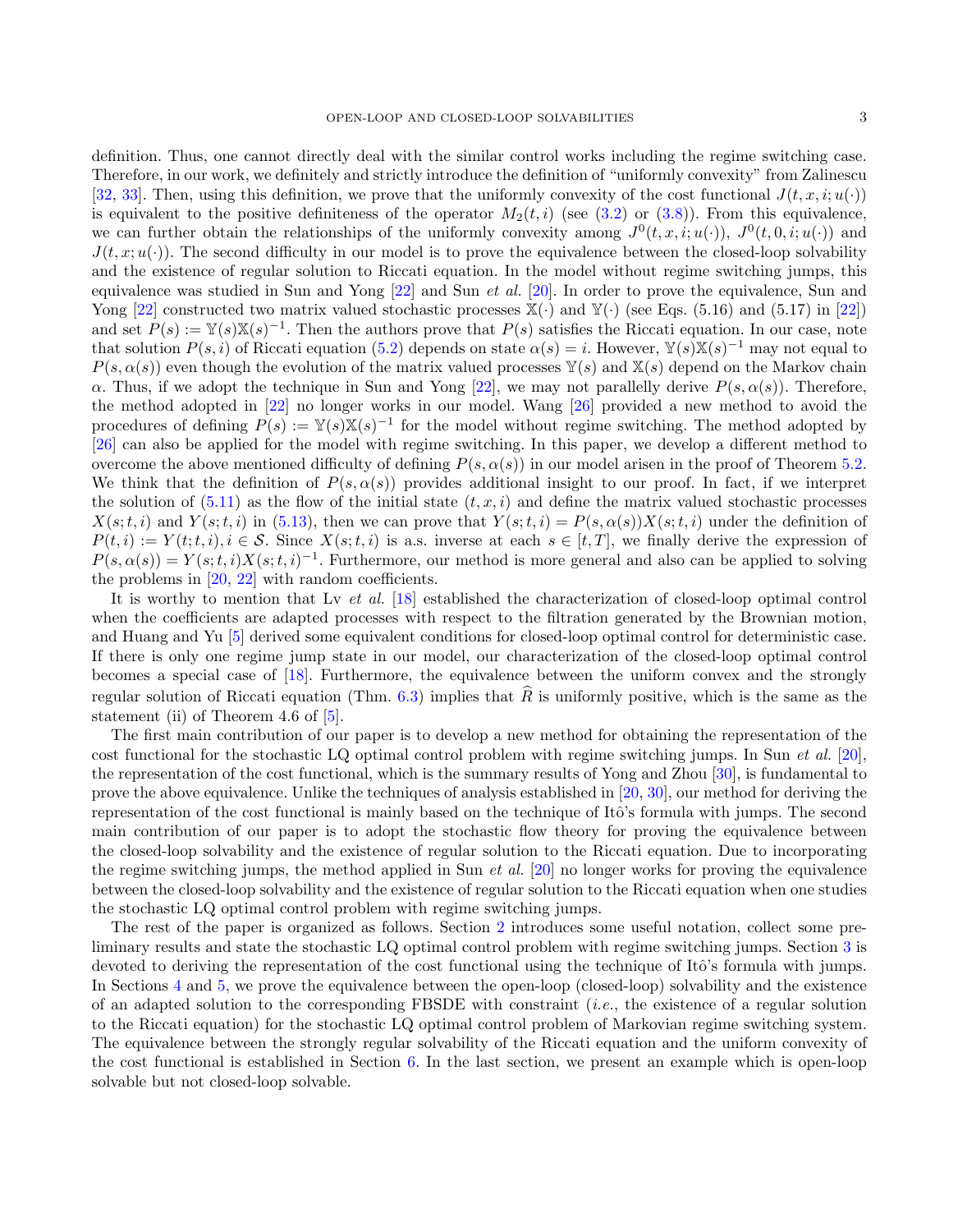# 2. Preliminaries and model formulation

<span id="page-3-0"></span>Let  $(\Omega, \mathcal{F}, \mathbb{F}, \mathbb{P})$  be a complete filtered probability space on which a standard one-dimensional Brownian motion  $W = \{W(t); 0 \leq t < \infty\}$  and a continuous time, finite-state, Markov chain  $\alpha = \{\alpha(t); 0 \leq t < \infty\}$  are defined, where  $\mathbb{F} = {\{\mathcal{F}_t\}}_{t\geqslant0}$  is the natural filtration of W and  $\alpha$  augmented by all the P-null sets in F. In the rest of our paper, we use the following notation:

- N: the set of natural numbers;
- $\mathbb{R}_+$ ,  $\overline{\mathbb{R}}_+$ : the sets  $[0, \infty)$  and  $[0, +\infty]$  respectively;
	- $\mathbb{R}^n$ : the *n*-dimensional Euclidean space;
	- $M^{\top}$ : the transpose of any vector or matrix M;
- tr  $[M]$ : the trace of a square matrix M;
- $\mathcal{R}(M)$ : the range of the matrix M;
	- $\langle \cdot , \cdot \rangle$ : the inner products in possibly different Hilbert spaces;
	- $M^{\dagger}$ : the Moore-Penrose pseudo-inverse of the matrix M;
- $\mathbb{R}^{n \times m}$ : the space of all  $n \times m$  matrices endowed with the inner product

$$
\langle M, N \rangle \mapsto \text{tr}[M^{\top} N]
$$
 and the norm  $|M| = \sqrt{\text{tr}[M^{\top} M]}$ ;

 $\mathbb{S}^n(\mathbb{S}^n_+)$ : the set of all  $n \times n$  symmetric (positive-definite) matrices.

Next, let  $T > 0$  be a fixed time horizon. For any  $t \in [0, T)$  and Euclidean space  $\mathbb{H}$ , we set

$$
C([t, T]; \mathbb{H}) = \left\{ \varphi : [t, T] \to \mathbb{H} \mid \varphi(\cdot) \text{ is continuous} \right\},
$$
  

$$
L^p(t, T; \mathbb{H}) = \left\{ \varphi : [t, T] \to \mathbb{H} \mid \int_t^T |\varphi(s)|^p ds < \infty \right\}, \quad 1 \le p < \infty,
$$
  

$$
L^{\infty}(t, T; \mathbb{H}) = \left\{ \varphi : [t, T] \to \mathbb{H} \mid \underset{s \in [t, T]}{\operatorname{esssup}} |\varphi(s)| < \infty \right\},
$$

and

$$
L_{\mathcal{F}_T}^2(\Omega;\mathbb{H}) = \left\{ \xi : \Omega \to \mathbb{H} \mid \xi \text{ is } \mathcal{F}_T\text{-measurable, } \mathbb{E}|\xi|^2 < \infty \right\},
$$
  
\n
$$
L_{\mathbb{F}}^2(t,T;\mathbb{H}) = \left\{ \varphi : [t,T] \times \Omega \to \mathbb{H} \mid \varphi(\cdot) \text{ is } \mathbb{F}\text{-progressively measurable, } \mathbb{E} \int_t^T |\varphi(s)|^2 \, ds < \infty \right\},
$$
  
\n
$$
L_{\mathbb{F}}^2(\Omega; C([t,T];\mathbb{H})) = \left\{ \varphi : [t,T] \times \Omega \to \mathbb{H} \mid \varphi(\cdot) \text{ is } \mathbb{F}\text{-adapted, continuous, } \mathbb{E} \left[ \sup_{s \in [t,T]} |\varphi(s)|^2 \right] < \infty \right\},
$$
  
\n
$$
L_{\mathbb{F}}^2(\Omega; L^1(t,T;\mathbb{H})) = \left\{ \varphi : [t,T] \times \Omega \to \mathbb{H} \mid \varphi(\cdot) \text{ is } \mathbb{F}\text{-progressively measurable, } \mathbb{E} \left( \int_t^T |\varphi(s)| \, ds \right)^2 < \infty \right\}.
$$

For an  $\mathbb{S}^n$ -valued function  $F(\cdot)$  on  $[t, T]$ , we use the notation  $F(\cdot) \geq 0$  to indicate that  $F(\cdot)$  is uniformly positive definite on [t, T], *i.e.*, there exists a constant  $\delta > 0$  such that

$$
F(s) \geq \delta I, \qquad \text{a.e. } s \in [t, T].
$$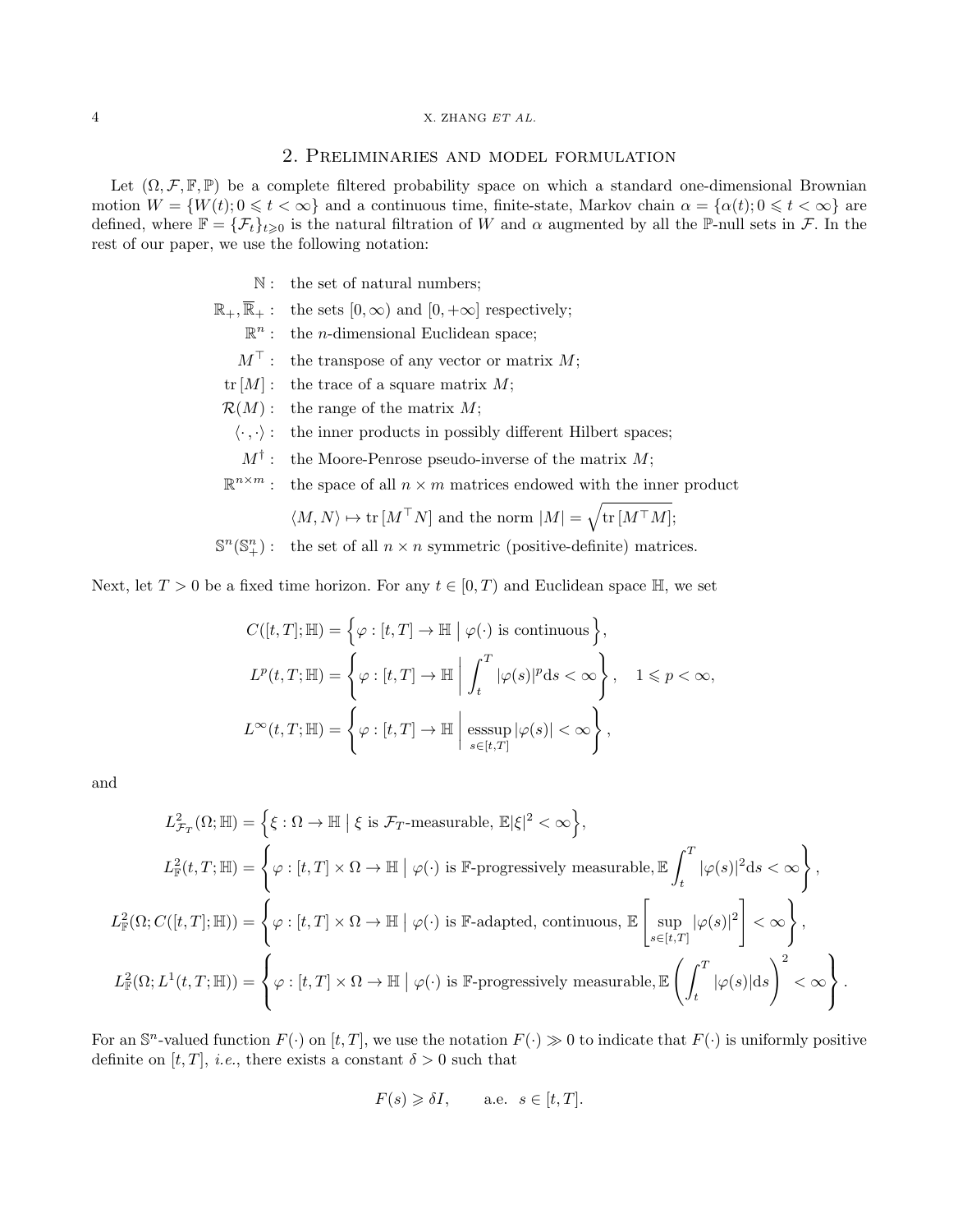Now we start to formulate our system. We identify the state space of the chain  $\alpha$  with a finite set  $\mathcal{S}$  :=  $\{1, 2, \ldots, D\}$ , where  $D \in \mathbb{N}$ . Without loss of generality, we assume that the Markov chain is irreducible. To specify the statistical or probabilistic properties of the chain  $\alpha$ , we define the generator  $\lambda(t) := [\lambda_{ij}(t)]_{i,j=1,2,...,D}$ of the chain under P. Here, for each  $i, j = 1, 2, ..., D$ ,  $\lambda_{ij}(t)$  is the constant transition intensity of the chain from state *i* to state *j* at time *t*. Note that  $\lambda_{ij}(t) \geq 0$ , for  $i \neq j$  and  $\sum_{j=1}^{D} \lambda_{ij}(t) = 0$ , so  $\lambda_{ii}(t) \leq 0$ . In what follows, for each  $i, j = 1, 2, \ldots, D$  with  $i \neq j$ , we suppose that  $\lambda_{ij}(t) > 0$ , so  $\lambda_{ii}(t) < 0$ . For each fixed  $j = 1, 2, \ldots, D$ , let  $N_{ij}(t)$  be the number of jumps from state i into state j up to time t and set

$$
\widetilde{N}_{ii}(t) \equiv 0, \quad \widetilde{N}_{ij}(t) := N_{ij}(t) - \widetilde{\lambda}_{ij}(t), \quad i \neq j
$$

with  $\tilde{\lambda}_{ij}(t) := \int_0^t \lambda_{ij}(s) I_{\{\alpha(s-)=i\}} ds$ . Then for each  $i, j = 1, 2, ..., D$ , the term  $\tilde{N}_{ij}(t)$  is an  $(\mathbb{F}, \mathbb{P})$ -martingale.

Consider the following controlled Markovian regime switching linear stochastic differential equation on the finite horizon  $[t, T]$ :

$$
\begin{cases}\n\mathrm{d}X^{u}(s;t,x,i) = \left[A(s,\alpha(s))X^{u}(s;t,x,i) + B(s,\alpha(s))u(s) + b(s)\right]\mathrm{d}s \\
\quad + \left[C(s,\alpha(s))X^{u}(s;t,x,i) + D(s,\alpha(s))u(s) + \sigma(s)\right]\mathrm{d}W(s), \qquad s \in [t,T], \\
X^{u}(t;t,x,i) = x, \quad \alpha(t) = i,\n\end{cases} \tag{2.1}
$$

where  $A(\cdot, \cdot), B(\cdot, \cdot), C(\cdot, \cdot), D(\cdot, \cdot)$  are given deterministic matrix-valued functions of proper dimensions, and  $b(\cdot), \sigma(\cdot)$  are vector-valued F-progressively measurable processes. In the above,  $X^u(\cdot; t, x, i)$ , valued in  $\mathbb{R}^n$ , is the state process, and  $u(\cdot)$ , valued in  $\mathbb{R}^m$ , is the control process.  $u(\cdot)$  is called an admissible control on [t, T], if it belongs to the following Hilbert space:

$$
\mathcal{U}[t,T] = \left\{ u : [t,T] \times \Omega \to \mathbb{R}^m \mid u(\cdot) \text{ is } \mathbb{F}\text{-progressively measurable, } \mathbb{E}\int_t^T |u(s)|^2 \mathrm{d}s < \infty \right\}.
$$

For any admissible control  $u(\cdot)$ , we consider the following general quadratic cost functional:

$$
J(t, x, i; u(\cdot)) \triangleq \mathbb{E}\Big\{\Big\langle G(T, \alpha(T))X^u(T; t, x, i) + 2g(T, \alpha(T)), X^u(T; t, x, i)\Big\rangle + \int_t^T \Bigg[\Big\langle Q(s, \alpha(s))X^u(s; t, x, i) + 2q(s, \alpha(s)), X^u(s; t, x, i)\Big\rangle + 2\Big\langle S(s, \alpha(s))X^u(s; t, x, i), u(s)\Big\rangle + \Big\langle R(s, \alpha(s))u(s) + 2\rho(s, \alpha(s)), u(s)\Big\rangle\Bigg]ds\Big\},
$$
(2.2)

where  $G(T, i)$  is a symmetric matrix,  $Q(\cdot, i)$ ,  $S(\cdot, i)$ ,  $R(\cdot, i)$ ,  $i = 1, 2, \ldots, D$  are deterministic matrix-valued functions of proper dimensions with  $Q(\cdot, i)^{\top} = Q(\cdot, i)$ ,  $R(\cdot, i)^{\top} = R(\cdot, i)$ ;  $g(T, \cdot)$  is allowed to be an  $\mathcal{F}_T$ -measurable random variable and  $q(\cdot, \cdot)$ ,  $\rho(\cdot, \cdot)$  are allowed to be vector-valued F-progressively measurable processes.

The following standard assumptions will be in force throughout this paper.

(H1) The coefficients of the state equation satisfy the following: for each  $i \in \mathcal{S}$ ,

$$
\begin{cases}\nA(\cdot,i) \in L^1(0,T;\mathbb{R}^{n\times n}), & B(\cdot,i) \in L^2(0,T;\mathbb{R}^{n\times m}), \quad b(\cdot) \in L^2_{\mathbb{F}}(\Omega;L^1(0,T;\mathbb{R}^n)), \\
C(\cdot,i) \in L^2(0,T;\mathbb{R}^{n\times n}), & D(\cdot,i) \in L^\infty(0,T;\mathbb{R}^{n\times m}), \quad \sigma(\cdot) \in L^2_{\mathbb{F}}(0,T;\mathbb{R}^n).\n\end{cases}
$$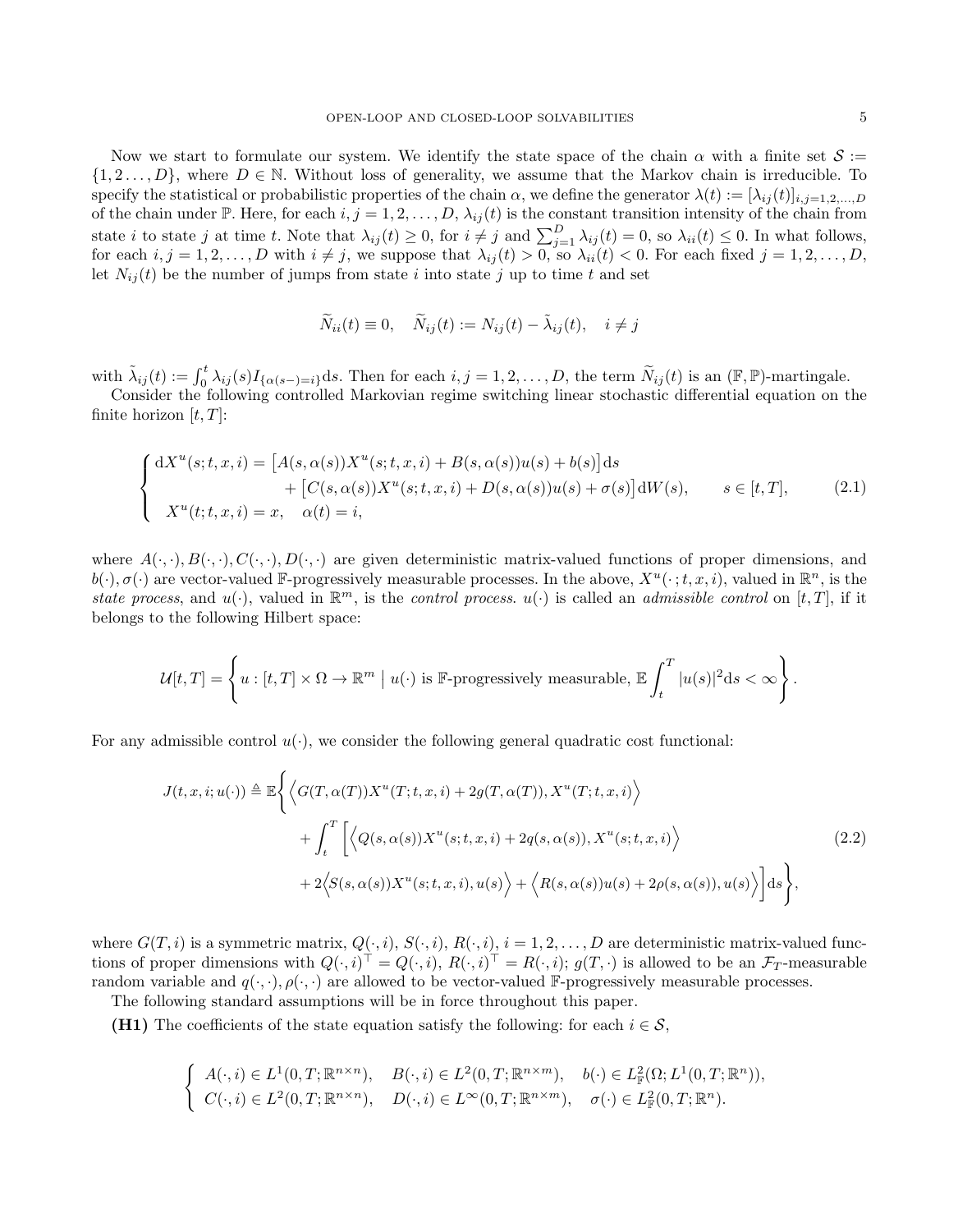(H2) The weighting coefficients in the cost functional satisfy the following: for each  $i \in \mathcal{S}$ 

$$
\begin{cases}\nG(T,i) \in \mathbb{S}^n, & Q(\cdot,i) \in L^1(0,T;\mathbb{S}^n), \quad S(\cdot,i) \in L^2(0,T;\mathbb{R}^{m \times n}), \quad R(\cdot,i) \in L^\infty(0,T;\mathbb{S}^m), \\
g(T,i) \in L^2_{\mathcal{F}_T}(\Omega;\mathbb{R}^n), & q(\cdot,i) \in L^2_{\mathbb{F}}(\Omega;L^1(0,T;\mathbb{R}^n)), \quad \rho(\cdot,i) \in L^2_{\mathbb{F}}(0,T;\mathbb{R}^m).\n\end{cases}
$$

Now we state the stochastic LQ optimal control problem for the Markovian regime switching system as follows.

**Problem 2.1.** (M-SLQ) For any given initial pair  $(t, x, i) \in [0, T) \times \mathbb{R}^n \times S$ , find a  $u^*(\cdot) \in \mathcal{U}[t, T]$ , such that

<span id="page-5-0"></span>
$$
J(t, x, i; u^*(\cdot)) = \inf_{u(\cdot) \in \mathcal{U}[t, T]} J(t, x, i; u(\cdot)) \triangleq V(t, x, i). \tag{2.3}
$$

Any  $u^*(\cdot) \in \mathcal{U}[t,T]$  satisfying  $(2.3)$  is called an *optimal control* of Problem (M-SLQ) for the initial pair  $(t, x, i)$ , and the corresponding path  $X^*(\cdot) \equiv X^{u^*}(\cdot; t, x, i)$  is called an *optimal state process*; the pair  $(X^*(\cdot), u^*(\cdot))$ is called an *optimal pair*. The function  $V(\cdot, \cdot, \cdot)$  is called the *value function* of Problem (M-SLQ). When  $b(\cdot), \sigma(\cdot), g(T, \cdot), q(\cdot, \cdot), \rho(\cdot, \cdot) = 0$ , we denote the corresponding Problem (M-SLQ) by Problem (M-SLQ)<sup>0</sup>. The corresponding cost functional and value function are denoted by  $J^0(t, x, i; u(\cdot))$  and  $V^0(t, x, i)$ , respectively.

Similar to Sun *et al.* [\[20\]](#page-33-24), we introduce the following definitions of open-loop (closed-loop) optimal control.

**Definition 2.2.** (Open-loop) For given  $t \in [0,T]$ , an element  $u^*(\cdot) \in \mathcal{U}[t,T]$  is called an *open-loop optimal* control of Problem (M-SLQ) for the initial pair  $(t, x, i) \in [0, T] \times \mathbb{R}^n \times S$  if

$$
J(t, x, i; u^*(\cdot)) \leqslant J(t, x, i; u(\cdot)), \quad \forall u(\cdot) \in \mathcal{U}[t, T]. \tag{2.4}
$$

<span id="page-5-3"></span>**Definition 2.3.** (Closed-loop) For given  $t \in [0, T]$ , let  $\Theta(\cdot, \cdot) : [t, T] \times S \to \mathbb{R}^{m \times n}$  be a deterministic function and  $v(\cdot) : [t, T] \times \Omega \to \mathbb{R}^m$  be an F-progressively measurable process.

(i) We call  $(\Theta(\cdot, \cdot), v(\cdot))$  a closed-loop strategy on  $[t, T]$  if

$$
\mathbb{E}\int_t^T |\Theta(s,\alpha(s))|^2 ds < \infty \text{ and } v(\cdot) \in \mathcal{U}[t,T].
$$

The set of all closed-loop strategies  $(\Theta(\cdot, \cdot), v(\cdot))$  on  $[t, T]$  is denoted by  $\mathcal{G}[t, T]$ .

(ii) A pair  $(\Theta^*(\cdot, \cdot), v^*(\cdot)) \in \mathcal{G}[t, T]$  is called a *closed-loop optimal strategy* of Problem (M-SLQ) on [t, T] if

<span id="page-5-1"></span>
$$
J(t, x, i; \Theta^*(\cdot, \alpha(\cdot))X^*(\cdot) + v^*(\cdot)) \leqslant J(t, x, i; u(\cdot)), \quad \forall (x, i) \in \mathbb{R}^n \times S, u(\cdot) \in \mathcal{U}[t, T], \tag{2.5}
$$

where  $X^*(\cdot)$  is the strong solution to the following closed-loop system:

$$
\begin{cases} dX^*(s) = \Big\{ \big[A(s, \alpha(s)) + B(s, \alpha(s))\Theta^*(s, \alpha(s))\big] X^*(s) + B(s, \alpha(s))v^*(s) + b(s) \Big\} ds \\ + \Big\{ \big[C(s, \alpha(s)) + D(s, \alpha(s))\Theta^*(s, \alpha(s))\big] X^*(s) + D(s, \alpha(s))v^*(s) + \sigma(s) \Big\} dW(s), \end{cases} (2.6)
$$
  

$$
X^*(t) = x, \quad \alpha(t) = i.
$$

Remark 2.4. (i) The inequality [\(2.5\)](#page-5-1) in defining the closed-loop optimal strategy can be replaced by the following inequality:

<span id="page-5-2"></span>
$$
J(t, x, i; \Theta^*(\cdot, \alpha(\cdot))X^*(\cdot) + v^*(\cdot)) \leq J(t, x, i; \Theta(\cdot, \alpha(\cdot))X(\cdot) + v(\cdot)), \forall (x, i) \in \mathbb{R}^n \times \mathcal{S}, (\Theta(\cdot, \cdot), v(\cdot)) \in \mathcal{G}[t, T]. \tag{2.7}
$$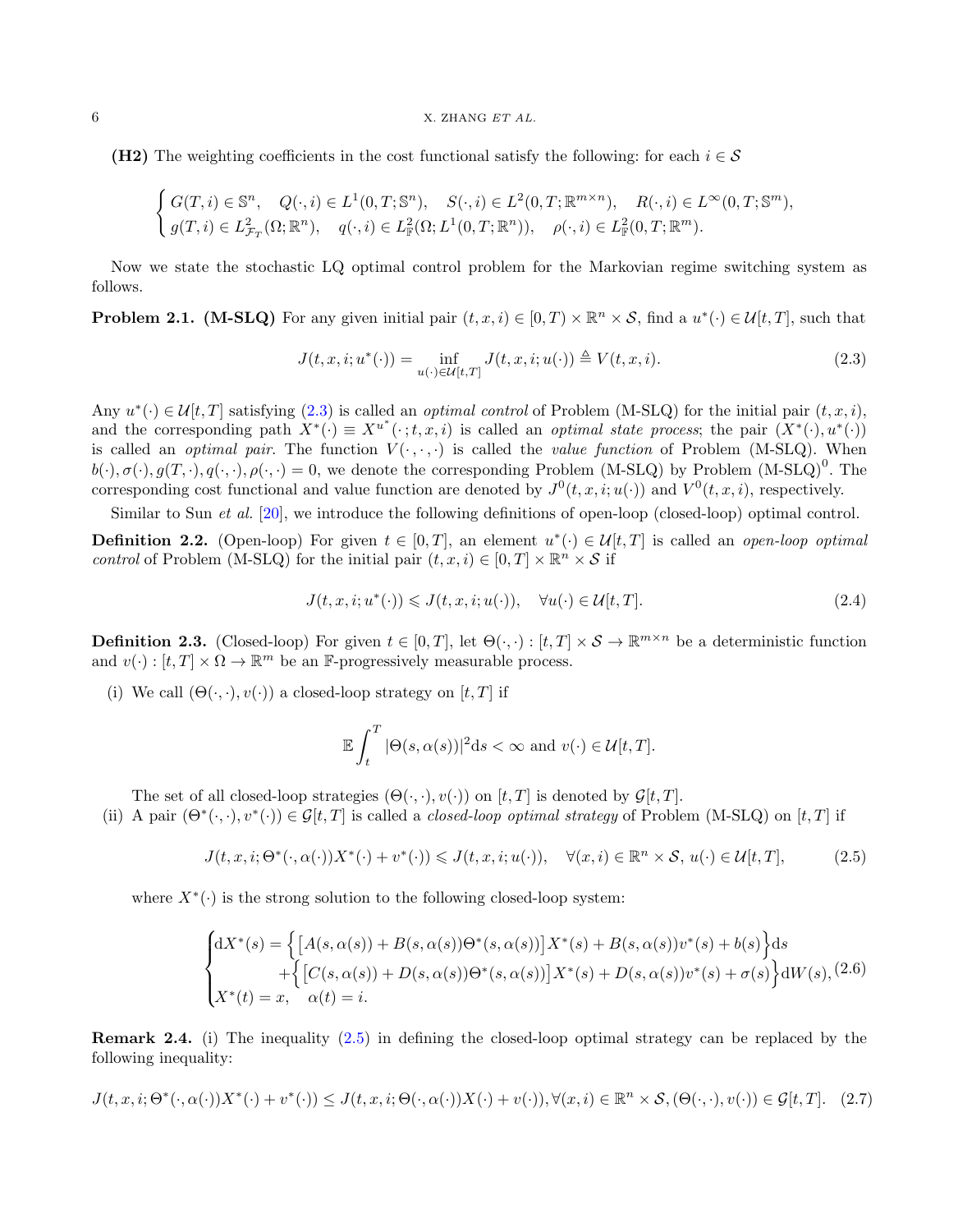In fact, using the similar method of Sun and Yong [\[23\]](#page-33-30) (see Prop. 2.1.5), we can prove the equivalence of [\(2.5\)](#page-5-1) and  $(2.7)$ . Therefore, we can take  $(2.7)$  for defining the closed-loop optimal strategy.

(ii) We emphasize that in the definition of closed-loop optimal strategy, [\(2.5\)](#page-5-1) must be true for all  $(x, i) \in$  $\mathbb{R}^n \times \mathcal{S}$ . One sees that if  $(\Theta^*(\cdot, \alpha(\cdot)), v^*(\cdot))$  is a closed-loop optimal strategy of problem  $(M-SLQ)$  on  $[t, T]$ , then the outcome  $u^*(\cdot) \equiv \Theta^*(\cdot, \alpha(\cdot))X^*(\cdot) + v^*(\cdot)$  is an open-loop optimal control of Problem (M-SLQ) for the initial pair  $(t, X^*(t), \alpha(t))$ . Hence, the existence of closed-loop optimal strategies implies the existence of open-loop optimal controls. However, the existence of open-loop optimal controls does not necessarily imply the existence of a closed-loop optimal strategy, see an example in section 7 for more details.

To simplify the notation of our further analysis, we introduce the following forward-backward stochastic differential equation (FBSDE for short) on a finite horizon  $[t, T]$ :

<span id="page-6-2"></span>
$$
\begin{cases}\ndX^{u}(s;t,x,i) = [A(s,\alpha(s))X^{u}(s;t,x,i) + B(s,\alpha(s))u(s) + b(s)]ds \\
+ [C(s,\alpha(s))X^{u}(s;t,x,i) + D(s,\alpha(s))u(s) + \sigma(s)]dW(s), \\
dY^{u}(s;t,x,i) = - [A(s,\alpha(s))^\top Y^{u}(s;t,x,i) + C(s,\alpha(s))^\top Z^{u}(s;t,x,i) \\
+ Q(s,\alpha(s))X^{u}(s;t,x,i) + S(s,\alpha(s))^\top u(s) + q(s,\alpha(s))]ds \\
+ Z^{u}(s;t,x,i)dW(s) + \sum_{l,k=1}^{D} \Gamma_{lk}^{u}(s;t,x,i)d\tilde{N}_{lk}(s), \quad s \in [t,T], \\
X^{u}(t;t,x,i) = x, \quad \alpha(t) = i, \quad Y^{u}(T;t,x,i) = G(T,\alpha(T))X^{u}(T;t,x,i) + g(T,\alpha(T)).\n\end{cases}
$$
\n(2.8)

The solution of the above FBSDE system is denoted by  $(X^u(\cdot;t,x,i), Y^u(\cdot;t,x,i), Z^u(\cdot;t,x,i), \Gamma^u(\cdot;t,x,i)),$ where  $\Gamma^u(\cdot;t,x,i) := (\Gamma^u_{lk}(\cdot;t,x,i))_{l,k=1}^D$ . If the control  $u(\cdot)$  is chosen as  $\Theta(\cdot,\alpha(\cdot))X(\cdot) + v(\cdot)$ , we use the notation  $(X^{\Theta,v}(\cdot;t,x,i), Y^{\Theta,v}(\cdot;t,x,i), Z^{\Theta,v}(\cdot;t,x,i), \Gamma^{\Theta,v}(\cdot;t,x,i))$  denoting the solution of the above FBSDE. If  $b(\cdot)$  $\sigma(\cdot) = q(\cdot, \cdot) = q(\cdot, \cdot) = 0$ , the solution of the above FBSDE system is denoted by

$$
(X_0^u(\cdot\,;t,x,i),Y_0^u(\cdot\,;t,x,i),Z_0^u(\cdot\,;t,x,i),\Gamma_0^u(\cdot\,;t,x,i)).
$$

# 3. Representation of the cost functional

<span id="page-6-1"></span>In this section, we present a representation of the cost functional for Problem (M-SLQ), which plays a crucial role in the study of open-loop/closed-loop solvability of Problem (M-SLQ). Unlike the method adopted in Yong and Zhou  $[30]$ , we derive the representation of the cost functional using the technique of Itô's formula with jumps.

<span id="page-6-3"></span>**Proposition 3.1.** Let (H1)–(H2) hold and  $(X^u(\cdot; t, x, i), Y^u(\cdot; t, x, i), Z^u(\cdot; t, x, i), \Gamma^u(\cdot; t, x, i))$  be the solution of [\(2.8\)](#page-6-2). Then for  $(t, x, i) \in [0, T] \times \mathbb{R}^n \times S$  and  $u(\cdot) \in \mathcal{U}[t, T]$ ,

$$
J^{0}(t, x, i; u(\cdot)) = \langle M_{2}(t, i)u, u \rangle + 2\langle M_{1}(t, i)x, u \rangle + \langle M_{0}(t, i)x, x \rangle,
$$
  
\n
$$
J(t, x, i; u(\cdot)) = \langle M_{2}(t, i)u, u \rangle + 2\langle M_{1}(t, i)x, u \rangle + \langle M_{0}(t, i)x, x \rangle + 2\langle \nu_{t}, u \rangle + 2\langle y_{t}, x \rangle + c_{t},
$$
\n(3.1)

where

<span id="page-6-0"></span>
$$
M_0(t, i)x = \mathbb{E}[Y_0^0(t; t, x, i)],
$$
  
\n
$$
(M_1(t, i)x)(s) = B(s, \alpha(s))^{\top} Y_0^0(s; t, x, i) + D(s, \alpha(s))^{\top} Z_0^0(s; t, x, i)
$$
  
\n
$$
+ S(s, \alpha(s)) X_0^0(s; t, x, i), \quad s \in [t, T],
$$
  
\n
$$
(M_2(t, i)u)(s) = B(s, \alpha(s))^{\top} Y_0^u(s; t, 0, i) + D(s, \alpha(s))^{\top} Z_0^u(s; t, 0, i)
$$
  
\n
$$
+ S(s, \alpha(s)) X_0^u(s; t, 0, i) + R(s, \alpha(s))u(s), \quad s \in [t, T],
$$
\n(3.2)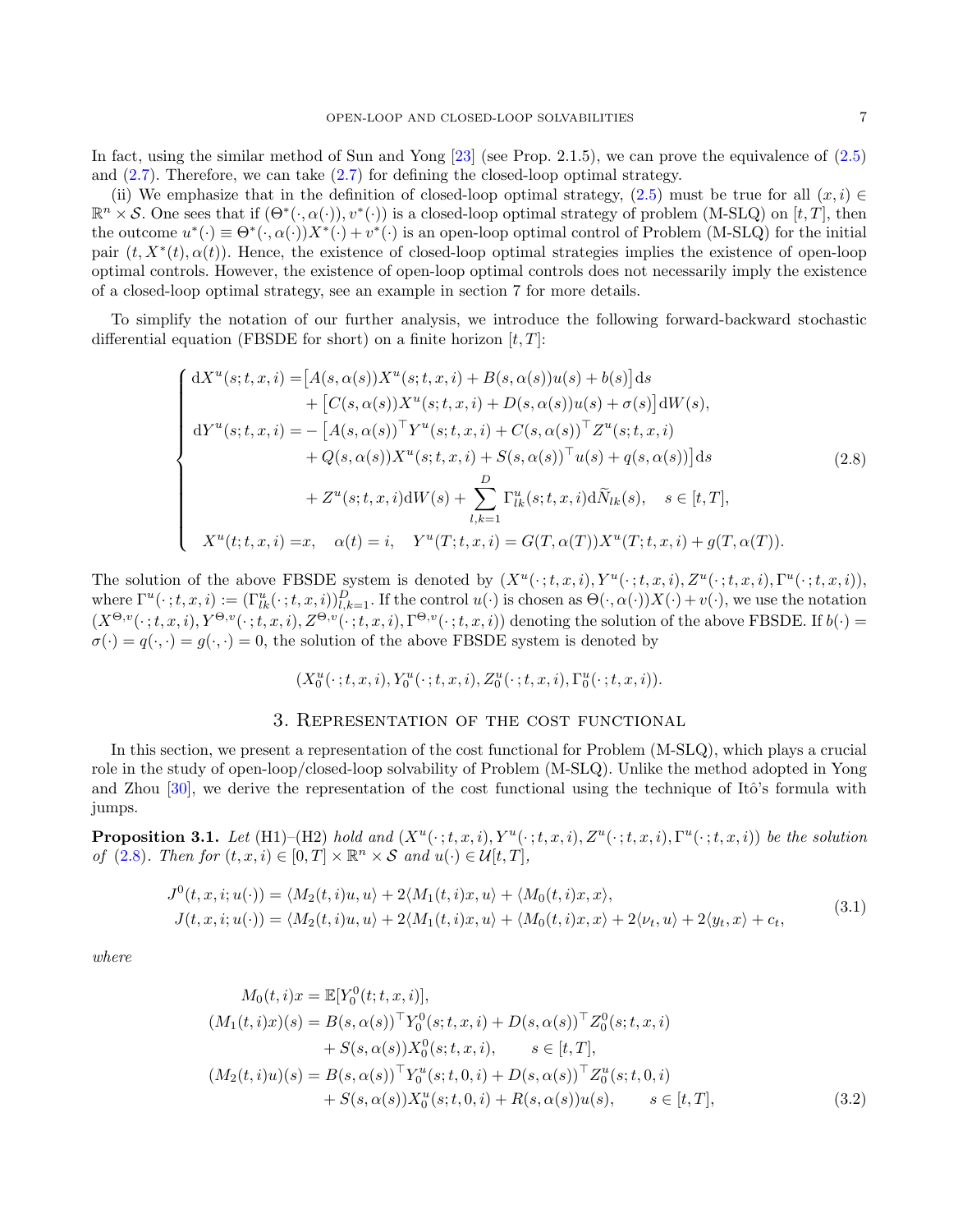$$
y_t = \mathbb{E}[Y^0(t; t, 0, i)],
$$
  
\n
$$
\nu_t(s) = [B(s, \alpha(s))]^{\top} Y^0(s; t, 0, i) + D(s, \alpha(s))^{\top} Z^0(s; t, 0, i) \n+ S(s, \alpha(s)) X^0(s; t, 0, i) + \rho(s, \alpha(s)), \quad s \in [t, T],
$$
  
\n
$$
c_t = \mathbb{E}\left[ \langle G(T, \alpha(T)) X^0(T; t, 0, i) + 2g(T, \alpha(T)), X^0(T; t, 0, i) \rangle + \int_t^T \langle Q(s, \alpha(s)) X^0(s; t, 0, i) + 2q(s, \alpha(s)), X^0(s; t, 0, i) \rangle ds \right].
$$

Proof. Let

$$
I_1 := \mathbb{E}\bigg[\Big\langle G(T,\alpha(T))X_0^u(T;t,x,i), X_0^u(T;t,x,i)\Big\rangle\bigg],
$$
  
\n
$$
I_2 := \mathbb{E}\bigg\{\int_t^T \bigg[\Big\langle Q(s,\alpha(s))X_0^u(s;t,x,i), X_0^u(s;t,x,i)\Big\rangle
$$
  
\n
$$
+ 2\Big\langle S(s,\alpha(s))X_0^u(s;t,x,i), u(s)\Big\rangle + \Big\langle R(s,\alpha(s))u(s), u(s)\Big\rangle\bigg]ds\bigg\},
$$

then we have  $J^0(t, x, i; u(\cdot)) = I_1 + I_2$ . Observing

$$
X_0^u(\cdot; t, x, i) = X_0^u(\cdot; t, 0, i) + X_0^0(\cdot; t, x, i),
$$
\n(3.3)

therefore

$$
I_{1} = \mathbb{E}\Big[\Big\langle G(T,\alpha(T))X_{0}^{u}(T;t,0,i),X_{0}^{u}(T;t,0,i)\Big\rangle,+2\Big\langle G(T,\alpha(T))X_{0}^{0}(T;t,x,i),X_{0}^{u}(T;t,0,i)\Big\rangle + \Big\langle G(T,\alpha(T))X_{0}^{0}(T;t,x,i),X_{0}^{0}(T;t,x,i)\Big\rangle\Big],I_{2} = \mathbb{E}\Big\{\int_{t}^{T}\Big[\Big\langle Q(s,\alpha(s))X_{0}^{u}(s;t,0,i),X_{0}^{u}(s;t,0,i)\Big\rangle + \Big\langle Q(s,\alpha(s))X_{0}^{0}(s;t,x,i),X_{0}^{0}(s;t,x,i)\Big\rangle+2\Big\langle Q(s,\alpha(s))X_{0}^{0}(s;t,x,i),X_{0}^{u}(s;t,0,i)\Big\rangle + 2\Big\langle S(s,\alpha(s))X_{0}^{u}(s;t,0,i),u(s)\Big\rangle+2\Big\langle S(s,\alpha(s))X_{0}^{0}(s;t,x,i),u(s)\Big\rangle + \Big\langle R(s,\alpha(s))u(s),u(s)\Big\rangle\Big]ds\Big\}.
$$

Applying Itô's formula to  $\langle Y_0^u(s;t,0,i), X_0^u(s;t,0,i) \rangle, \langle Y_0^0(s;t,x,i), X_0^u(s;t,0,i) \rangle$  and  $\langle Y_0^0(s;t,x,i), X_0^0(s;t,x,i) \rangle$ , we obtain

$$
J^{0}(t, x, i; u(\cdot)) = I_{1} + I_{2}
$$
  
=  $\mathbb{E} \int_{t}^{T} \langle (M_{2}(t, i)u)(s), u(s) \rangle ds + 2 \mathbb{E} \int_{t}^{T} \langle (M_{1}(t, i)x)(s), u(s) \rangle ds + \langle \mathbb{E}[Y_{0}^{0}(t; t, x, i)], x \rangle$   
=  $\langle M_{2}(t, i)u, u \rangle + 2\langle M_{1}(t, i)x, u \rangle + \langle M_{0}(t, i)x, x \rangle.$ 

Let

$$
I_3:=\mathbb{E}\bigg[\Big\langle G(T,\alpha(T))X^u(T;t,x,i)+2g(T,\alpha(T)),X^u(T;t,x,i)\Big\rangle\bigg],
$$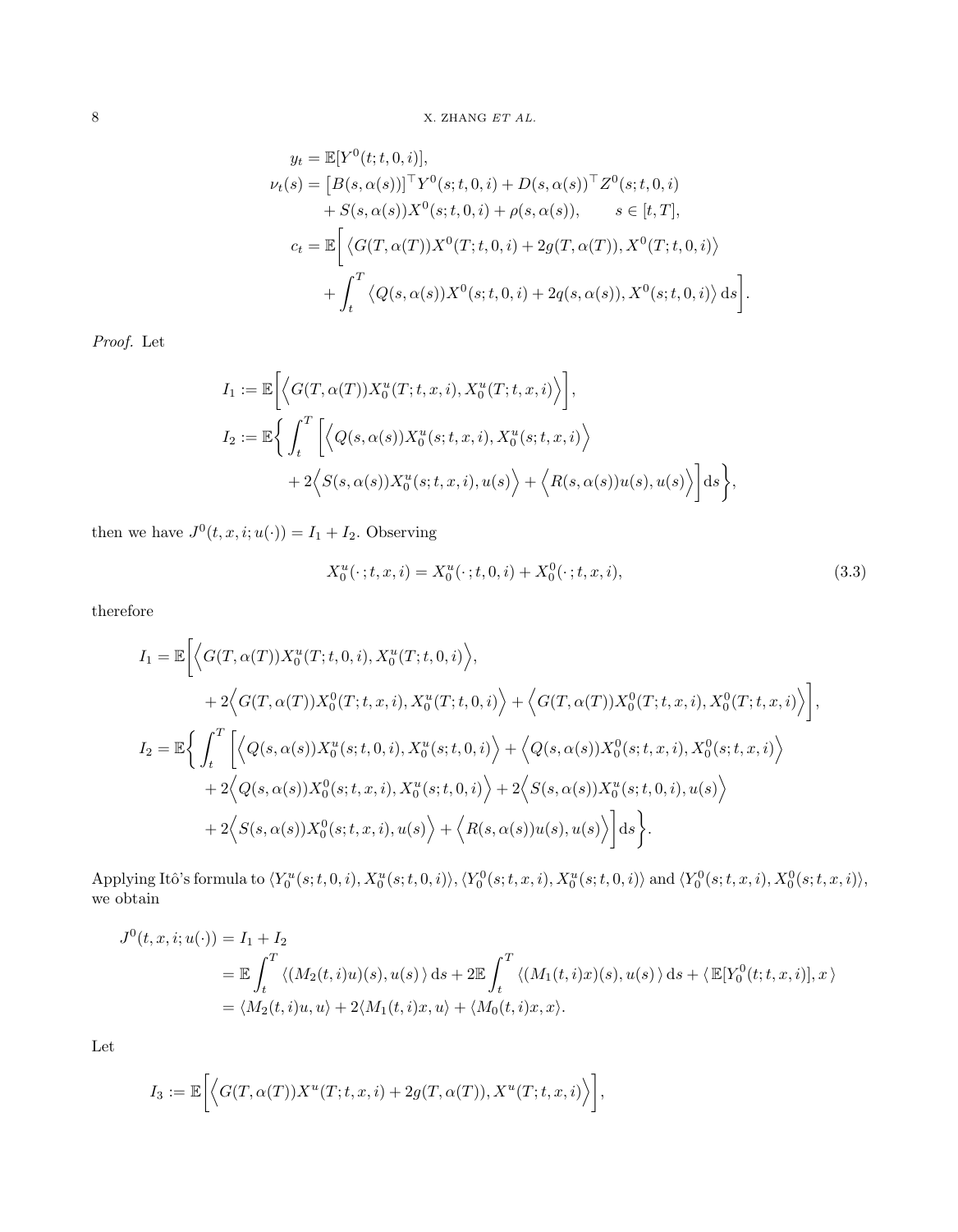$$
I_4 := \mathbb{E}\bigg\{\int_t^T \bigg[\Big\langle Q(s,\alpha(s))X^u(s;t,x,i) + 2q(s,\alpha(s)), X^u(s;t,x,i)\Big\rangle
$$
  
+2 $\Big\langle S(s,\alpha(s))X^u(s;t,x,i),u(s)\Big\rangle + \Big\langle R(s,\alpha(s))u(s) + 2\rho(s,\alpha(s)),u(s)\Big\rangle\bigg]ds\bigg\},\,$ 

then  $J(t, x, i; u(\cdot)) = I_3 + I_4$ . Observing

$$
X^{u}(\cdot;t,x,i) = X_0^{u}(\cdot;t,x,i) + X^0(\cdot;t,0,i),
$$
\n(3.4)

therefore

$$
I_3 = I_{31} + I_{32} + I_{33},
$$
  $I_4 = I_{41} + I_{42} + I_{43},$ 

where

$$
I_{31} := \mathbb{E}\Big\langle G(T,\alpha(T))X_0^u(T;t,x,i), X_0^u(T;t,x,i)\Big\rangle,
$$
  
\n
$$
I_{32} := 2\mathbb{E}\Big\langle G(T,\alpha(T))X^0(T;t,0,i) + g(T,\alpha(T)), X_0^u(T;t,x,i)\Big\rangle,
$$
  
\n
$$
I_{33} := \mathbb{E}\Big\langle G(T,\alpha(T))X^0(T;t,0,i) + 2g(T,\alpha(T)), X^0(T;t,0,i),
$$
  
\n
$$
I_{41} := \mathbb{E}\int_t^T \Bigg[\Big\langle Q(s,\alpha(s))X_0^u(s;t,x,i), X_0^u(s;t,x,i)\Big\rangle
$$
  
\n
$$
+ 2\Big\langle S(s,\alpha(s))X_0^u(s;t,x,i), u(s)\Big\rangle + \Big\langle R(s,\alpha(s))u(s), u(s)\Big\rangle\Bigg]ds,
$$
  
\n
$$
I_{42} := 2\mathbb{E}\int_t^T \Bigg[\Big\langle Q(s,\alpha(s))X^0(s;t,0,i) + q(s,\alpha(s)), X_0^u(s;t,x,i)\Big\rangle
$$
  
\n
$$
+ 2\Big\langle S(s,\alpha(s))X^0(s;t,0,i) + \rho(s,\alpha(s)), u(s)\Big\rangle\Bigg]ds,
$$
  
\n
$$
I_{43} := \mathbb{E}\int_t^T \Bigg[\Big\langle Q(s,\alpha(s))X^0(s;t,0,i) + 2q(s,\alpha(s)), X^0(s;t,0,i)\Big\rangle\Bigg]ds.
$$

Applying Itô's formula to  $\langle Y^0(s;t,0,i), X_0^u(s;t,x,i)\rangle$  yields

$$
I_{32} + I_{42} = 2 \langle \mathbb{E} Y^0(t;t,0,i), x \rangle + 2 \mathbb{E} \int_t^T \langle \nu_t(s), u(s) \rangle ds = 2 \langle y_t, x \rangle + 2 \langle \nu_t, u \rangle.
$$

Noting that  $J^0(t, x, i; u(\cdot)) = I_{31} + I_{41}, c_t = I_{33} + I_{43}$ , we have

$$
J(t, x, i; u(\cdot)) = I_3 + I_4 = (I_{31} + I_{41}) + (I_{32} + I_{42}) + (I_{33} + I_{43})
$$
  
=  $\langle M_2(t, i)u, u \rangle + 2\langle M_1(t, i)x, u \rangle + \langle M_0(t, i)x, x \rangle + 2\langle \nu_t, u \rangle + 2\langle y_t, x \rangle + c_t.$ 

Next, we show that the above characterizations of operators  $M_0(t, i)$  and  $M_2(t, i)$  is equivalent to the results obtained by the technique of functional analysis.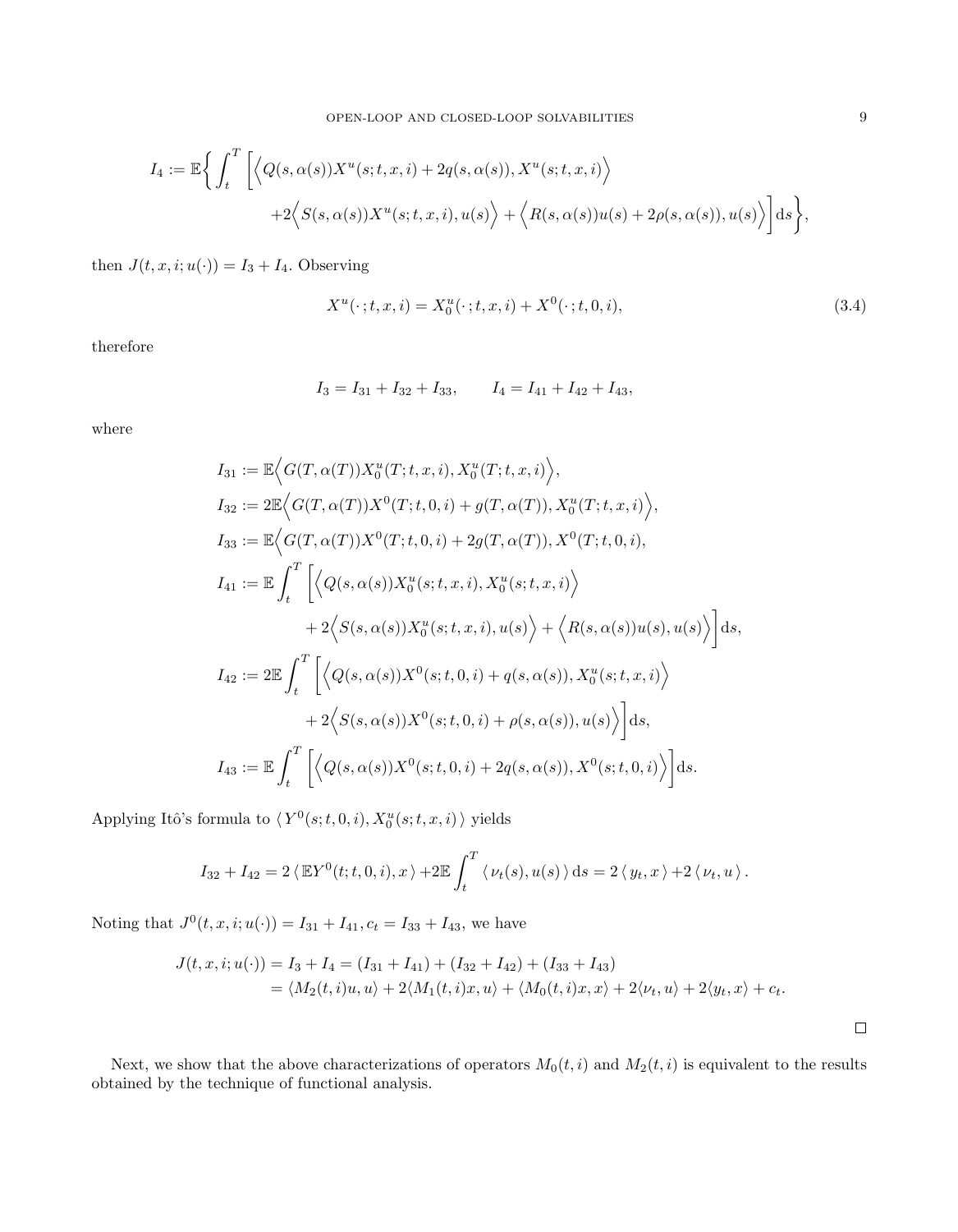<span id="page-9-2"></span>**Proposition 3.2.** For  $i = 1, 2, ..., D$ ,  $M_0(\cdot, i)$  defined in [3.1](#page-6-3) admits the following Feynman-Kac representation:

$$
M_0(t,i) = \mathbb{E}\bigg[\Phi(T;t,i)^{\top}G(T,\alpha(T))\Phi(T;t,i) + \int_t^T \Phi(s;t,i)^{\top}Q(s,\alpha(s))\Phi(s;t,i)ds\bigg],\tag{3.5}
$$

where  $\Phi(\cdot; t, i)$  is the solution to the following SDE for  $\mathbb{R}^{n \times n}$ -valued process:

<span id="page-9-0"></span>
$$
\begin{cases} d\Phi(s;t,i) = A(s,\alpha(s))\Phi(s;t,i)ds + C(s,\alpha(s))\Phi(s;t,i)dW(s), & s \in [t,T],\\ \Phi(t;t,i) = I, & \alpha(t) = i. \end{cases}
$$
\n(3.6)

Furthermore,  $M_0(t, i)$  also solves the following ordinary differential equations

$$
\begin{cases}\n\dot{M}_0(t,i) + M_0(t,i)A(t,i) + A(t,i)^{\top}M_0(t,i) \\
+ C(t,i)^{\top}M_0(t,i)C(t,i) + Q(t,i) + \sum_{k=1}^{D} \lambda_{ik}(t)M_0(t,k) = 0, \quad (t,i) \in [0,T] \times \mathcal{S}, \\
M_0(T,i) = G(T,i), \quad i \in \mathcal{S}.\n\end{cases}
$$
\n(3.7)

*Proof.* Let  $\Phi(\cdot; t, i)$  be the solution to [\(3.6\)](#page-9-0). Then it is easy to verify that

<span id="page-9-1"></span>
$$
X_0^0(s;t,x,i) = \Phi(s;t,i)x.
$$

Applying Itô's formula to  $\langle Y_0^0(s;t,x,i), X_0^0(s;t,x,i) \rangle$ , we can easily obtain

$$
\mathbb{E}\left[\langle G(T,\alpha(T))X_0^0(T;t,x,i), X_0^0(T;t,x,i)\rangle\right]
$$
  
=  $\langle \mathbb{E}[Y_0^0(t;t,x,i)], x\rangle - \mathbb{E}\left[\int_t^T X_0^0(s;t,x,i)^\top Q(s,\alpha(s))X_0^0(s;t,x,i)\mathrm{d}s\right].$ 

Therefore,

$$
\langle \mathbb{E}[Y_0^0(t;t,x,i)],x \rangle = \mathbb{E}\Big[\langle G(T,\alpha(T))X_0^0(T;t,x,i), X_0^0(T;t,x,i) \rangle \Big] \n+ \mathbb{E}\Big[\int_t^T X_0^0(s;t,x,i)^\top Q(s,\alpha(s))X_0^0(s;t,x,i)ds\Big] \n= \mathbb{E}\Big[\langle G(T,\alpha(T))\Phi(T;t,i)x, \Phi(T;t,i)x \rangle \Big] \n+ \mathbb{E}\Big[\int_t^T x^\top \Phi(s;t,i)^\top Q(s,\alpha(s))\Phi(s;t,i)xds\Big] \n= \mathbb{E}\Big[\langle \Phi(T;t,i)^\top G(T,\alpha(T))\Phi(T;t,i)x,x \rangle \Big] \n+ \mathbb{E}\Big[\int_t^T \langle \Phi(s;t,i)^\top Q(s,\alpha(s))\Phi(s;t,i)x,x \rangle ds\Big] \n= \langle \mathbb{E}[\Phi(T;t,i)^\top G(T,\alpha(T))\Phi(T;t,i) + \int_t^T \Phi(s;t,i)^\top Q(s,\alpha(s))\Phi(s;t,i)ds]x,x \rangle.
$$

Noting  $M_0(t, i)x = \mathbb{E}\big[Y_0^0(t; t, x, i)\big]$ , we have

$$
M_0(t,i) = \mathbb{E}\bigg[\Phi(T;t,i)^\top G(T,\alpha(T))\Phi(T;t,i) + \int_t^T \Phi(s;t,i)^\top Q(s,\alpha(s))\Phi(s;t,i)\mathrm{d}s\bigg].
$$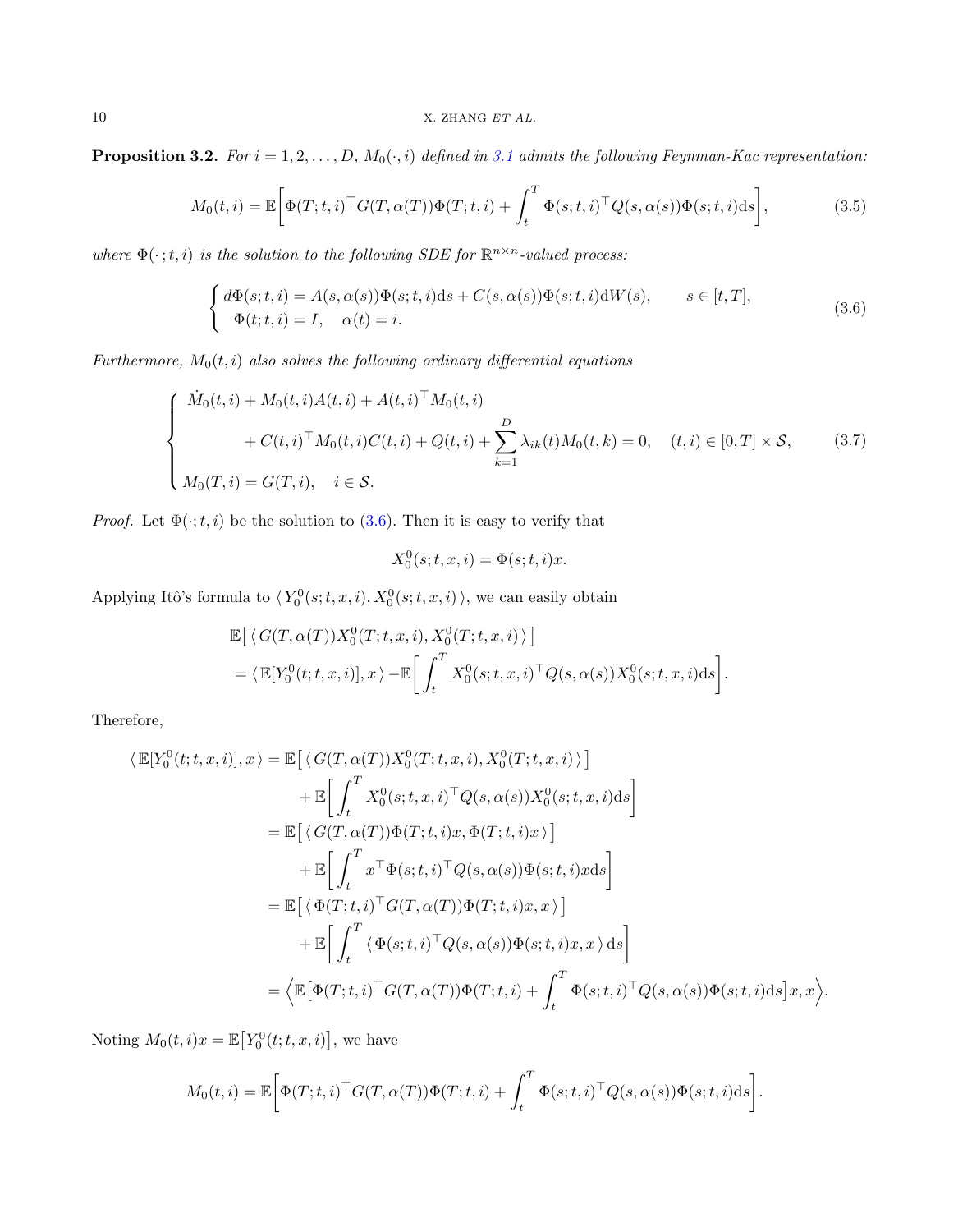Suppose that  $\widetilde{M}(\cdot, i)$  satisfy ODE [\(3.7\)](#page-9-1). Next we prove that  $\widetilde{M}(\cdot, i) = M_0(\cdot, i)$ . Observing that

$$
d\widetilde{M}(s,\alpha(s)) = \widetilde{M}(s,\alpha(s))ds + \sum_{l,k=1}^{D} \left[ \widetilde{M}(s,k) - \widetilde{M}(s,l) \right] d\lambda_{lk}(s) + \sum_{l,k=1}^{D} \left[ \widetilde{M}(s,k) - \widetilde{M}(s,l) \right] d\widetilde{N}_{lk}(s).
$$

Hence, applying Itô's formula to  $\Phi(s; t, i)$ <sup>T</sup> $\overline{M}(s, \alpha(s))\Phi(s; t, i)$  leads to

$$
\widetilde{M}(t,i) = \mathbb{E}\bigg[\Phi(T;t,i)^{\top}G(T,\alpha(T))\Phi(T;t,i) + \int_t^T \Phi(s;t,i)^{\top}Q(s,\alpha(s))\Phi(s;t,i)\mathrm{d}s\bigg] \n= M_0(t,i).
$$

Thus we complete our proof.

**Proposition 3.3.** The operator  $M_2(\cdot, i)$  defined in [3.1](#page-6-3) admits the following representation:

<span id="page-10-0"></span>
$$
M_2(t,i) = \widehat{L}_t^* G(T,\alpha(T))\widehat{L}_t + L_t^* Q(\cdot,\alpha(\cdot))L_t + S(\cdot,\alpha(\cdot))L_t + L_t^* S(\cdot,\alpha(\cdot))^\top + R(\cdot,\alpha(\cdot)),\tag{3.8}
$$

where the operators

$$
L_t: \mathcal{U}[t,T] \to L^2_{\mathbb{F}}(t,T;\mathbb{R}^n), \qquad \widehat{L}_t: \mathcal{U}[t,T] \to L^2_{\mathbb{F}_T}(\Omega;\mathbb{R}^n)
$$
\n(3.9)

are defined as follows:

$$
(L_t u)(\cdot) = \Phi(\cdot; t, i) \Biggl\{ \int_t^{\cdot} \Phi(r; t, i)^{-1} \Bigl[ B(r, \alpha(r)) - C(r, \alpha(r)) D(r, \alpha(r)) \Bigr] u(r) dr \Biggr\} + \int_t^{\cdot} \Phi(r; t, i)^{-1} D(r, \alpha(r)) u(r) dW(r) \Biggr\},
$$
\n
$$
\widehat{L}_t u = (L_t u)(T),
$$
\n(3.11)

and  $L_t^*$  and  $\widehat{L}_t^*$  are the adjoint operators of  $L_t$  and  $\widehat{L}_t$ , respectively. *Proof.* Noting that the solution  $X_0^u(\cdot; t, 0, i)$  of  $(2.8)$  can be written as follows:

$$
X_0^u(s;t,0,i) = \Phi(s;t,i)\left\{\int_t^s \Phi(r;t,i)^{-1} \left[B(r,\alpha(r)) - C(r,\alpha(r))D(r,\alpha(r))\right]u(r)\mathrm{d}r\right.+ \int_t^s \Phi(r;t,i)^{-1}D(r,\alpha(r))u(r)\mathrm{d}W(r)\right\} = (L_t u)(s).
$$

Applying Itô's formula to  $\langle Y_0^u(s;t,0,i), X_0^u(s;t,0,i)\rangle$  yields

$$
\langle (M_2(t,i))u, u \rangle = \mathbb{E} \Biggl\{ \langle G(T, \alpha(T))X_0^u(T;t, 0, i), X_0^u(T;t, 0, i) \rangle + \int_t^T \Biggl[ \langle Q(s, \alpha(s))X_0^u(s;t, 0, i), X_0^u(s;t, 0, i) \rangle + \langle S(s, \alpha(s))X_0^u(s;t, 0, i), u(s) \rangle + \langle S(s, \alpha(s))^\top u(s), X_0^u(s;t, 0, i) \rangle + \langle R(s, \alpha(s))u(s), u(s) \rangle \Biggr] ds \Biggr\}
$$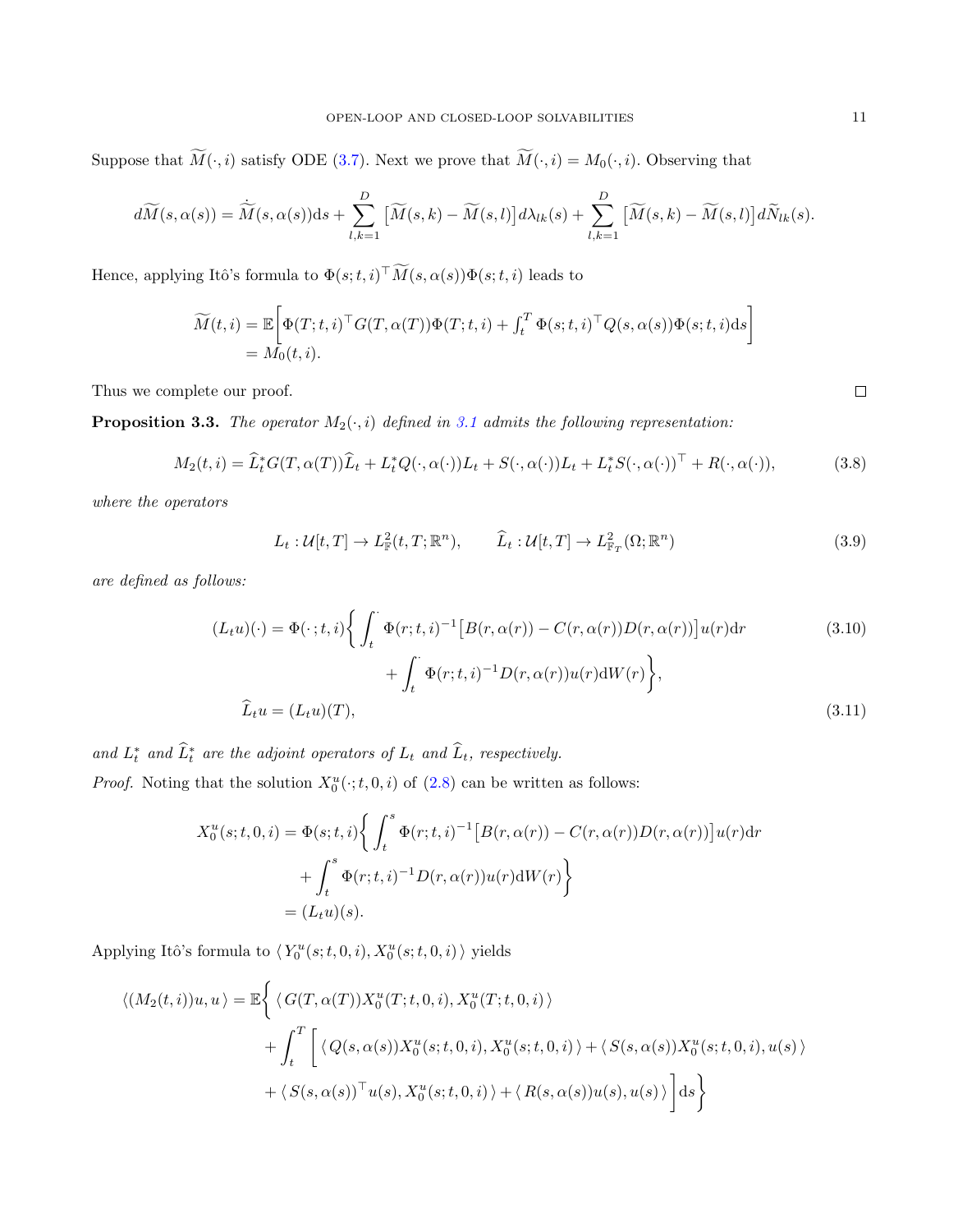$$
= \mathbb{E}\left[\langle G(T,\alpha(T))\hat{L}_t u, \hat{L}_t u \rangle\right] + \langle Q(\cdot,\alpha(\cdot))L_t u, L_t u \rangle
$$
  
+  $\langle S(\cdot,\alpha(\cdot))L_t u, u \rangle + \langle S(\cdot,\alpha(\cdot))^\top u, L_t u \rangle + \langle R(\cdot,\alpha(\cdot))u, u \rangle$   
=  $\langle [\hat{L}_t^* G(T,\alpha(T))\hat{L}_t + L_t^* Q(\cdot,\alpha(\cdot))L_t + S(\cdot,\alpha(\cdot))L_t + L_t^* S(\cdot,\alpha(\cdot))^\top + R(\cdot,\alpha(\cdot))\big]u, u \rangle.$ 

Thus we complete the proof.

From the representation of the cost functional, we have the following simple corollary.

<span id="page-11-1"></span>**Corollary 3.4.** Let (H1)–(H2) hold and  $t \in [0, T)$  be given. For any  $x \in \mathbb{R}^n, \epsilon \in \mathbb{R}$  and  $u(\cdot), v(\cdot) \in \mathcal{U}[t, T]$ , the following holds:

<span id="page-11-0"></span>
$$
J(t, x, i; u(\cdot) + \epsilon v(\cdot)) = J(t, x, i; u(\cdot)) + \epsilon^2 J^0(t, 0, i; v(\cdot)) + 2\epsilon \mathbb{E} \int_t^T \langle \bar{M}(t, i)(x, u)(s), v(s) \rangle ds, \tag{3.12}
$$

where

<span id="page-11-2"></span>
$$
\overline{M}(t,i)(x,u)(s) := B(s,\alpha(s))^{\top} Y^{u}(s;t,x,i) + D(s,\alpha(s))^{\top} Z^{u}(s;t,x,i) \n+ S(s,\alpha(s))X^{u}(s;t,x,i) + R(s,\alpha(s))u(s) + \rho(s,\alpha(s)), \quad s \in [t,T].
$$
\n(3.13)

Consequently, the map  $u(\cdot) \mapsto J(t, x, i; u(\cdot))$  is Fréchet differentiable with the Fréchet derivative given by

$$
\mathcal{D}J(t,x,i;u(\cdot))(s) = 2\bar{M}(t,i)(x,u)(s), \quad s \in [t,T],
$$
\n
$$
(3.14)
$$

and [\(3.12\)](#page-11-0) can also be written as

$$
J(t, x, i; u(\cdot) + \epsilon v(\cdot)) = J(t, x, i; u(\cdot)) + \epsilon^2 J^0(t, 0, i; v(\cdot)) + \epsilon \mathbb{E} \int_t^T \langle \mathcal{D}J(t, x, i; u(\cdot))(s), v(s) \rangle ds. (3.15)
$$

Proof. From Proposition [3.1,](#page-6-3) we have

$$
J(t, x, i; u(\cdot) + \epsilon v(\cdot))
$$
  
=  $\langle M_2(t, i)(u + \epsilon v), u + \epsilon v \rangle + 2 \langle M_1(t, i)x, u + \epsilon v \rangle + \langle M_0(t, i)x, x \rangle + 2 \langle \nu_t, u + \epsilon v \rangle + 2 \langle y_t, x \rangle + c_t$   
=  $\langle M_2(t, i)u, u \rangle + 2\epsilon \langle M_2(t, i)u, v \rangle + \epsilon^2 \langle M_2(t, i)v, v \rangle + 2 \langle M_1(t, i)x, u \rangle + 2\epsilon \langle M_1(t, i)x, v \rangle + \langle M_0(t, i)x, x \rangle$   
+  $2 \langle \nu_t, u \rangle + 2\epsilon \langle \nu_t, v \rangle + 2 \langle y_t, x \rangle + c_t$   
=  $J(t, x, i; u(\cdot)) + \epsilon^2 J^0(t, 0; v(\cdot)) + 2\epsilon \langle M_2(t, i)u + M_1(t, i)x + \nu_t, v \rangle$ .

From the representation of  $M_1(t, i)$ ,  $M_2(t, i)$  and  $\nu_t$  in Proposition [3.1](#page-6-3) and the fact

$$
X^{u}(\cdot ;t,x,i) = X_{0}^{u}(\cdot ;t,x,i) + X^{0}(\cdot ;t,0,i),
$$

we have

$$
(M_2(t,i)u)(s) + (M_1(t,i)x)(s) + \nu_t(s) = B(s, \alpha(s))^{\top} Y^u(s;t,x,i) + D(s, \alpha(s))^{\top} Z^u(s;t,x,i)
$$
  
+ S(s, \alpha(s))X^u(s;t,x,i) + R(s, \alpha(s))u(s) + \rho(s, \alpha(s))  
=  $\overline{M}(t,i)(x,u)(s), \quad s \in [t,T].$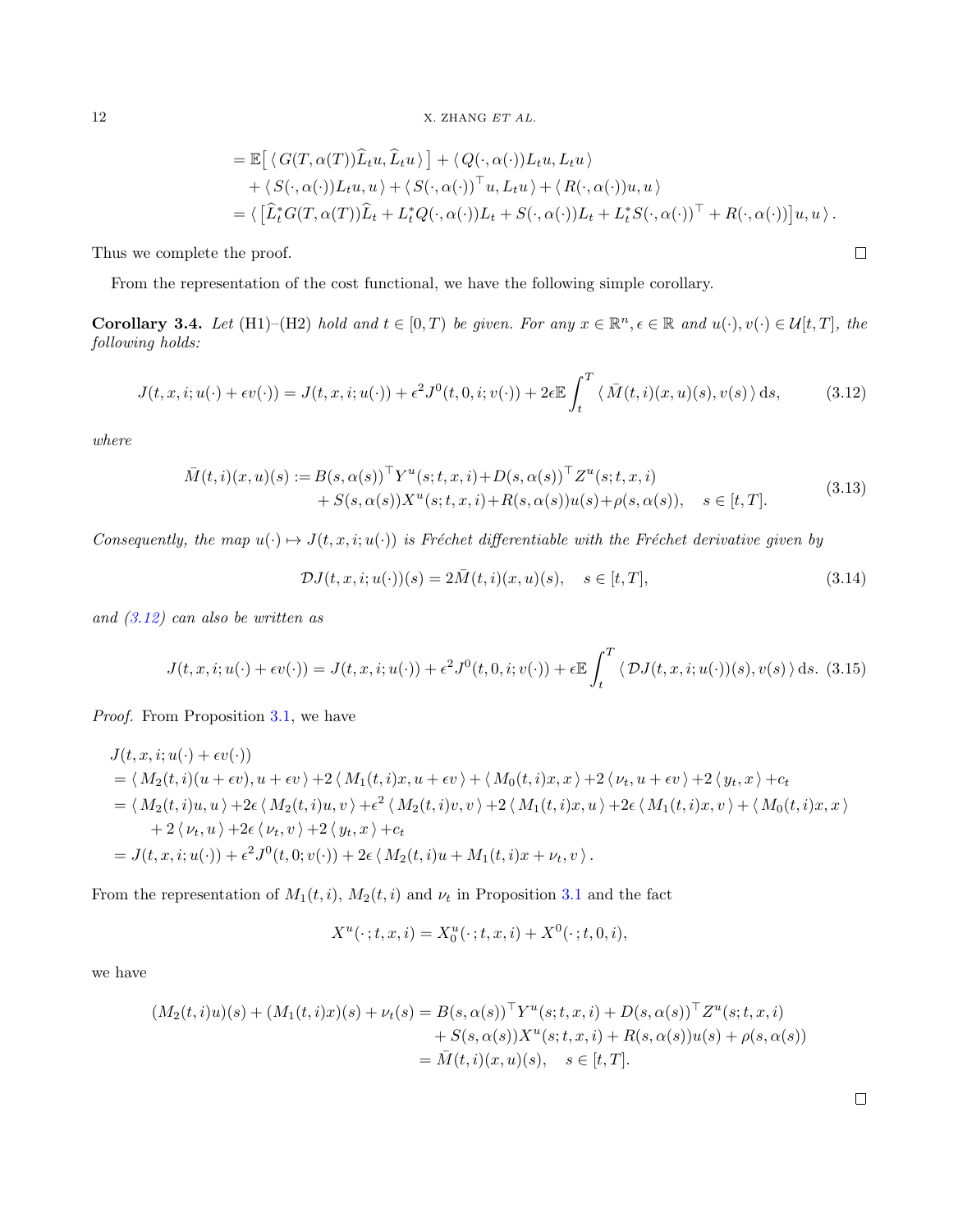#### 4. Open-loop solvabilities

<span id="page-12-0"></span>We first present the equivalence between the open-loop solvability and the corresponding forward-backward differential equation system.

**Theorem 4.1.** Let (H1)–(H2) hold and  $(t, x, i) \in [t, T] \times \mathbb{R}^n \times S$  be given. An element  $u(\cdot) \in \mathcal{U}[t, T]$  is an openloop optimal control of Problem (M-SLQ) if and only if  $J^0(t, 0, i; v(\cdot)) \geq 0, \forall v(\cdot) \in \mathcal{U}[t, T]$  and the following stationary condition hold:

<span id="page-12-2"></span>
$$
B(s, \alpha(s))^{\top} Y^{u}(s; t, x, i) + D(s, \alpha(s))^{\top} Z^{u}(s; t, x, i)
$$
  
+  $S(s, \alpha(s))X^{u}(s; t, x, i) + R(s, \alpha(s))u(s) + \rho(s, \alpha(s)) = 0, \qquad s \in [t, T],$  (4.1)

where  $(X^u(\cdot; t, x, i), Y^u(\cdot; t, x, i), Z^u(\cdot; t, x, i), \Gamma^u(\cdot; t, x, i))$  is an adapted solution to FBSDE [\(2.8\)](#page-6-2).

*Proof.* By definition,  $u(\cdot)$  is an open-loop optimal control if and only if the following inequality holds:

<span id="page-12-1"></span>
$$
J(t, x, i; u(\cdot) + \epsilon v(\cdot)) - J(t, x, i; u) \geq 0, \quad \forall v(\cdot) \in \mathcal{U}[t, T].
$$
\n
$$
(4.2)
$$

From Corollary [3.4,](#page-11-1) we have

$$
J(t, x, i; u(\cdot) + \epsilon v(\cdot)) - J(t, x, i; u) = \epsilon^2 J^0(t, 0, i; v(\cdot)) + 2\epsilon \mathbb{E} \int_t^T \langle \bar{M}(t, i)(x, u)(s), v(s) \rangle ds.
$$

Therefore, [\(4.2\)](#page-12-1) holds if and only if  $J^0(t,0,i;v(\cdot)) \geq 0, \forall v(\cdot) \in \mathcal{U}[t,T]$  and  $\overline{M}(t,i)(x,u)(s) = 0, s \in [t,T]$ . Note the definition of  $\overline{M}$  in [\(3.13\)](#page-11-2) and so the proof is completed.  $\Box$ 

Note that if  $u(\cdot)$  happens to be an open-loop optimal control of Problem (M-SLQ), then the *stationarity* condition  $(4.1)$  holds. We call  $(2.8)$ , together with the stationarity condition  $(4.1)$ , the *optimality system* for the open-loop optimal control of Problem (M-SLQ).

Next we investigate the relationships between open-loop solvability and uniform convexity of the cost functional. We first introduce the definition of uniform convexity, which is from Zalinescu [\[33\]](#page-33-26) or [\[32\]](#page-33-25).

**Definition 4.2.** For a general normed space  $(H, \|\cdot\|)$ , the function  $f : (H, \|\cdot\|) \mapsto \overline{\mathbb{R}}$  is said to be uniformly convex if there exists  $h : \mathbb{R}_+ \mapsto \overline{\mathbb{R}}_+$  with  $h(t) > 0$  for  $t > 0$  and  $h(0) = 0$  such that

$$
f(\epsilon x + (1 - \epsilon)y) \leq \epsilon f(x) + (1 - \epsilon)f(y) - \epsilon(1 - \epsilon)h(||x - y||), \ \forall x, y \in \text{dom}f, \ \epsilon \in [0, 1].
$$

**Proposition 4.3.** The cost functional  $J(t, x, i; u(\cdot))$  is uniformly convex if and only if  $M_2(t, i) \geq \epsilon I$  for some  $\epsilon > 0$ , which is also equivalent to

<span id="page-12-3"></span>
$$
J^{0}(t,0,i;u(\cdot)) \geq \epsilon \mathbb{E} \int_{t}^{T} |u(s)|^{2} \mathrm{d}s, \qquad \forall u(\cdot) \in \mathcal{U}[t,T], \tag{4.3}
$$

for some  $\epsilon > 0$ .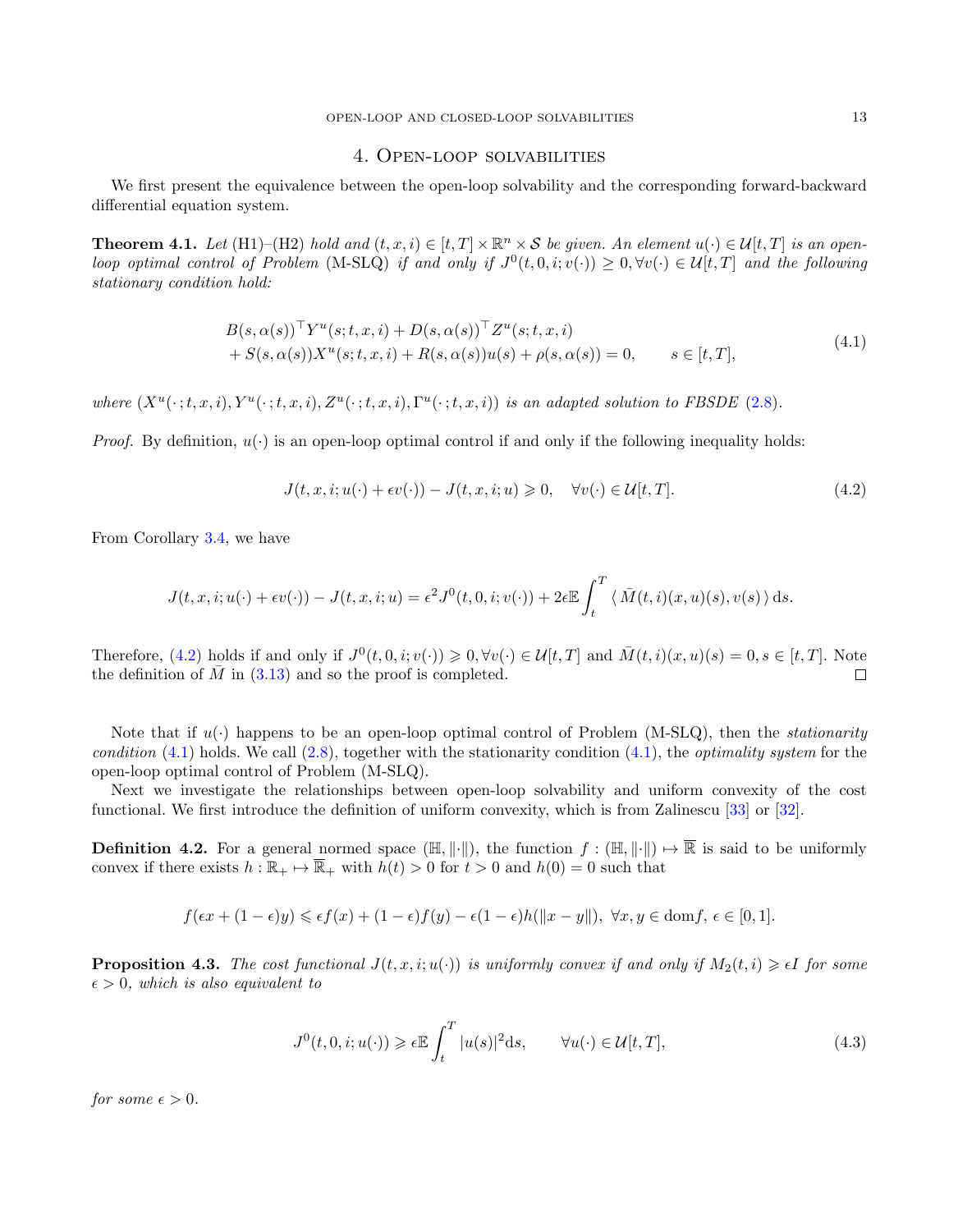*Proof.* From Proposition [3.1,](#page-6-3) we see that for any  $u(\cdot), v(\cdot) \in \mathcal{U}[t, T]$  and  $\epsilon \in [0, 1]$ ,

$$
J(t, x, i; \epsilon u(\cdot) + (1 - \epsilon)v(\cdot))
$$
  
=  $\langle M_2(t, i)(\epsilon u + (1 - \epsilon)v, \epsilon u + (1 - \epsilon)v \rangle + 2\langle M_1(t, i)x, \epsilon u + (1 - \epsilon)v \rangle$   
+  $\langle M_0(t, i)x, x \rangle + 2\langle \nu_t, \epsilon u + (1 - \epsilon)v \rangle + 2\langle y_t, x \rangle + c_t$   
=  $\epsilon [\langle M_2(t, i)u, u \rangle + 2\langle M_1(t, i)x, u \rangle + \langle M_0(t, i)x, x \rangle + 2\langle \nu_t, u \rangle + 2\langle y_t, x \rangle + c_t]$   
+  $(1 - \epsilon) [\langle M_2(t, i)v, v \rangle + 2\langle M_1(t, i)x, v \rangle + \langle M_0(t, i)x, x \rangle + 2\langle \nu_t, v \rangle + 2\langle y_t, x \rangle + c_t]$   
-  $\epsilon (1 - \epsilon) \langle M_2(t, i)(u - v), u - v \rangle$ .

Thus, it follows from the definition of uniformly convex that the cost functional  $J(t, x, i; u(\cdot))$  is uniformly convex if and only if there exists  $h : \mathbb{R}_+ \mapsto \overline{\mathbb{R}}_+$  with  $h(t) > 0$  for  $t > 0$  and  $h(0) = 0$  such that

$$
\langle M_2(t,i)(u-v),u-v\rangle \geqslant h(\|u-v\|),
$$

which is equivalent to  $M_2(t, i) \geq \epsilon I$  for some  $\epsilon > 0$ . From Proposition [3.1,](#page-6-3) we have

$$
J^{0}(t,0,i;u(\cdot)) = \langle M_{2}(t,i)u,u\rangle.
$$

Therefore,  $M_2(t, i) > \epsilon I$  for some  $\epsilon > 0$  if and only if

$$
J^{0}(t, 0, i; u(\cdot)) \geqslant \epsilon \mathbb{E} \int_{t}^{T} |u(s)|^{2} ds, \qquad \forall u(\cdot) \in \mathcal{U}[t, T].
$$

Thus the proof is completed.

**Remark 4.4.** From the definition of uniform convexity, one can easily verify that  $J^0(t, x, i; u(\cdot))$  is uniformly convex if and only if [\(4.3\)](#page-12-3) is satisfied. Therefore, the uniform convexity of  $J(t, x, i; u(\cdot))$  is equivalent to the uniform convexity of  $J^0(t, x, i; u(\cdot))$ .

It is obvious that if the following standard conditions

<span id="page-13-0"></span>
$$
G(T,i) \geq 0, \quad R(s,i) \geq \delta I, \quad Q(s,i) - S(s,i)^\top R(s,i)^{-1} S(s,i) \geq 0, \quad i \in \mathcal{S}, \quad \text{a.e. } s \in [0,T], \tag{4.4}
$$

hold for some  $\delta > 0$ , then

$$
M_2(t,i) = \widehat{L}_t^* G(T,\alpha(T))\widehat{L}_t + L_t^* [Q(\cdot,\alpha(\cdot)) - S(\cdot,\alpha(\cdot))^{\top} R(\cdot,\alpha(\cdot))^{-1} S(\cdot,\alpha(\cdot))] L_t + [L_t^* S(\cdot,\alpha(\cdot))^{\top} R(\cdot,\alpha(\cdot))^{-\frac{1}{2}} + R(\cdot,\alpha(\cdot))^{\frac{1}{2}}] [R(\cdot,\alpha(\cdot))^{-\frac{1}{2}} S(\cdot,\alpha(\cdot)L_t + R(\cdot,\alpha(\cdot))^{\frac{1}{2}}] \geq 0,
$$

which means that the functional  $u(\cdot) \mapsto J^0(t, 0, i; u(\cdot))$  is convex. In fact, one actually has the uniform convexity of the cost functional  $J^0(t, 0, i; u(\cdot))$  under standard conditions [\(4.4\)](#page-13-0). We first present a lemma for proving the uniform convexity of  $J^0(t, x, i; u(\cdot))$ .

<span id="page-13-1"></span>**Lemma 4.5.** For any  $u(\cdot) \in \mathcal{U}[t,T]$ , let  $X_0^u(\cdot; t, 0, i)$  be the solution of  $(2.8)$  with  $x = 0, b(\cdot) = \sigma(\cdot) = 0$ . Then for any  $\Theta(\cdot,i) \in L^2(t,T;\mathbb{R}^{m\times n}), i \in \mathcal{S}$ , there exists a constant  $\gamma > 0$  such that

$$
\mathbb{E}\int_{t}^{T}\left|u(s)-\Theta(s,\alpha(s))X_{0}^{u}(s;t,0,i)\right|^{2}\mathrm{d}s\geq \gamma \mathbb{E}\int_{t}^{T}|u(s)|^{2}\mathrm{d}s, \qquad \forall u(\cdot)\in\mathcal{U}[t,T].\tag{4.5}
$$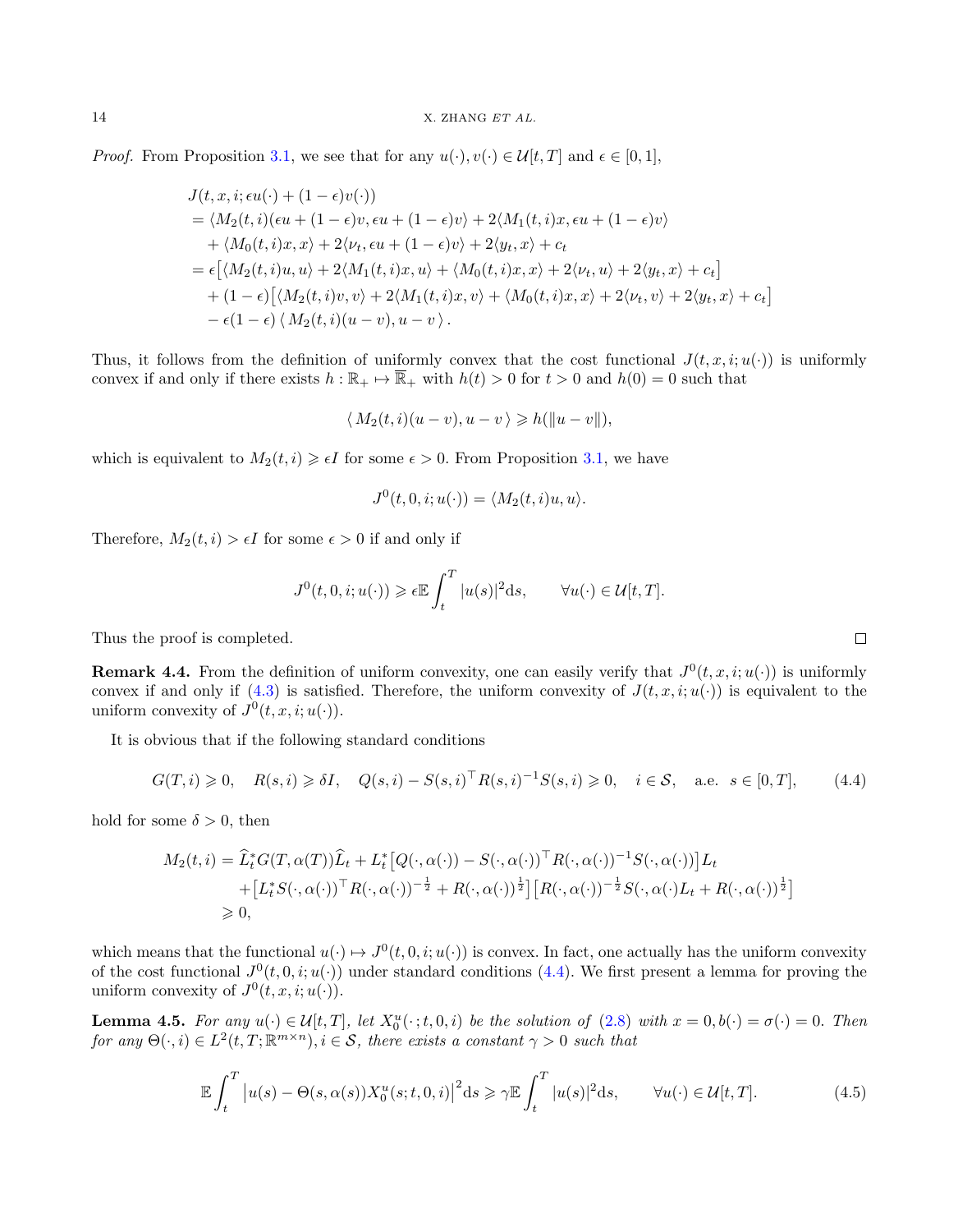Proof. The proof is similar to Lemma 2.3 of Sun *et al.* [\[20\]](#page-33-24) and so we omit it here.

**Proposition 4.6.** Let (H1)–(H2) and [\(4.4\)](#page-13-0) hold. Then for any  $(t, i) \in [0, T) \times S$ , the map  $u(\cdot) \mapsto J^0(t, 0, i; u(\cdot))$ is uniformly convex.

*Proof.* By Lemma [4.5](#page-13-1) (taking  $\Theta(\cdot, \alpha(\cdot)) = -R(\cdot, \alpha(\cdot))^{-1}S(\cdot, \alpha(\cdot)))$ , we have

$$
J^{0}(t,0,i;u(\cdot)) = \mathbb{E}\Big\{\langle G(T,\alpha(T))X_{0}^{u}(T;t,0,i),X_{0}^{u}(T;t,0,i)\rangle
$$
  
+ 
$$
\int_{t}^{T}\Big[\Big\langle Q(s,\alpha(s))X_{0}^{u}(s;t,0,i),X_{0}^{u}(s;t,0,i)\Big\rangle
$$
  
+ 
$$
2\Big\langle S(s,\alpha(s))X_{0}^{u}(s;t,0,i),u(s)\Big\rangle + \Big\langle R(s,\alpha(s))u(s),u(s)\Big\rangle\Big]ds\Big\}
$$
  

$$
\geq \mathbb{E}\int_{t}^{T}\Big[\Big\langle Q(s,\alpha(s))X_{0}^{u}(s;t,0,i),X_{0}^{u}(s;t,0,i)\Big\rangle
$$
  
+ 
$$
2\Big\langle S(s,\alpha(s))X_{0}^{u}(s;t,0,i),u(s)\Big\rangle + \Big\langle R(s,\alpha(s))u(s),u(s)\Big\rangle\Big]ds
$$
  
= 
$$
\mathbb{E}\int_{t}^{T}\Big[\Big\langle\Big[Q(s,\alpha(s))-S(s,\alpha(s))^{\top}R(s,\alpha(s))^{-1}S(s,\alpha(s))\Big]X_{0}^{u}(s;t,0,i),X_{0}^{u}(s;t,0,i)\Big\rangle
$$
  
+ 
$$
\Big\langle R(s,\alpha(s))\Big[u(s)+R(s,\alpha(s))^{-1}S(s,\alpha(s))X_{0}^{u}(s;t,0,i)\Big]\Big],
$$
  

$$
u(s)+R(s,\alpha(s))^{-1}S(s,\alpha(s))X_{0}^{u}(s;t,0,i)\Big\rangle\Big]ds
$$
  

$$
\geq \delta\mathbb{E}\int_{t}^{T}|u(s)+R(s,\alpha(s))^{-1}S(s,\alpha(s))X_{0}^{u}(s;t,0,i)|^{2}ds
$$
  

$$
\geq \delta\gamma\mathbb{E}\int_{t}^{T}|u(s)|^{2}ds, \quad \forall u(\cdot)\in\mathcal{U}[t,T],
$$

for some  $\gamma > 0$ . This completes the proof.

Next, we show that the uniform convexity of  $J^0(t, x, i; u(\cdot))$  implies the open-loop solvability of Problem  $(M-SLQ)$ .

<span id="page-14-1"></span>**Theorem 4.7.** Let (H1)–(H2) hold. Suppose the map  $u(\cdot) \mapsto J^0(t, 0, i; u(\cdot))$  is uniformly convex. Then Problem (M-SLQ) is uniquely open-loop solvable, and there exists a constant  $\gamma \in \mathbb{R}$  such that

<span id="page-14-0"></span>
$$
V^{0}(t, x, i) \geq \gamma |x|^{2}, \qquad \forall (t, x, i) \in [0, T] \times \mathbb{R}^{n} \times S.
$$
\n
$$
(4.6)
$$

Note that in the above, the constant  $\gamma$  does not have to be nonnegative.

*Proof.* First of all, by the uniform convexity of  $u(\cdot) \mapsto J^0(t, 0, i; u(\cdot))$ , we may assume that

$$
J^0(t,0,i;u(\cdot))\geqslant \lambda\,\mathbb{E}\!\int_t^T |u(s)|^2{\rm d}s,\qquad \forall u(\cdot)\in\mathcal{U}[0,T],
$$

for some  $\lambda > 0$ . Thus,  $u(\cdot) \mapsto J^0(t, x, i; u(\cdot))$  is uniformly convex given  $(t, x, i) \in [0, T) \times \mathbb{R}^n \times S$ . By Corollary [3.4,](#page-11-1) we have

$$
J(t, x, i; u(\cdot)) = J(t, x, i; 0) + J^{0}(t, 0, i; u(\cdot)) + \mathbb{E} \int_{t}^{T} \langle \mathcal{D}J(t, x, i; 0)(s), u(s) \rangle ds
$$

 $\Box$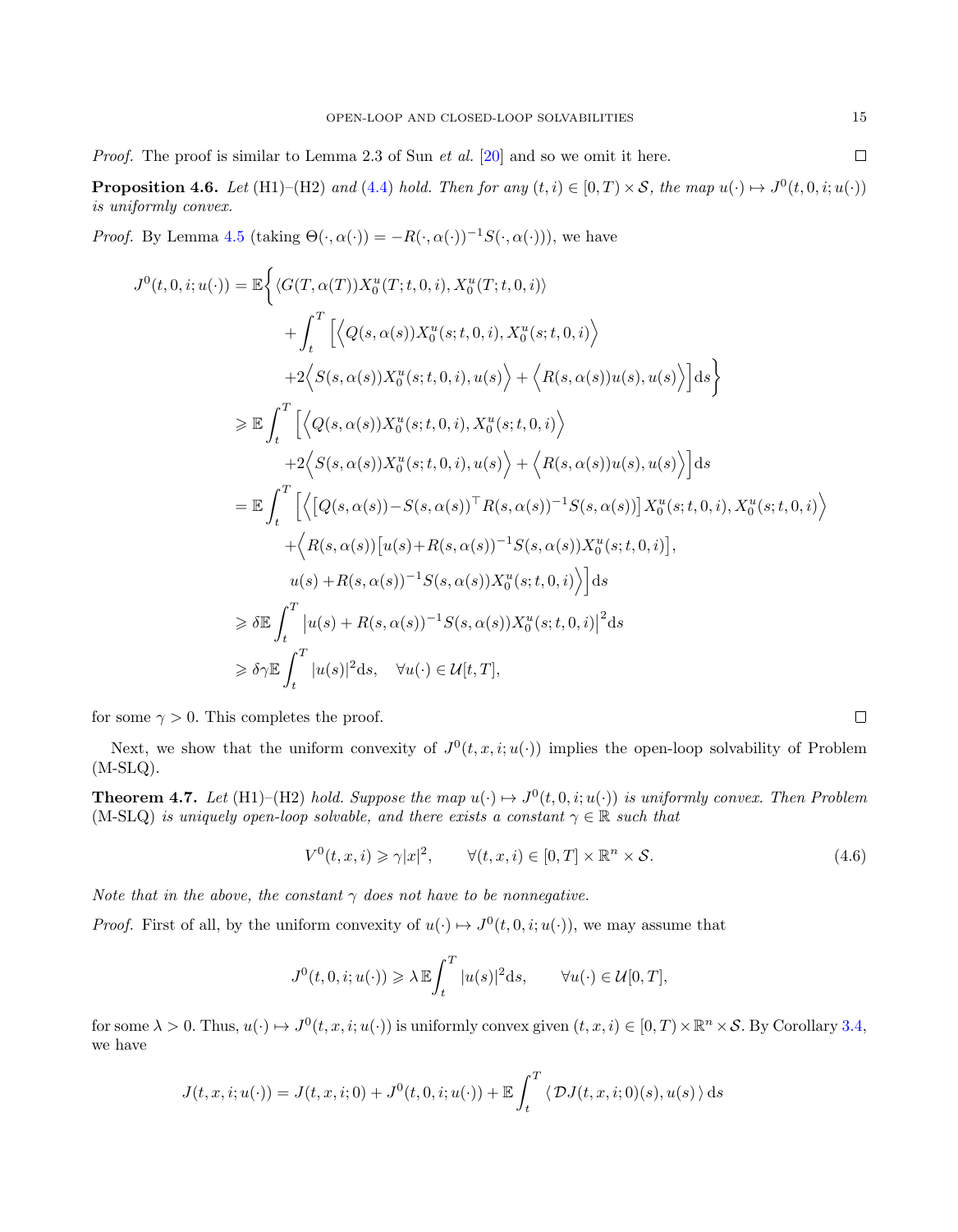$$
\geqslant J(t, x, i; 0) + J^0(t, 0, i; u(\cdot)) - \frac{\lambda}{2} \mathbb{E} \int_t^T |u(s)|^2 \mathrm{d}s - \frac{1}{2\lambda} \mathbb{E} \int_t^T |\mathcal{D}J(t, x, i; 0)(s)|^2 \mathrm{d}s \tag{4.7}
$$
\n
$$
\geqslant \frac{\lambda}{2} \mathbb{E} \int_t^T |u(s)|^2 \mathrm{d}s + J(t, x, i; 0) - \frac{1}{2\lambda} \mathbb{E} \int_t^T |\mathcal{D}J(t, x, i; 0)(s)|^2 \mathrm{d}s, \qquad \forall u(\cdot) \in \mathcal{U}[t, T].
$$

Consequently, by a standard argument involving minimizing sequence and locally weak compactness of Hilbert spaces, we see that for any given initial pair  $(t, x, i) \in [0, T) \times \mathbb{R}^n \times S$ , Problem (M-SLQ) admits a unique open-loop optimal control. Moreover, when  $b(\cdot), \sigma(\cdot), g(\cdot, \cdot), q(\cdot, \cdot), \rho(\cdot, \cdot) = 0$ , [\(4.7\)](#page-15-2) implies that

<span id="page-15-3"></span>
$$
V^{0}(t,x,i) \geqslant J^{0}(t,x,i;0) - \frac{1}{2\lambda} \mathbb{E} \int_{t}^{T} |\mathcal{D}J^{0}(t,x,i;0)(s)|^{2} \, \mathrm{d}s. \tag{4.8}
$$

Note that the functions on the right-hand side of  $(4.8)$  are quadratic in x and continuous in t,  $(4.6)$  follows immediately.  $\Box$ 

## <span id="page-15-2"></span>5. Closed-loop solvabilities

<span id="page-15-1"></span>In this section, we establish the equivalence between the closed-loop solvability and the existence of a regular solution to Riccati equation. In the following, we first introduce some notation and Riccati equation. Let

<span id="page-15-6"></span>
$$
\widehat{S}(s,i) := B(s,i)^{\top} P(s,i) + D(s,i)^{\top} P(s,i) C(s,i) + S(s,i), \n\widehat{R}(s,i) := R(s,i) + D(s,i)^{\top} P(s,i) D(s,i).
$$
\n(5.1)

The Riccati equation associated with Problem (M-SLQ) is

<span id="page-15-0"></span>
$$
\begin{cases}\n\dot{P}(s,i) + P(s,i)A(s,i) + A(s,i)^{\top}P(s,i) + C(s,i)^{\top}P(s,i)C(s,i) \\
-\hat{S}(s,i)^{\top}\hat{R}(s,i)^{\dagger}\hat{S}(s,i) + Q(s,i) + \sum_{k=1}^{D} \lambda_{ik}(s)P(s,k) = 0, \quad \text{a.e. } s \in [t,T], \\
P(T,i) = G(T,i), \qquad i \in \mathcal{S}.\n\end{cases}
$$
\n(5.2)

**Definition 5.1.** A solution  $P(\cdot, \cdot) \in C([t, T] \times S; \mathbb{S}^n)$  of  $(5.2)$  is said to be *regular* if for any  $i \in S$ 

<span id="page-15-5"></span>
$$
\mathcal{R}(\widehat{S}(s,i)) \subseteq \mathcal{R}(\widehat{R}(s,i)), \quad \text{a.e.} \quad s \in [t,T],
$$
  

$$
\widehat{R}(\cdot,i)^{\dagger}\widehat{S}(\cdot,i) \in L^{2}(t,T;\mathbb{R}^{m\times n}),
$$
  

$$
\widehat{R}(s,i) \geqslant 0, \qquad \text{a.e.} \quad s \in [t,T].
$$
\n
$$
(5.3)
$$

A solution  $P(\cdot, \cdot)$  of  $(5.2)$  is said to be *strongly regular* if for any  $i \in \mathcal{S}$ 

<span id="page-15-4"></span>
$$
\widehat{R}(s,i) \geq \lambda I, \qquad \text{a.e. } s \in [t,T], \tag{5.4}
$$

for some  $\lambda > 0$ . The Riccati equation [\(5.2\)](#page-15-0) is said to be (strongly) regularly solvable, if it admits a (strongly) regular solution.

Clearly, condition [\(5.4\)](#page-15-4) implies [\(5.3\)](#page-15-5). Thus, a strongly regular solution  $P(\cdot, \cdot)$  must be regular. Moreover, if a regular solution of [\(5.2\)](#page-15-0) exists, it must be unique.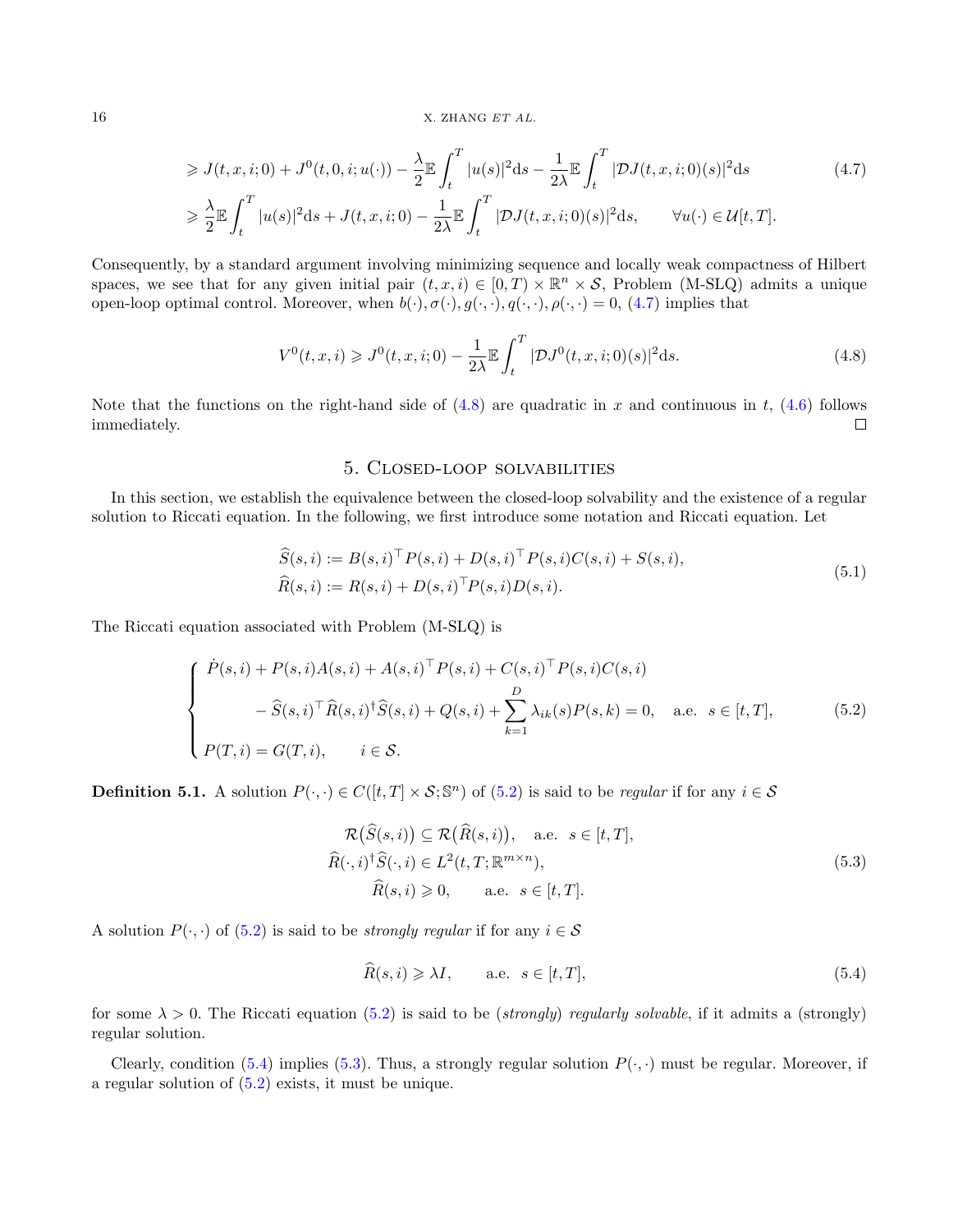<span id="page-16-0"></span>**Theorem 5.2.** Let  $(H1)$ – $(H2)$  hold. Problem  $(M-SLQ)$  is closed-loop solvable if and only if the Riccati equation [\(5.2\)](#page-15-0) admits a regular solution  $P(\cdot, \cdot) \in C([t,T] \times S; \mathbb{S}^n)$  and the solution  $(\eta(\cdot), \zeta(\cdot), \xi(\cdot))$  of the following BSDE:

<span id="page-16-3"></span>
$$
\begin{cases}\nd\eta(s) = -\left\{\left[A(s,\alpha(s))^{\top} - \widehat{S}(s,\alpha(s))^{\top}\widehat{R}(s,\alpha(s))^{\dagger}B(s,\alpha(s))^{\top}\right]\eta(s) \right. \\
\left. + \left[C(s,\alpha(s))^{\top} - \widehat{S}(s,\alpha(s))^{\top}\widehat{R}(s,\alpha(s))^{\dagger}D(s,\alpha(s))^{\top}\right]\zeta(s) \right. \\
\left. + \left[C(s,\alpha(s))^{\top} - \widehat{S}(s,\alpha(s))^{\top}\widehat{R}(s,\alpha(s))^{\dagger}D(s,\alpha(s))^{\top}\right]P(s,\alpha(s))\sigma(s) \right. \\
\left. - \widehat{S}(s,\alpha(s))^{\top}\widehat{R}(s,\alpha(s))^{\dagger}\rho(s,\alpha(s)) + P(s,\alpha(s))b(s) + q(s,\alpha(s))\right\}ds \right. \\
\left. + \zeta(s)dW(s) + \sum_{l,k=1}^{D} \xi_{lk}(s)d\widetilde{N}_{lk}(s), \quad s \in [t, T], \\
\eta(T) = g(T,\alpha(T)),\n\end{cases} \tag{5.5}
$$

satisfies

<span id="page-16-6"></span><span id="page-16-5"></span><span id="page-16-4"></span><span id="page-16-2"></span>
$$
\begin{cases}\n\widehat{\rho}(s) \in \mathcal{R}(\widehat{R}(s, \alpha(s))), & \text{a.e. a.s.} \\
\widehat{R}(s, \alpha(s))^\dagger \widehat{\rho}(s) \in L^2_{\mathbb{F}}(0, T; \mathbb{R}^m),\n\end{cases}
$$
\n(5.6)

with

$$
\widehat{\rho}(s) = B(s, \alpha(s))^{\top} \eta(s) + D(s, \alpha(s))^{\top} \zeta(s) + D(s, \alpha(s))^{\top} P(s, \alpha(s)) \sigma(s) + \rho(s, \alpha(s)).
$$
\n(5.7)

In this case, Problem (M-SLQ) is closed-loop solvable, and the closed-loop optimal strategy  $(\Theta^*(\cdot, \alpha(\cdot)), v^*(\cdot))$ admits the following representation:

$$
\begin{cases}\n\Theta^*(s,\alpha(s)) = -\widehat{R}(s,\alpha(s))^{\dagger}\widehat{S}(s,\alpha(s)) + \left[I - \widehat{R}(s,\alpha(s))^{\dagger}\widehat{R}(s,\alpha(s))\right]\Pi(s,\alpha(s)), \\
v^*(s) = -\widehat{R}(s,\alpha(s))^{\dagger}\widehat{\rho}(s) + \left[I - \widehat{R}(s,\alpha(s))^{\dagger}\widehat{R}(s,\alpha(s))\right]\nu(s),\n\end{cases}
$$
\n(5.8)

for some  $\Pi(\cdot, i) \in L^2(t,T; \mathbb{R}^{m \times n})$  and  $\nu(\cdot) \in L^2_{\mathbb{F}}(t,T; \mathbb{R}^m)$ , and the value function is given by

$$
V(t, x, i) = \mathbb{E}\bigg\{\langle P(t, i)x, x\rangle + 2\langle \eta(t), x\rangle + \int_t^T \left[\widehat{P}(s) - \langle \widehat{R}(s, \alpha(s))^\dagger \widehat{\rho}(s), \widehat{\rho}(s) \rangle \right] \mathrm{d}s\bigg\},\tag{5.9}
$$

where  $\widehat{P}(s) := \langle P(s, \alpha(s))\sigma(s) + 2\zeta(s), \sigma(s)\rangle + 2\langle \eta(s), b(s)\rangle.$ 

Proof. Necessity. Let  $(\Theta^*(\cdot, \alpha(\cdot)), v^*(\cdot))$  be a closed-loop optimal strategy of Problem (M-SLQ) and set

$$
(X^*(\cdot), Y^*(\cdot), Z^*(\cdot), \Gamma^*(\cdot)) := (X^{\Theta^*, v^*}(\cdot; t, x, i), Y^{\Theta^*, v^*}(\cdot; t, x, i), Z^{\Theta^*, v^*}(\cdot; t, x, i), \Gamma^{\Theta^*, v^*}(\cdot; t, x, i)).
$$

Then the following stationary condition holds:

<span id="page-16-1"></span>
$$
B(s, \alpha(s))^{\top} Y^*(s) + D(s, \alpha(s))^{\top} Z^*(s) + [S(s, \alpha(s)) + R(s, \alpha(s))\Theta^*(s, \alpha(s))]X^*(s)
$$
  
+  $R(s, \alpha(s))v^*(s) + \rho(s, \alpha(s)) = 0$  a.e. a.s.. (5.10)

Since the above admits a solution for each  $(x, i) \in \mathbb{R}^n \times S$ , and  $(\Theta^*(\cdot, \alpha(\cdot)), v^*(\cdot))$  is independent of  $(x, i)$ , by subtracting soulutions corresponding to  $(x, i)$  and  $(0, i)$ , the later from the former, we see that for any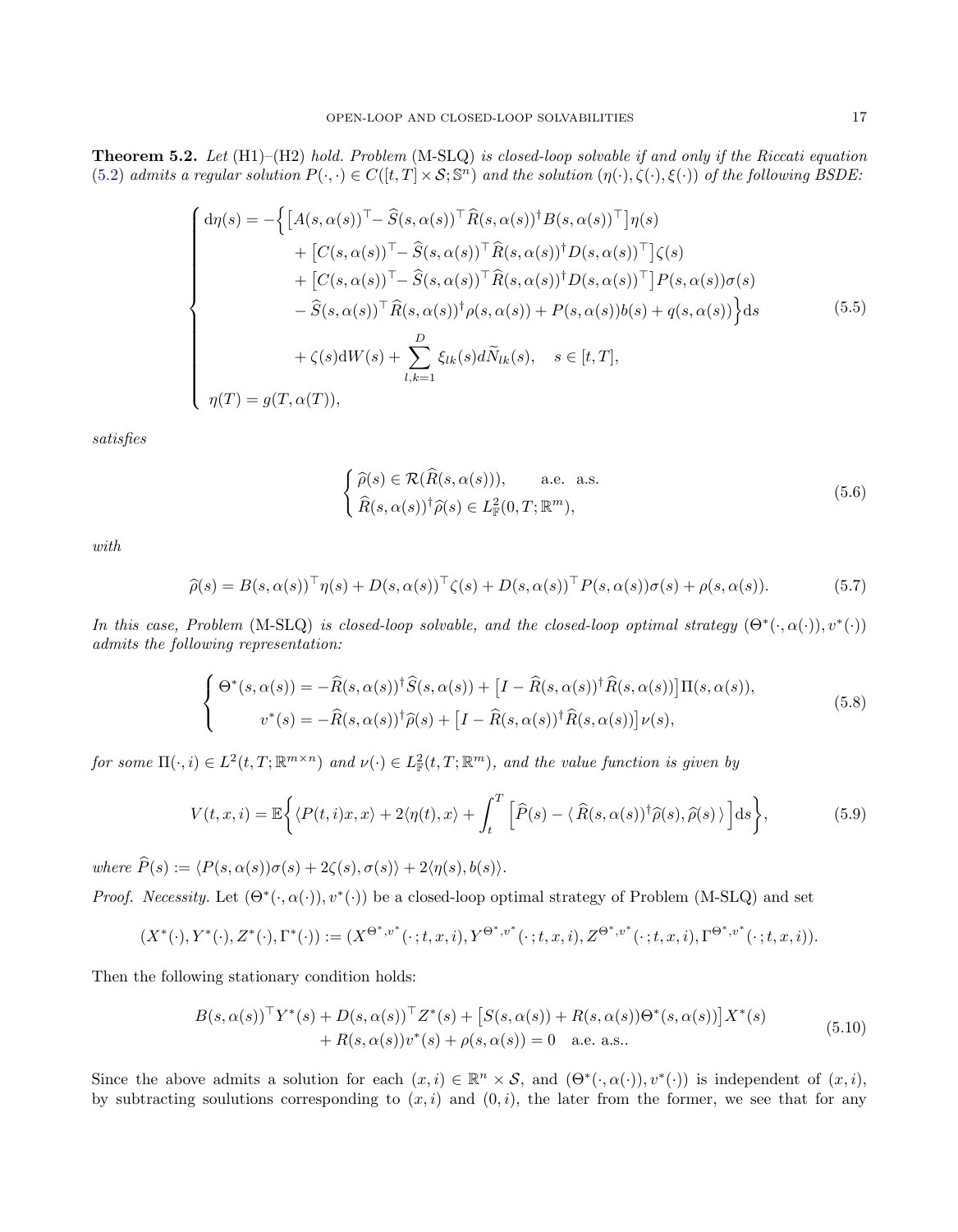$(x, i) \in \mathbb{R}^n \times \mathcal{S}$ , as long as  $(X(\cdot; t, x, i), Y(\cdot; t, x, i), Z(\cdot; t, x, i), \Gamma(\cdot; t, x, i))$  is an adapted solution to the following FBSDE

<span id="page-17-0"></span>
$$
\begin{cases}\ndX(s;t,x,i) = [A(s,\alpha(s)) + B(s,\alpha(s))\Theta^*(s,\alpha(s))]X(s;t,x,i)ds \\
+ [C(s,\alpha(s)) + D(s,\alpha(s))\Theta^*(s,\alpha(s))]X(s;t,x,i)dW(s), \\
dY(s;t,x,i) = - [A(s,\alpha(s))^{\top}Y(s;t,x,i) + C(s,\alpha(s))^{\top}Z(s;t,x,i) \\
+ [Q(s,\alpha(s)) + S(s,\alpha(s))^{\top}\Theta^*(s,\alpha(s))]X(s;t,x,i)]ds \\
+ Z(s;t,x,i)dW(s) + \sum_{l,k=1}^{D} \Gamma_{lk}(s;t,x,i)d\widetilde{N}_{lk}(s), \quad s \in [t,T], \\
X(t;t,x,i) = x, \quad \alpha(t) = i, \quad Y(T;t,x,i) = G(T,\alpha(T))X(T;t,x,i),\n\end{cases} (5.11)
$$

one can have the following stationary condition:

<span id="page-17-4"></span>
$$
B(s, \alpha(s))^{\top} Y(s; t, x, i) + D(s, \alpha(s))^{\top} Z(s; t, x, i)
$$
  
+ 
$$
[S(s, \alpha(s)) + R(s, \alpha(s))\Theta^*(s, \alpha(s))]X(s; t, x, i) = 0, \text{ a.e. a.s.}.
$$
 (5.12)

Clearly,

$$
(X(\cdot;t,x,i), Y(\cdot;t,x,i), Z(\cdot;t,x,i), \Gamma(\cdot;t,x,i)) = (X_0^{\Theta^*,0}(\cdot;t,x,i), Y_0^{\Theta^*,0}(\cdot;t,x,i), Z_0^{\Theta^*,0}(\cdot;t,x,i), \Gamma_0^{\Theta^*,0}(\cdot;t,x,i)).
$$

Let  $e_i$  denote the unit vector of  $\mathbb{R}^n$  whose *i*-th component is one. Define, for  $t \leq s \leq T$ ,

<span id="page-17-1"></span>
$$
X(s;t,i) := (X(s;t,e_1,i),\ldots,X(s;t,e_n,i)), \qquad Y(s;t,i) := (Y(s;t,e_1,i),\ldots,Y(s;t,e_n,i)),
$$
  
\n
$$
Z(s;t,i) := (Z(s;t,e_1,i),\ldots,Z(s;t,e_n,i)), \qquad \Gamma_k(s;t,i) := (\Gamma_k(s;t,e_1,i),\ldots,\Gamma_k(s;t,e_n,i)).
$$
\n
$$
(5.13)
$$

It is easy to verify that, for  $t\leq s\leq T$ 

<span id="page-17-2"></span>
$$
X(s;t,x,i) = X(s;t,i)x, \quad Y(s;t,x,i) = Y(s;t,i)x,Z(s;t,x,i) = Z(s;t,i)x, \quad \Gamma_k(s;t,x,i) = \Gamma_k(s;t,i)x.
$$
\n(5.14)

In particular, if we set  $P(t, i) := Y(t; t, i)$ , then

$$
Y(t; t, x, i) = Y(t; t, i)x = P(t, i)x.
$$

Therefore,

$$
Y(s;t,i)x = Y(s;t,x,i) = Y(s;s,X(s;t,x,i),\alpha(s)) = Y(s;s,\alpha(s))X(s;t,x,i)
$$
  
=  $P(s,\alpha(s))X(s;t,i)x$ , for any  $x \in \mathbb{R}^n$ ,

which leads to

<span id="page-17-3"></span>
$$
Y(s; t, i) = P(s, \alpha(s))X(s; t, i).
$$
\n(5.15)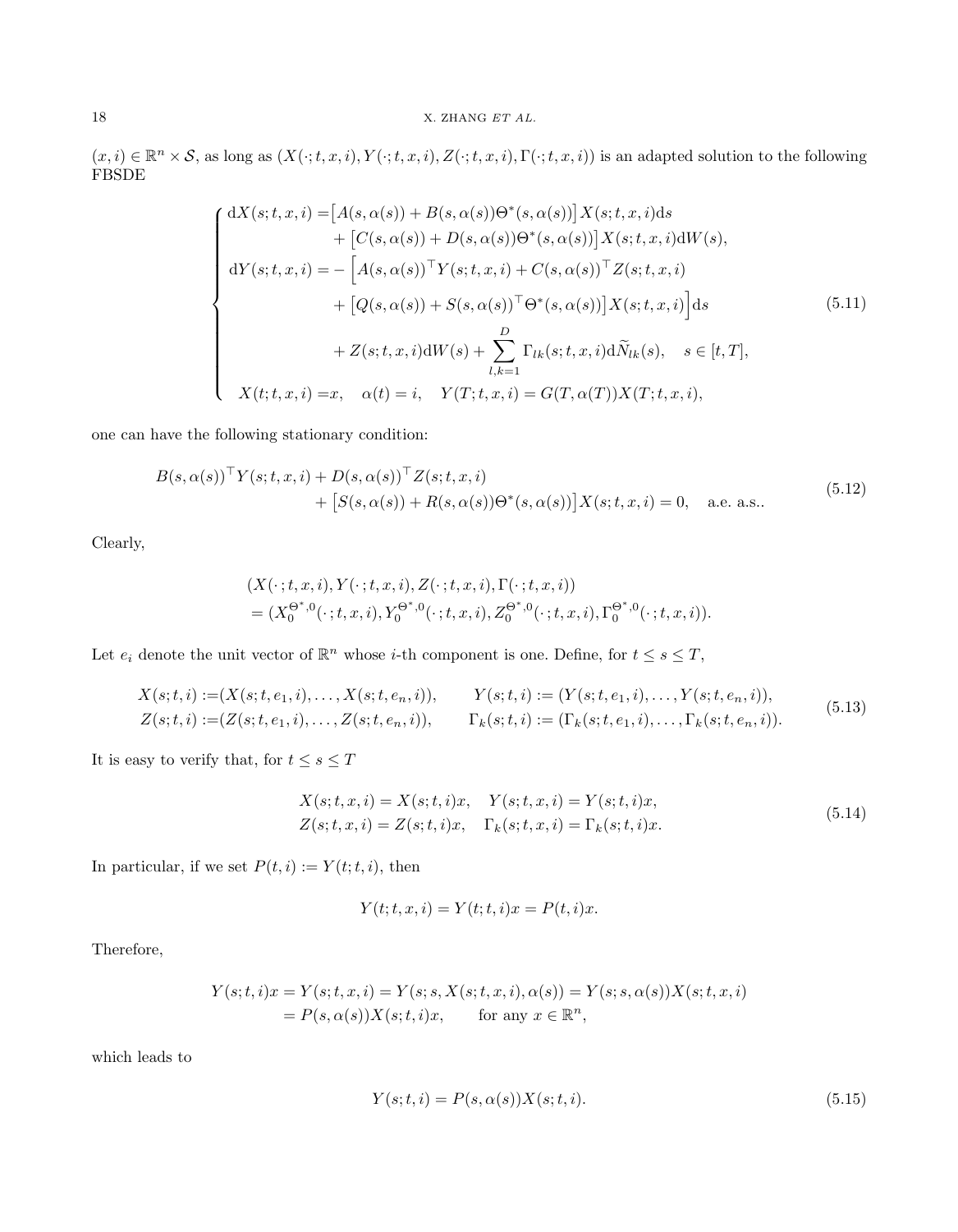Note that  $X(s;t,i)^{-1}$  exists, and so

$$
P(s, \alpha(s)) = Y(s; t, i)X(s; t, i)^{-1}.
$$

Thus the differentiability of  $P(\cdot, \cdot)$  follows from the differentiability of  $Y(\cdot; t, i)$  and  $X(\cdot; t, i)$  in the above. Let  $\dot{P}(s, i)$  be the partial derivative of P with respect to s. Applying Itô's formula to  $P(\cdot, \alpha(\cdot))X(\cdot; t, i)$  yields

<span id="page-18-0"></span>
$$
d[P(s,\alpha(s))X(s;t,i)] = \left[\dot{P}(s,\alpha(s)) + P(s,\alpha(s))\left[A(s,\alpha(s)) + B(s,\alpha(s))\Theta^*(s,\alpha(s))\right]\right.+ \sum_{k=1}^D \lambda_{\alpha(s-k)}(s)\left[P(s,k) - P(s,\alpha(s-))\right]\left[X(s;t,i)ds\right.+ P(s,\alpha(s))\left[C(s,\alpha(s)) + D(s,\alpha(s))\Theta^*(s,\alpha(s))\right]X(s;t,i)dW(s)+ \sum_{l,k=1}^D \left[P(s,k) - P(s,l)\right]X(s;t,i)d\tilde{N}_{lk}(s).
$$
\n(5.16)

Also, we observe that  $Y(s; t, i)$  satisfies the following BSDE

<span id="page-18-1"></span>
$$
\begin{cases}\n\mathrm{d}Y(s;t,i) = -\left[A(s,\alpha(s))^{\top}Y(s;t,i) + C(s,\alpha(s))^{\top}Z(s;t,i) \right. \\
\left. + \left[Q(s,\alpha(s)) + S(s,\alpha(s))\Theta^*(s,\alpha(s))\right]X(s;t,i)\right]ds \\
+ Z(s;t,i)\mathrm{d}W(s) + \sum_{l,k=1}^{D} \Gamma_{lk}(s;t,i)\mathrm{d}\tilde{N}_{lk}(s), \quad s \in [t,T], \\
Y(T;t,i) = G(T,\alpha(T))X(T;t,i).\n\end{cases} \tag{5.17}
$$

Comparing the coefficients of  $(5.16)$  and  $(5.17)$ , we have

<span id="page-18-2"></span>
$$
Z(s;t,i) = P(s,\alpha(s)) [C(s,\alpha(s)) + D(s,\alpha(s))\Theta^*(s,\alpha(s))]X(s;t,i),
$$
  
\n
$$
\Gamma_k(s;t,i) = [P(s,k) - P(s,\alpha(s-))]X(s;t,i),
$$
\n(5.18)

and

$$
\left\{\dot{P}(s,\alpha(s)) + A(s,\alpha(s))^{\top} P(s,\alpha(s)) + P(s,\alpha(s))A(s,\alpha(s)) + C(s,\alpha(s))^{\top} P(s,\alpha(s))C(s,\alpha(s))\right\}+\left[P(s,\alpha(s))B(s,\alpha(s)) + C(s,\alpha(s))^{\top} P(s,\alpha(s))D(s,\alpha(s)) + S(s,\alpha(s))^{\top}\right]\Theta^{*}(s,\alpha(s))+Q(s,\alpha(s)) + \sum_{k=1}^{D} \lambda_{\alpha(s-k)}(s)[P(s,k) - P(s,\alpha(s-))] \right\}X(s;t,i) = 0.
$$
\n(5.19)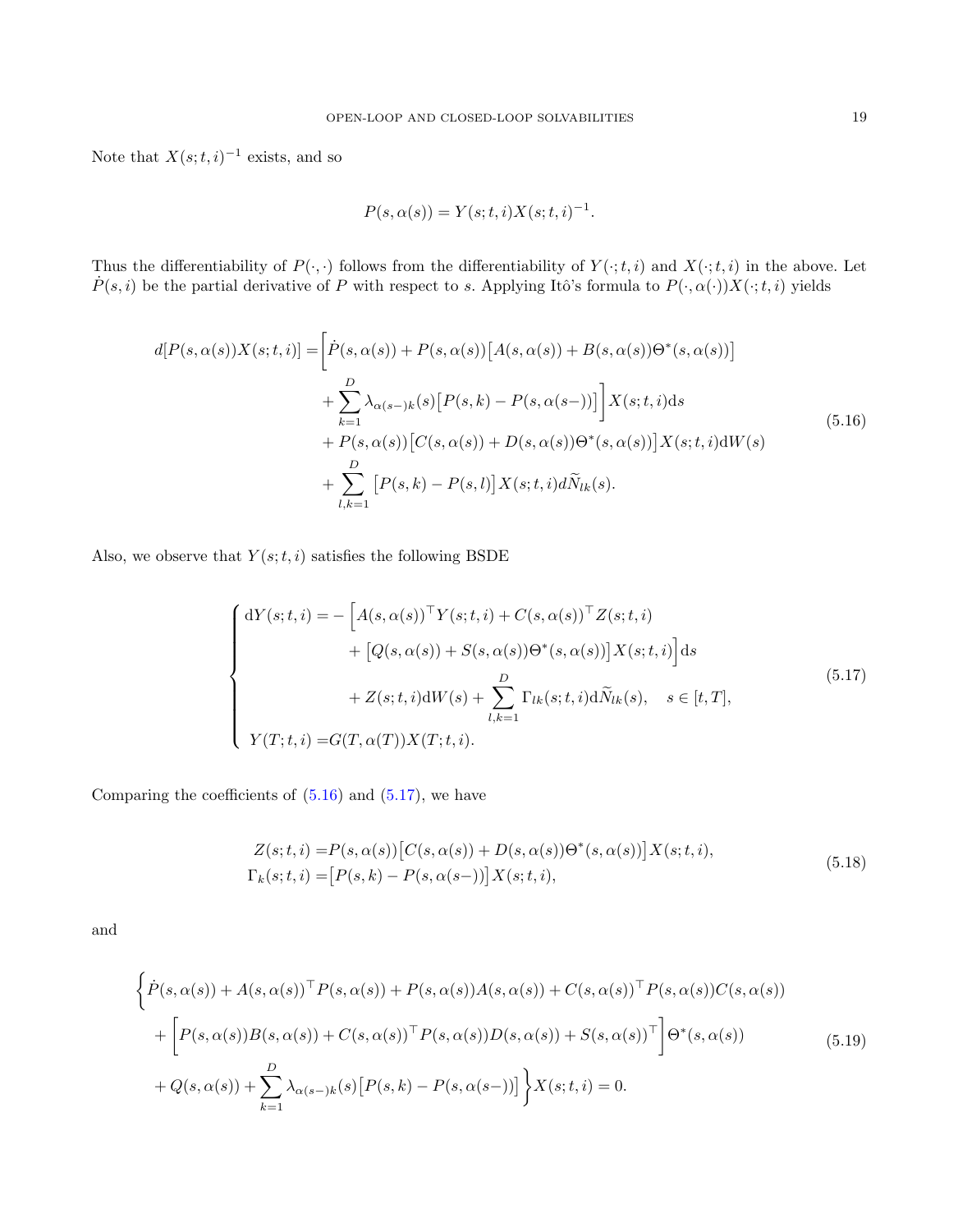Observing that the inverse of  $X(s; t, i)$  exists, therefore the last equation reduces to

$$
\dot{P}(s,\alpha(s)) + A(s,\alpha(s))^{\top} P(s,\alpha(s)) + P(s,\alpha(s))A(s,\alpha(s)) + C(s,\alpha(s))^{\top} P(s,\alpha(s))C(s,\alpha(s)) \n+ \left[ P(s,\alpha(s))B(s,\alpha(s)) + C(s,\alpha(s))^{\top} P(s,\alpha(s))D(s,\alpha(s)) + S(s,\alpha(s))^{\top} \right] \Theta^*(s,\alpha(s)) \n+ Q(s,\alpha(s)) + \sum_{k=1}^{D} \lambda_{\alpha(s-k)}(s) \left[ P(s,k) - P(s,\alpha(s-k)) \right] = 0.
$$
\n(5.20)

Now, if we replace  $\alpha(s-)$  by  $\alpha(s)$  in the above equation, it is still satisfied except countable points of [t, T] due to the right continuous with left limit property of the path of Markov chain  $\alpha$ . That is,

$$
\dot{P}(s,\alpha(s)) + A(s,\alpha(s))^{\top} P(s,\alpha(s)) + P(s,\alpha(s))A(s,\alpha(s)) + C(s,\alpha(s))^{\top} P(s,\alpha(s))C(s,\alpha(s))
$$

$$
+ \left[ P(s,\alpha(s))B(s,\alpha(s)) + C(s,\alpha(s))^{\top} P(s,\alpha(s))D(s,\alpha(s)) + S(s,\alpha(s))^{\top} \right] \Theta^*(s,\alpha(s))
$$

$$
+ Q(s,\alpha(s)) + \sum_{k=1}^{D} \lambda_{\alpha(s)k}(s) \left[ P(s,k) - P(s,\alpha(s)) \right] = 0, \quad \text{a.e.} \quad s \in [t,T].
$$

Observing  $\sum_{k=1}^{D} \lambda_{ik}(s) = 0$ , we can also rewrite the above equation into the following form

$$
\sum_{i=1}^{D} \left\{ \dot{P}(s,i) + A(s,i)^{\top} P(s,i) + P(s,i) A(s,i) + C(s,i)^{\top} P(s,i) C(s,i) \right. \\ \left. + \left[ P(s,i) B(s,i) + C(s,i)^{\top} P(s,i) D(s,i) + S(s,i)^{\top} \right] \Theta^{*}(s,i) \right. \\ \left. + Q(s,i) + \sum_{k=1}^{D} \lambda_{ik}(s) P(s,k) \right\} 1_{\alpha(s)=i} = 0, \quad \text{a.e. } s \in [t, T].
$$
 (5.21)

Therefore, by taking  $\alpha(t)$  for all initial  $(t, i)$ , we have

<span id="page-19-0"></span>
$$
\dot{P}(s,i) + A(s,i)^{\top} P(s,i) + P(s,i)A(s,i) + C(s,i)^{\top} P(s,i)C(s,i) \n+ [P(s,i)B(s,i) + C(s,i)^{\top} P(s,i)D(s,i) + S(s,i)^{\top}] \Theta^*(s,i) \n+ Q(s,i) + \sum_{k=1}^{D} \lambda_{ik}(s)P(s,k) = 0, i \in \mathcal{S}, \text{ a.e. } s \in [t,T].
$$
\n(5.22)

It follows from [\(5.14\)](#page-17-2), [\(5.15\)](#page-17-3) and [\(5.18\)](#page-18-2), and the definitions of  $\hat{S}(\cdot, \cdot)$  and  $\hat{R}(\cdot, \cdot)$  in [\(5.1\)](#page-15-6) that the stationary condition  $(5.12)$  can be rewritten as

$$
\left[\widehat{S}(s,\alpha(s)) + \widehat{R}(s,\alpha(s))\Theta^*(s,\alpha(s))\right]X(s;t,i) = 0, \quad \text{a.e. a.s.},
$$

which yields

$$
\widehat{S}(s,\alpha(s)) + \widehat{R}(s,\alpha(s))\Theta^*(s,\alpha(s)) = 0, \quad \text{a.e. a.s..}
$$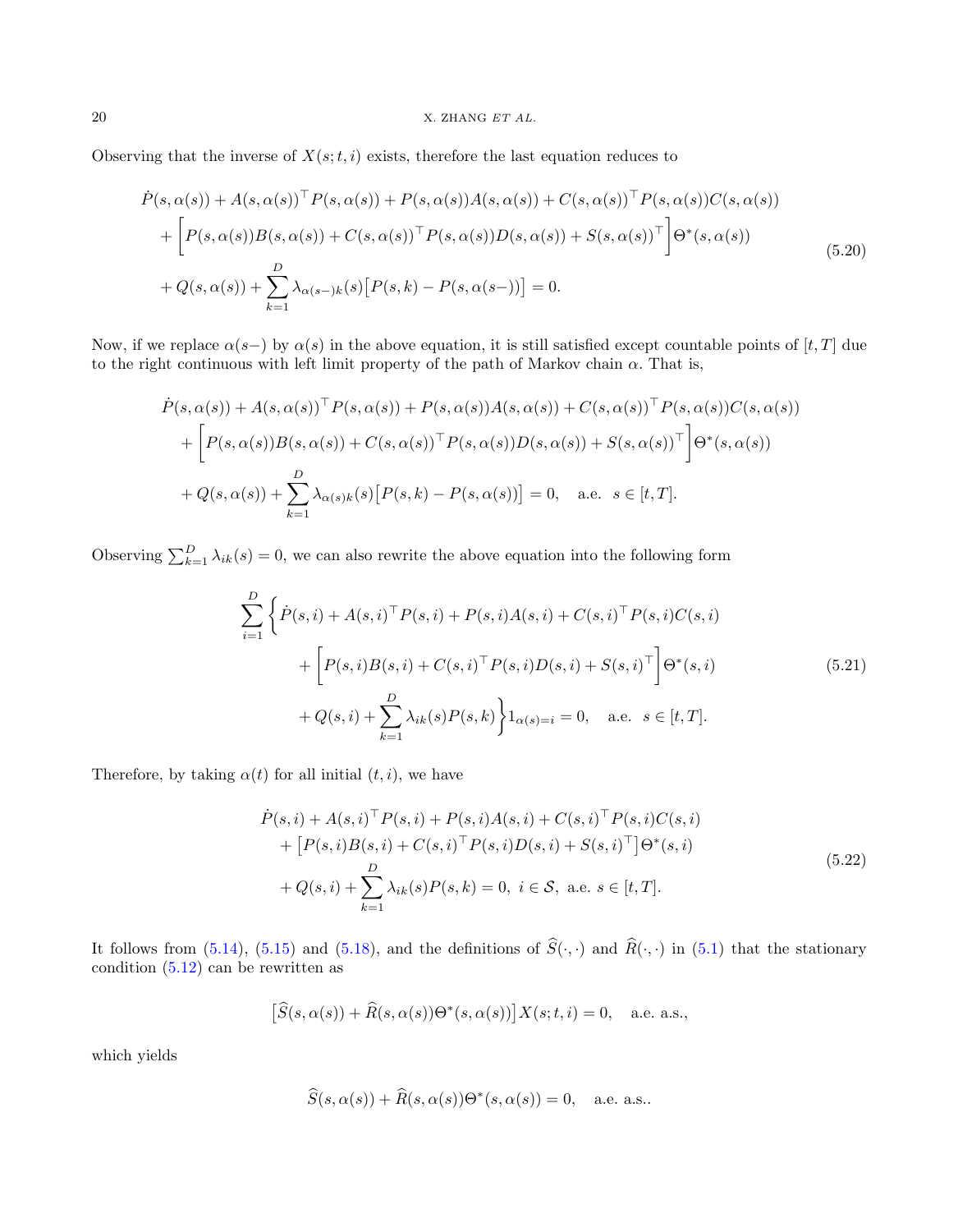Thus, from the irreducibility of the Markov chain, we have

$$
\widehat{S}(s,i) + \widehat{R}(s,i)\Theta^*(s,i) = 0, \ \forall i \in \mathcal{S}, \quad \text{a.e.,}
$$
\n
$$
(5.23)
$$

which implies

<span id="page-20-0"></span>
$$
\mathcal{R}(\widehat{S}(s,i) \subseteq \mathcal{R}(\widehat{R}(s,i)), \quad \text{a.e.} \ \ s \in [t,T].
$$

Using  $(5.23)$ , we can rewrite  $(5.22)$  as

<span id="page-20-1"></span>
$$
\dot{P}(s,i) + [A(s,i) + B(s,i)\Theta^*(s,i)]^\top P(s,i) + P(s,i)[A(s,i) + B(s,i)\Theta^*(s,i)] \n+ [C(s,i) + D(s,i)\Theta^*(s,i)]^\top P(s,i)[C(s,i) + D(s,i)\Theta^*(s,i)] + \Theta^*(s,i)^\top R(s,i)\Theta^*(s,i) \n+ S(s,i)^\top \Theta^*(s,i) + \Theta^*(s,i)^\top S(s,i) + Q(s,i) + \sum_{k=1}^D \lambda_{ik}(s)P(s,k) = 0, \quad \text{a.e. } s \in [t,T].
$$
\n(5.24)

Since  $P(T, i) = G(T, i) \in \mathbb{S}^n$  and  $Q(\cdot, \cdot), R(\cdot, \cdot)$  are symmetric, we must have  $P(\cdot, \cdot) \in C([t, T] \times S; \mathbb{S}^n)$  due to the uniqueness of the solution of  $(5.24)$ . Let  $\hat{R}(\cdot, \cdot)$ <sup>†</sup> be the pseudo inverse of  $\hat{R}(\cdot, \cdot)$ , then the solution of  $(5.23)$ admits the following representation

$$
\Theta^*(s,i) = -\widehat{R}(s,i)^{\dagger}\widehat{S}(s,i) + \left(I - \widehat{R}(s,i)^{\dagger}\widehat{R}(s,i)\right)\Pi(s,i),\tag{5.25}
$$

for some  $\Pi(\cdot, i) \in L^2(t,T; \mathbb{R}^{m \times n})$ . Thus, making use of [\(5.23\)](#page-20-0), we have

<span id="page-20-2"></span>
$$
\widehat{S}(s,i)^{\top} \Theta^*(s,i)
$$
\n
$$
= -\Theta^*(s,i)^{\top} \widehat{R}(s,i) \Theta^*(s,i)
$$
\n
$$
= -\Theta^*(s,i)^{\top} \widehat{R}(s,i) \left[ -\widehat{R}(s,i)^{\dagger} \widehat{S}(s,i) + (I - \widehat{R}(s,i)^{\dagger} \widehat{R}(s,i)) \Pi(s,i) \right]
$$
\n
$$
= -\widehat{S}(s,i)^{\top} \widehat{R}(s,i)^{\dagger} \widehat{S}(s,i).
$$
\n(5.26)

Substituting the above equation into [\(5.22\)](#page-19-0) we obtain

$$
\dot{P}(s,i) + A(s,i)^{\top} P(s,i) + P(s,i)A(s,i) + C(s,i)^{\top} P(s,i)C(s,i) \n- \hat{S}(s,i)^{\top} \hat{R}(s,i)^{\dagger} \hat{S}(s,i) + Q(s,i) + \sum_{k=1}^{D} \lambda_{ik}(s)P(s,k) = 0, \quad \text{a.e. } s \in [t,T].
$$
\n(5.27)

Therefore, Riccati equation [\(5.2\)](#page-15-0) follows.

Next, we figure out  $v^*(\cdot)$ . For  $s \in [t, T]$ , let

$$
\begin{cases}\n\eta(s) = Y^*(s) - P(s, \alpha(s))X^*(s), \\
\zeta(s) = Z^*(s) - P(s, \alpha(s))[C(s, \alpha(s)) + D(s, \alpha(s))\Theta^*(s, \alpha(s))]X^*(s) \\
- P(s, \alpha(s))D(s, \alpha(s))v^*(s) - P(s, \alpha(s))\sigma(s), \\
\xi_{lk}(s) = \Gamma^*_{lk}(s) - [P(s, k) - P(s, l)]X^*(s).\n\end{cases}
$$

Then

<span id="page-20-3"></span>
$$
d\eta(s) = dY^*(s) - dP(s, \alpha(s)) \cdot X^*(s) - P(s, \alpha(s))dX^*(s)
$$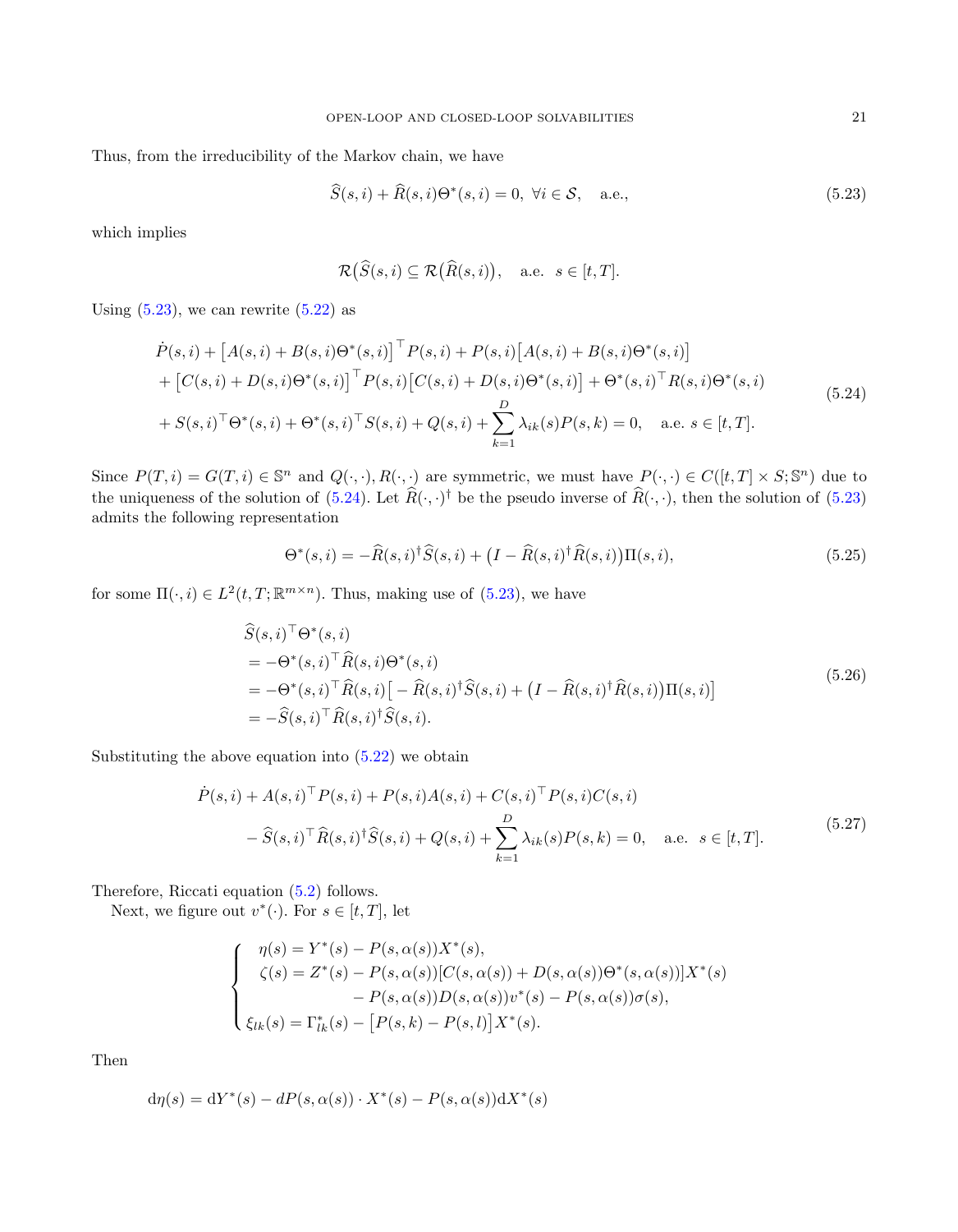$$
= -\left[A(s,\alpha(s))^{\top}Y^{*}(s) + C(s,\alpha(s))^{\top}Z^{*}(s) + (Q(s,\alpha(s)) + S(s,\alpha(s))^{\top}\Theta^{*}(s,\alpha(s)))X^{*}(s)\right] + S(s,\alpha(s))^{\top}v^{*}(s) + q(s,\alpha(s))\Big] ds + Z^{*}(s)dW(s) + \sum_{l,k=1}^{D} \Gamma_{lk}^{*}(s)d\tilde{N}_{lk}(s) + \left\{\left[A(s,\alpha(s))^{\top}P(s,\alpha(s)) + P(s,\alpha(s))A(s,\alpha(s)) + C(s,\alpha(s))^{\top}P(s,\alpha(s))C(s,\alpha(s))\right] - \hat{S}(s,\alpha(s))^{\top}\hat{R}(s,\alpha(s))^{\top}\hat{S}(s,\alpha(s)) + Q(s,\alpha(s))\right]X^{*}(s) - P(s,\alpha(s))\left[\left(A(s,\alpha(s)) + B(s,\alpha(s))\Theta^{*}(s,\alpha(s))\right)X^{*}(s) + B(s,\alpha(s))^{\top}y^{*}(s) + b(s)\right]\Big\} ds - P(s,\alpha(s))\left[\left(C(s,\alpha(s)) + D(s,\alpha(s))\Theta^{*}(s,\alpha(s))\right)X^{*}(s) + D(s,\alpha(s))v^{*}(s) + \sigma(s)\right]dW(s) - \sum_{l,k=1}^{D}\left[P(s,k) - P(s,l)\right]X^{*}(s)d\tilde{N}_{lk}(s) = -\left[A(s,\alpha(s))^{\top}\eta(s) + C(s,\alpha(s))^{\top}\zeta(s) + \hat{S}(s,\alpha(s))^{\top}\Theta^{*}(s,\alpha(s))X^{*}(s) + v^{*}(s)\right] + C(s,\alpha(s))^{\top}P(s,\alpha(s))\sigma(s) + P(s,\alpha(s))b(s) + q(s,\alpha(s)) + \hat{S}(s,\alpha(s))^{\top}\hat{R}(s,\alpha(s))^{\top}\hat{S}(s,\alpha(s))X^{*}(s)\right]ds + \zeta(s)dW(s) + \sum_{l,k=1}^{D}\xi_{lk}(s)\tilde{N}_{lk}(s) = -\left[A(s,\alpha(s))^{\top}\eta(s) + C(s,\alpha(s))^{\top}\zeta(s) + \hat{S}(s,\alpha(s))^{\top}v^{*}(s) + C(s,\alpha(s))^{\top}P(s,\alpha(s))\sigma(s) \right] (5.28) + P(s,\alpha(s))b(s) + q(s,\alpha(s))\right]ds + \zeta(s)dW(s) + \sum_{l,k=1}^{D}\xi_{lk}(s)\
$$

where the last equality follows from equation  $(5.26)$ .

According to  $(5.10)$ , we have

$$
0 = B(s, \alpha(s))^{\top} Y^{*}(s) + D(s, \alpha(s))^{\top} Z^{*}(s)
$$
  
+ 
$$
[S(s, \alpha(s)) + R(s, \alpha(s))\Theta^{*}(s, \alpha(s))]X^{*}(s) + R(s, \alpha(s))v^{*}(s) + \rho(s, \alpha(s))
$$
  
= 
$$
B(s, \alpha(s))^{\top} [\eta(s) + P(s, \alpha(s))X^{*}(s)]
$$
  
+ 
$$
D(s, \alpha(s))^{\top} \Big\{ \zeta(s) + P(s, \alpha(s)) [C(s, \alpha(s)) + D(s, \alpha(s))\Theta^{*}(s, \alpha(s))]X^{*}(s)
$$
  
- 
$$
P(s, \alpha(s))D(s, \alpha(s))v^{*}(s) - P(s, \alpha(s))\sigma(s) \Big\}
$$
  
+ 
$$
[S(s, \alpha(s)) + R(s, \alpha(s))\Theta^{*}(s, \alpha(s))]X^{*}(s) + R(s, \alpha(s))v^{*}(s) + \rho(s, \alpha(s))
$$
  
= 
$$
[\widehat{S}(s, \alpha(s)) + \widehat{R}(s, \alpha(s))\Theta^{*}(s, \alpha(s))]X^{*}(s) + \widehat{\rho}(s) + \widehat{R}(s, \alpha(s))v^{*}(s)
$$
  
= 
$$
\widehat{\rho}(s) + \widehat{R}(s, \alpha(s))v^{*}(s),
$$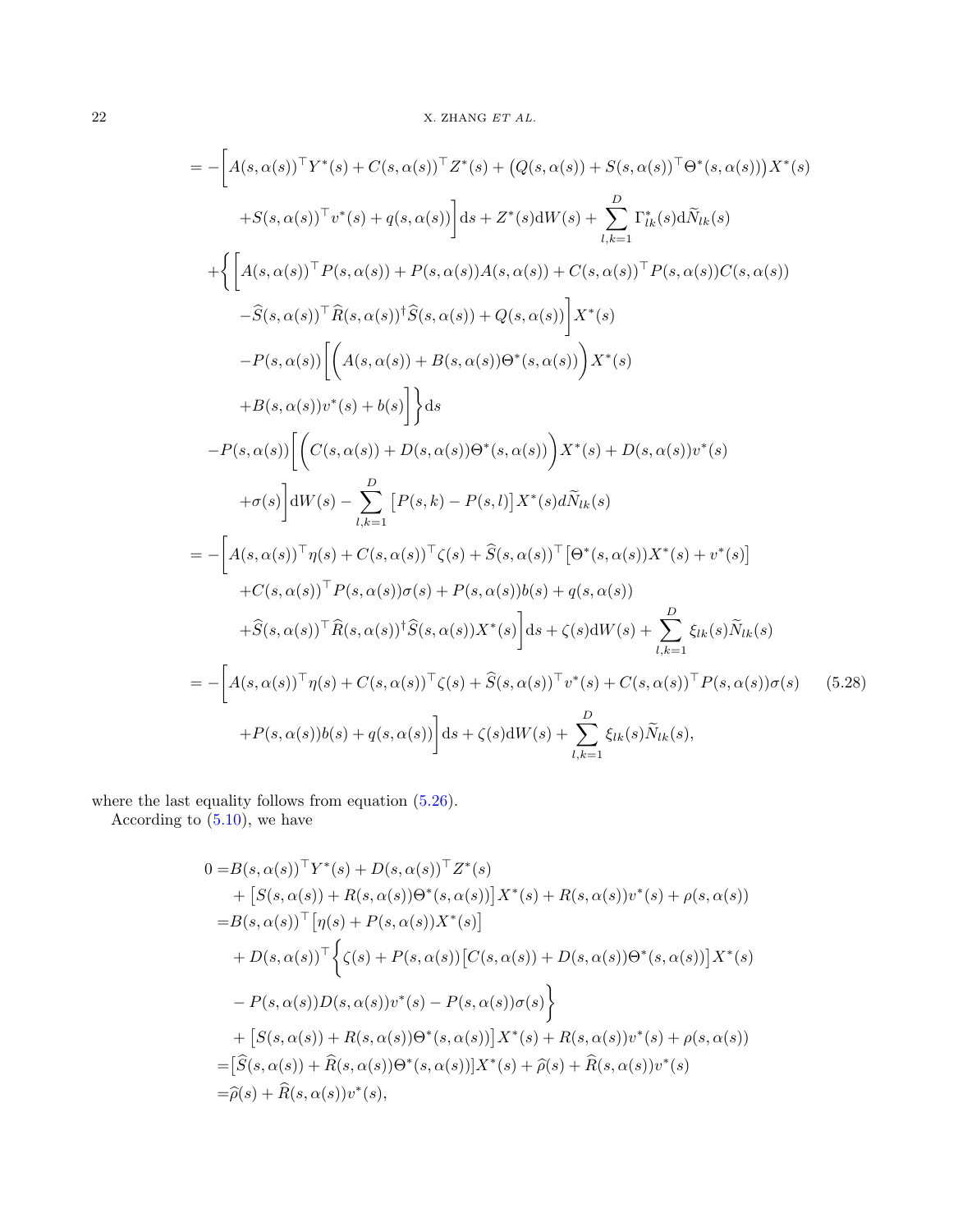where  $\hat{\rho}(s)$  is defined by [\(5.7\)](#page-16-2). Thus, we have

$$
\widehat{\rho}(s) \in \mathcal{R}(\widehat{R}(s,\alpha(s)),
$$

and

$$
v^*(s) = -\widehat{R}(s, \alpha(s))^{\dagger} \widehat{\rho}(s) + \left[I - \widehat{R}(s, \alpha(s))^{\dagger} \widehat{R}(s, \alpha(s))\right] \nu(s),
$$

for some  $\nu(\cdot) \in L^2_{\mathbb{F}}(t,T;\mathbb{R}^m)$ . Consequently,

$$
\widehat{S}(s,\alpha(s))^{\top}v^{*}(s) = -\Theta^{*}(s,\alpha(s))^{\top}\widehat{R}(s,\alpha(s))v^{*}(s)
$$

$$
= \Theta^{*}(s,\alpha(s))^{\top}\widehat{R}(s,\alpha(s))\widehat{R}(s,\alpha(s))^{\dagger}\widehat{\rho}(s)
$$

$$
= -\widehat{S}(s,\alpha(s))^{\top}\widehat{R}(s,\alpha(s))^{\dagger}\widehat{\rho}(s).
$$

Observing the definition of  $\hat{\rho}(s)$  and substituting the above equation into [\(5.28\)](#page-20-3), we get the desired result of equation  $(5.5)$ .

Sufficiency. Applying Itô's formula to  $s \mapsto \langle P(s, \alpha(s))X(s) + 2\eta(s), X(s)\rangle$  yields

<span id="page-22-0"></span>
$$
J(t, x, i; u(\cdot)) = \mathbb{E}\Big\{\langle P(t, i)x + 2\eta(t), x\rangle
$$
  
+  $\int_{t}^{T}\Big[\langle P(s, \alpha(s))\sigma(s) + 2\zeta(s), \sigma(s)\rangle + 2\langle \eta(s), b(s)\rangle\Big]ds$   
+  $\int_{t}^{T}\Big[\Big\langle \widehat{Q}(s, \alpha(s))X(s), X(s)\Big\rangle + \Big\langle \widehat{R}(s, \alpha(s))u(s) + 2\widehat{S}(s, \alpha(s))X(s) + 2\widehat{\rho}(s), u(s)\Big\rangle$   
+  $2\Big\langle \widehat{S}(s, \alpha(s))^{\top}\widehat{R}(s, \alpha(s))^{\dagger}\widehat{\rho}(s), X(s)\Big\rangle\Big]ds\Big\},$  (5.29)

where

$$
\begin{aligned} \widehat{Q}(s,i) &:= \dot{P}(s,i) + P(s,i)A(s,i) + A(s,i)^{\top}P(s,i) \\ &+ C(s,i)^{\top}P(s,i)C(s,i) + Q(s,i) + \sum_{k=1}^{D} \lambda_{ik}(s)P(s,k). \end{aligned} \tag{5.30}
$$

Let  $\Theta^*(\cdot, \alpha(\cdot))$  and  $v^*(\cdot)$  be defined by [\(5.8\)](#page-16-4). It is easy to verify that

$$
\widehat{S}(s,\alpha(s)) = -\widehat{R}(s,\alpha(s))\Theta^*(s,\alpha(s)), \qquad \widehat{Q}(s,\alpha(s)) = \Theta^*(s,\alpha(s))^{\top}\widehat{R}(s,\alpha(s))\Theta^*(s,\alpha(s)),
$$
  

$$
\widehat{\rho}(s) = -\widehat{R}(s,\alpha(s))v^*(s), \qquad \widehat{S}(s,\alpha(s))^{\top}\widehat{R}(s,\alpha(s))^{\top}\widehat{\rho}(s) = \Theta^*(s,\alpha(s))^{\top}\widehat{R}(s,\alpha(s))v^*(s).
$$

Substituting these equations into [\(5.29\)](#page-22-0) leads to

$$
J(t, x, i; u(\cdot))
$$
  
=  $\mathbb{E}\left\{\langle P(t, i)x + 2\eta(t), x \rangle + \int_t^T \left[ \langle P(s, \alpha(s))\sigma(s) + 2\zeta(s), \sigma(s) \rangle + 2\langle \eta(s), b(s) \rangle \right] ds + \int_t^T \left[ \langle \Theta^*(s, \alpha(s))^\top \hat{R}(s, \alpha(s)) \Theta^*(s, \alpha(s)) X(s), X(s) \rangle \right]$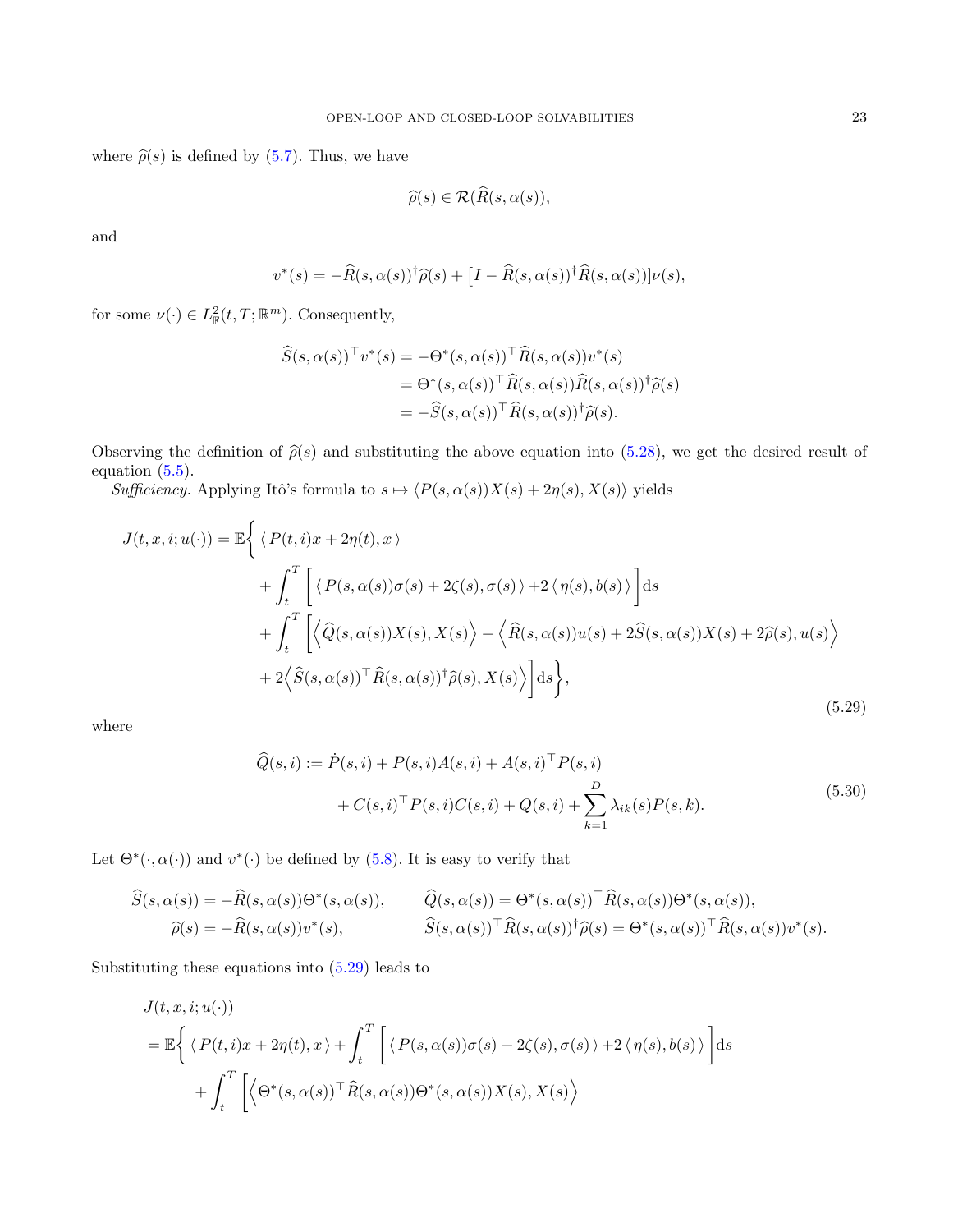+ 
$$
\langle \hat{R}(s, \alpha(s))u(s) - 2\hat{R}(s, \alpha(s))[\Theta^*(s, \alpha(s))X(s) + v^*(s)], u(s) \rangle
$$
  
+  $2\langle \Theta^*(s, \alpha(s))^{\top} \hat{R}(s, \alpha(s))v^*(s), X(s) \rangle ds$   
=  $\mathbb{E}\left\{ \langle P(t, i)x + 2\eta(t), x \rangle + \int_t^T \left[ \langle P(s, \alpha(s))\sigma(s) + 2\zeta(s), \sigma(s) \rangle + 2\langle \eta(s), b(s) \rangle - \langle \hat{R}(s, \alpha(s))v^*(s), v^*(s) \rangle \right] ds$   
+  $\int_t^T \langle \hat{R}(s, \alpha(s))[u(s) - \Theta^*(s, \alpha(s))X(s) - v^*(s)], u(s) - \Theta^*(s, \alpha(s))X(s) - v^*(s) \rangle ds \right\}$   
=  $J(t, x, i; \Theta^*(\cdot, \alpha(\cdot))X^*(\cdot) + v^*(\cdot))$   
+  $\mathbb{E}\int_t^T \langle \hat{R}(s, \alpha(s))[u(s) - \Theta^*(s, \alpha(s))X(s) - v^*(s)], u(s) - \Theta^*(s, \alpha(s))X(s) - v^*(s) \rangle ds.$ 

From the definition of the regular solution of Riccati equation [\(5.2\)](#page-15-0), we know that

$$
\widehat{R}(s,\alpha(s)) \ge 0, \quad a.e. \ s \in [t,T].
$$

Therefore,

$$
J(t, x, i; \Theta^*(\cdot, \alpha(\cdot))X^*(\cdot) + v^*(\cdot)) \leq J(t, x, i; u(\cdot)), \quad \forall u(\cdot) \in \mathcal{U}[t, T],
$$

which yields that  $(\Theta^*(\cdot, \alpha(\cdot)), v^*(\cdot))$  is the closed-loop optimal strategy of Problem (M-SLQ). Finally, the representation of the value function follows from the identity

$$
\langle \widehat{R}(s,\alpha(s))v^*(s),v^*(s)\rangle = \langle \widehat{R}(s,\alpha(s))^\dagger \widehat{\rho}(s),\widehat{\rho}(s)\rangle.
$$

 $\Box$ 

# 6. Uniform convexity of the cost functional and the strongly regular solution of the Riccati equation

<span id="page-23-0"></span>We first present some properties for the solution to Lyapunov equation, which play a crucial role on establishing the equivalence between uniform convexity of the cost functional and the strongly regular solution of the Riccati equation.

<span id="page-23-2"></span>**Lemma 6.1.** Let (H1)–(H2) hold and  $\Theta(\cdot, i) \in L^2(t,T; \mathbb{R}^{m \times n})$  for  $i \in \mathcal{S}$ . Let  $P(\cdot, i) \in C([t,T]; \mathbb{S}^n)$ ,  $i \in \mathcal{S}$  be the solution to the following Lyapunov equation:

<span id="page-23-1"></span>
$$
\begin{cases}\n\dot{P}(s,i) + P(s,i)A(s,i) + A(s,i)^{\top}P(s,i) + C(s,i)^{\top}P(s,i)C(s,i) \\
+ \hat{S}(s,i)^{\top}\Theta(s,i) + \Theta(s,i)^{\top}\hat{S}(s,i) + \Theta(s,i)^{\top}\hat{R}(s,i)\Theta(s,i) \\
D \\
+ Q(s,i) + \sum_{k=1}^{D} \lambda_{ik}(s)P(s,k) = 0, \quad \text{a.e. } s \in [t,T], \\
P(T,i) = G(T,i).\n\end{cases} (6.1)
$$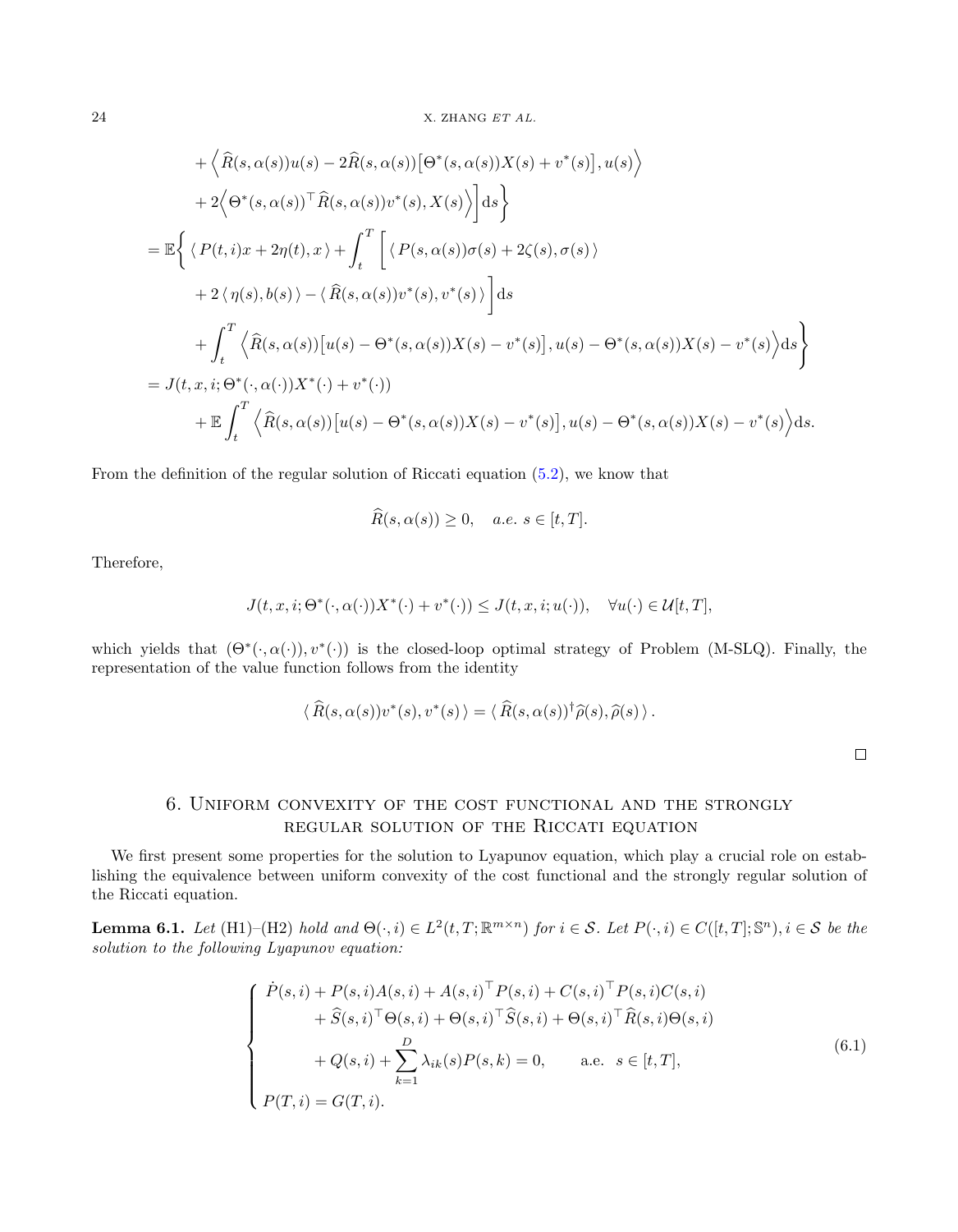Then for any  $(t, x, i) \in [0, T) \times \mathbb{R}^n \times S$  and  $u(\cdot) \in \mathcal{U}[t, T]$ , we have

$$
J^{0}(t, x, i; \Theta(\cdot, \alpha(\cdot))X_{0}^{\Theta, u}(\cdot; t, x, i) + u(\cdot))
$$
  
=  $\langle P(t, i)x, x \rangle + \mathbb{E} \int_{t}^{T} \left\{ \langle T_{\alpha}^{1} u(s), u(s) \rangle + 2 \langle T_{\alpha}^{2} X_{0}^{\Theta, u}(s; t, x, i), u(s) \rangle \right\} ds.$ 

where  $X_0^{\Theta,u}(\cdot;t,x,i)$  is the solution of  $(2.8)$  and

$$
T^1_\alpha u(\cdot) := \widehat{R}(\cdot, \alpha(\cdot))u(\cdot)
$$
  

$$
T^2_\alpha X_0^{\Theta, u}(\cdot; t, x, i) := \left[\widehat{S}(\cdot, \alpha(\cdot)) + \widehat{R}(\cdot, \alpha(\cdot))\Theta(\cdot, \alpha(\cdot))\right]X_0^{\Theta, u}(\cdot; t, x, i).
$$

*Proof.* For any  $(t, x, i) \in [0, T) \times \mathbb{R}^n \times S$  and  $u(\cdot) \in \mathcal{U}[t, T]$ , let  $X_0^{x, u}$  be the solution of  $(2.8)$  and set

$$
T_{\alpha}^{0} X_{0}^{\Theta, u}(\cdot; t, x, i) := \left[ \dot{P}(\cdot, \alpha(\cdot)) + P(\cdot, \alpha(\cdot)) A(\cdot, \alpha(\cdot)) + A(\cdot, \alpha(\cdot))^{\top} P(\cdot, \alpha(\cdot)) + C(\cdot, \alpha(\cdot))^{\top} P(\cdot, \alpha(\cdot)) C(\cdot, \alpha(\cdot)) + \hat{S}(\cdot, \alpha(\cdot))^{\top} \Theta(\cdot, \alpha(\cdot)) + \Theta(\cdot, \alpha(\cdot))^{\top} \hat{S}(\cdot, \alpha(\cdot)) + \Theta(\cdot, \alpha(\cdot))^{\top} \hat{R}(\cdot, \alpha(\cdot)) \Theta(\cdot, \alpha(\cdot)) + \frac{D}{k-1} \lambda_{\alpha(\cdot) k}(\cdot) P(\cdot, k) \right] X_{0}^{\Theta, u}(\cdot; t, x, i)
$$

Applying Itô's formula to  $s \mapsto \langle P(s, \alpha(s))X(s), X(s)\rangle$ , we have

$$
J^{0}(t, x, i; \Theta(\cdot, \alpha(\cdot))X_{0}^{\Theta, u}(\cdot; t, x, i) + u(\cdot))
$$
\n
$$
= \mathbb{E}\left\{\left\langle G(T, \alpha(T))X_{0}^{\Theta, u}(T; t, x, i), X_{0}^{\Theta, u}(T; t, x, i)\right\rangle + \int_{t}^{T}\left[\left\langle Q(s, \alpha(s))X_{0}^{\Theta, u}(s; t, x, i), X_{0}^{\Theta, u}(s; t, x, i)\right\rangle\right] + 2\left\langle S(s, \alpha(s))X_{0}^{\Theta, u}(s; t, x, i), u(s)\right\rangle + \left\langle R(s, \alpha(s))u(s), u(s)\right\rangle\right\} ds\right\}
$$
\n
$$
= \left\langle P(t, i)x, x\right\rangle + \mathbb{E}\int_{t}^{T}\left\{\left\langle T_{\alpha}^{0}X_{0}^{\Theta, u}(s; t, x, i), X_{0}^{\Theta, u}(s; t, x, i)\right\rangle + \left\langle T_{\alpha}^{1}u(s), u(s)\right\rangle + 2\left\langle T_{\alpha}^{2}X_{0}^{\Theta, u}(s; t, x, i), u(s)\right\rangle\right\} ds
$$
\n
$$
= \left\langle P(t, i)x, x\right\rangle + \mathbb{E}\int_{t}^{T}\left\{\left\langle T_{\alpha}^{1}u(s), u(s)\right\rangle + 2\left\langle T_{\alpha}^{2}X_{0}^{\Theta, u}(s; t, x, i), u(s)\right\rangle\right\} ds.
$$

This completes the proof.

<span id="page-24-1"></span>**Proposition 6.2.** Let (H1)–(H2) and [\(4.3\)](#page-12-3) hold. Then for any  $\Theta(\cdot, i) \in L^2(t,T;\mathbb{R}^{m \times n})$ , the solution  $P(\cdot, i) \in$  $C([t, T]; \mathbb{S}^n)$  to the Lyapunov equation [\(6.1\)](#page-23-1) satisfies

<span id="page-24-0"></span>
$$
\widehat{R}(s,i) \geq \lambda I, \quad \text{a.e.} \quad s \in [t,T], \qquad \text{and} \qquad P(s,i) \geq \gamma I, \quad \forall s \in [t,T], \tag{6.2}
$$

where  $\gamma \in \mathbb{R}$  and appears in  $(4.6)$ .

*Proof.* Let  $\Theta(\cdot, i) \in L^2(t, T; \mathbb{R}^{m \times n})$  and let  $P(\cdot, i)$  be the solution to [\(6.1\)](#page-23-1). By [\(4.3\)](#page-12-3) and Lemma [6.1,](#page-23-2) we have

$$
\lambda \mathbb{E} \int_t^T |\Theta(r, \alpha(r)) X_0^{\Theta, u}(r; t, 0, i) + u(r)|^2 dr \leqslant J^0(t, 0, i; \Theta(\cdot, \alpha(\cdot)) X_0^{\Theta, u}(\cdot; t, 0, i) + u(\cdot))
$$

$$
\qquad \qquad \Box
$$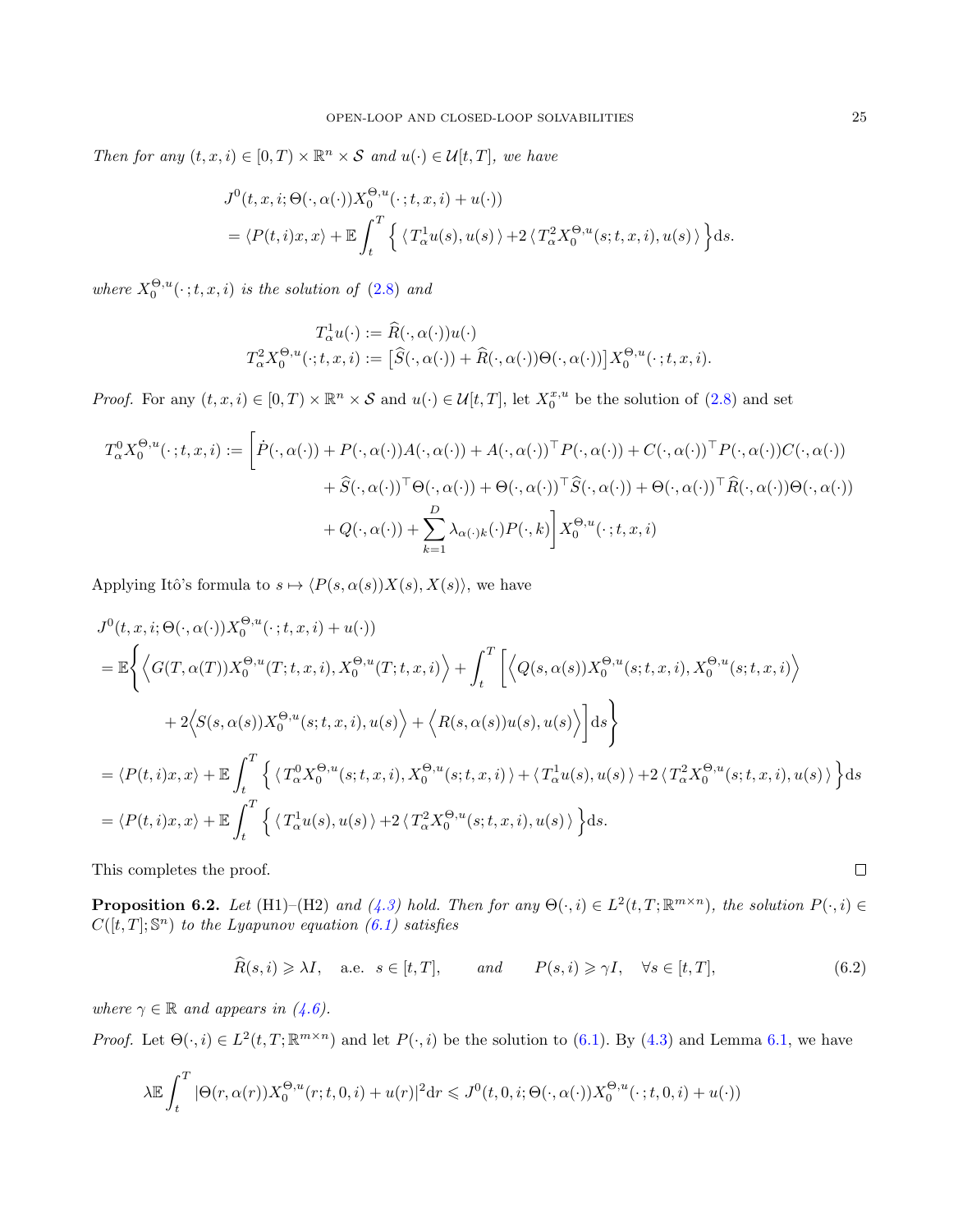$$
= \mathbb{E}\int_{t}^{T} \left\{ \langle \widehat{R}(r,\alpha(r))u(r),u(r)\rangle + 2\langle [\widehat{S}(r,\alpha(r)) + \widehat{R}(r,\alpha(r))\Theta(r,\alpha(r))]X_{0}^{\Theta,u}(r;t,0,i),u(r)\rangle \right\} dr.
$$

Hence, for any  $u(\cdot) \in \mathcal{U}[t,T]$ , the following holds:

<span id="page-25-0"></span>
$$
\mathbb{E} \int_{t}^{T} \left\{ 2\left\langle \left[ \widehat{S}(r,\alpha(r)) + \left( \widehat{R}(r,\alpha(r)) - \lambda I \right) \Theta(r,\alpha(r)) \right] X_{0}^{\Theta,u}(r;t,0,i), u(r) \right\rangle \right. \\ \left. + \left\langle \left( \widehat{R}(r,\alpha(r)) - \lambda I \right) u(r), u(r) \right\rangle \right\} dr \geq \lambda \mathbb{E} \int_{0}^{T} |\Theta(r,\alpha(r)) X_{0}^{\Theta,u}(r;t,0,i)|^{2} dr \geq 0. \tag{6.3}
$$

Let  $\Phi^{\Theta}(\cdot;t,i) := (X_0^{\Theta,0}(\cdot;t,e_1,i),\cdots,X_0^{\Theta,0}(\cdot;t,e_n,i))$ . Then it is easy to verify that  $\Phi^{\Theta}(\cdot;t,i)$  is the solution to the following SDE for  $\mathbb{R}^{n \times n}$ -valued process:

$$
\begin{cases} d\Phi^{\Theta}(s;t,i) = \left[A(s,\alpha(s)) + B(s,\alpha(s))\Theta(s,\alpha(s))\right] \Phi^{\Theta}(s;t,i) ds \\ \qquad + \left[C(s,\alpha(s)) + D(s,\alpha(s))\Theta(s,\alpha(s))\right] \Phi^{\Theta}(s;t,i) dW(s), \quad s \in [t,T], \\ \Phi^{\Theta}(t;t,i) = I, \quad \alpha(t) = i. \end{cases} \tag{6.4}
$$

Thus,  $X_0^{\Theta, u}(\cdot; t, 0, i)$  can be written as

$$
X_0^{\Theta, u}(s; t, 0, i)
$$
  
=  $\Phi^{\Theta}(s; t, i)$   $\left\{ \int_t^s \Phi^{\Theta}(v; t, i)^{-1} [B(v, \alpha(v)) - [C(v, \alpha(v)) + D(v, \alpha(v))\Theta(v, \alpha(v))]D(v, \alpha(v))]u(v)dv + \int_t^s \Phi^{\Theta}(v; t, i)^{-1} D(v, \alpha(v))u(v) dW(v) \right\}.$ 

Now, fix any  $u_0 \in \mathbb{R}^m$ , take  $u(r) = u_0 \mathbf{1}_{[s,s+h]}(r)$ , with  $t \leq s \leq s+h \leq T$ . Consequently, [\(6.3\)](#page-25-0) becomes

$$
\mathbb{E}\int_{s}^{s+h}\left\{2\left\langle\left[\widehat{S}(r,\alpha(r))+\left(\widehat{R}(r,\alpha(r))-\lambda I\right)\Theta(r,\alpha(r))\right]\widehat{\Phi}(r;t,i),u_{0}\right\rangle+\left\langle\left(\widehat{R}(r,\alpha(r))-\lambda I\right)u_{0},u_{0}\right\rangle\right\}dr\geqslant 0,
$$

where

$$
\widehat{\Phi}(r;t,i) = \Phi^{\Theta}(r;t,i) \Biggl\{ \int_{s}^{r} \Phi^{\Theta}(v;t,i)^{-1} \bigl[ B(v,\alpha(v)) - [C(v,\alpha(v)) + D(v,\alpha(v))\Theta(v,\alpha(v))]D(v,\alpha(v)) \bigr] u_0 \mathrm{d}v + \int_{s}^{r} \Phi^{\Theta}(v;t,i)^{-1} D(v,\alpha(v)) u_0 \mathrm{d}W(v) \Biggr\}.
$$

Dividing both sides of the above by h and letting  $h \to 0$ , we obtain

$$
\langle (\widehat{R}(s,i) - \lambda I)u_0, u_0 \rangle \ge 0
$$
, a.e.  $s \in [t,T]$ ,  $\forall u_0 \in \mathbb{R}^m$ .

Thus the first inequality in [\(6.2\)](#page-24-0) follows. To prove the second, for any  $(s, x, i) \in [t, T) \times \mathbb{R}^n \times S$  and  $u(\cdot) \in \mathcal{U}[s, T]$ and by Proposition [4.7](#page-14-1) and Lemma [6.1,](#page-23-2) we have

$$
\gamma |x|^2 \leq V^0(s, x, i) \leq J^0(s, x, i; \Theta(\cdot, \alpha(\cdot)) X_0^{\Theta, u}(\cdot; s, x, i) + u(\cdot))
$$
  
=  $\langle P(s, i)x, x \rangle + \mathbb{E} \int_s^T \left\{ \langle \widehat{R}(r, \alpha(r)) u(r), u(r) \rangle \right\}$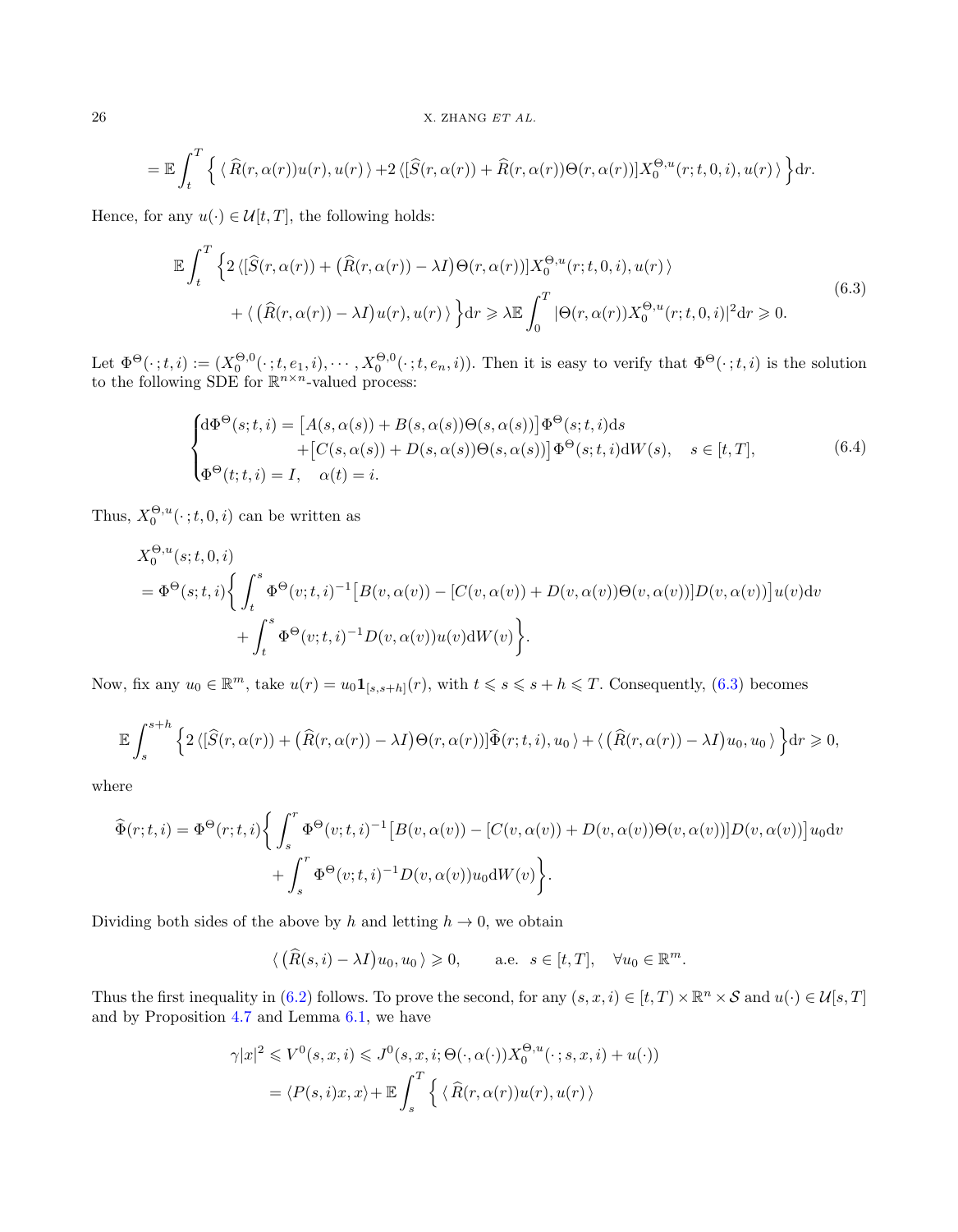+2 
$$
\langle [\widehat{S}(r,\alpha(r)) + \widehat{R}(r,\alpha(r))\Theta(r,\alpha(r))]X_0^{\Theta,u}(r;t,0,i),u(r)\rangle
$$
  $\Big\} dr$ .

In particular, by taking  $u(\cdot) = 0$  in the above, we obtain

$$
\langle P(s,i)x,x\rangle \geqslant \gamma |x|^2, \qquad \forall (s,x,i) \in [t,T] \times \mathbb{R}^n \times \mathcal{S},
$$

and the second inequality therefore follows.

Now we further prove the equivalence between the uniform convexity of the cost functional and the strongly regular solution of Riccati equation.

<span id="page-26-0"></span>**Theorem 6.3.** Let  $(H1)$ – $(H2)$  hold. Then the following statements are equivalent:

- (i) The map  $u(\cdot) \mapsto J^0(t, 0, i; u(\cdot))$  is uniformly convex, i.e., there exists a  $\lambda > 0$  such that [\(4.3\)](#page-12-3) holds.
- (ii) The Riccati equation [\(5.2\)](#page-15-0) admit a strongly regular solution  $P(\cdot, \cdot) \in C([t,T] \times S; \mathbb{S}^n)$ .

*Proof.* (i)  $\Rightarrow$  (ii). Let  $P_0(\cdot, \cdot)$  be the solution of

$$
\begin{cases}\n\dot{P}_0(s,i) + P_0(s,i)A(s,i) + A(s,i)^{\top} P_0(s,i) \\
+ C(s,i)^{\top} P_0(s,i)C(s,i) + Q(s,i) + \sum_{k=1}^{D} \lambda_{ik}(s)P_0(s,k) = 0, \quad \text{a.e. } s \in [t,T], \\
P_0(T,i) = G(T,i).\n\end{cases}
$$

Applying Proposition [6.2](#page-24-1) with  $\Theta(\cdot) = 0$ , we obtain that

$$
\widehat{R}(s,i) \geq \lambda I, \quad P_0(s,i) \geq \gamma I, \qquad \text{a.e. } s \in [t,T].
$$

Next, inductively, for  $n = 0, 1, 2, \ldots$ , we set

<span id="page-26-1"></span>
$$
\begin{cases}\n\Theta_n(s,i) = -\widehat{R}(s,i)^{-1} \left[ B(s,i)^{\top} P_n(s,i) + D(s,i)^{\top} P_n(s,i) C(s,i) + S(s,i) \right], \\
A_n(s,i) = A(s,i) + B(s,i) \Theta_n(s,i), \\
C_n(s,i) = C(s,i) + D(s,i) \Theta_n(s,i),\n\end{cases}
$$
\n(6.5)

and let  $P_{n+1}$  be the solution of the iteration

$$
\begin{cases}\n\dot{P}_{n+1}(s,i) + P_{n+1}(s,i)A_n(s,i) + A_n(s,i)^{\top} P_{n+1}(s,i) \\
+ C_n(s,i)^{\top} P_{n+1}(s,i)C_n(s,i) + Q_n(s,i) + \sum_{k=1}^D \lambda_{ik}(s)P_{n+1}(s,k) = 0, \quad \text{a.e. } s \in [t,T], \\
P_{n+1}(T,i) = G(T,i).\n\end{cases}
$$

By Proposition [6.2,](#page-24-1) we have

<span id="page-26-2"></span>
$$
\begin{cases} R(s,i) + D(s,i)^{\top} P_{n+1}(s,i)D(s,i) \geq \lambda I, \\ P_{n+1}(s,i) \geq \gamma I, \quad \text{a.e.} \quad s \in [t,T], \quad n = 0, 1, 2, \cdots. \end{cases}
$$
\n
$$
(6.6)
$$

We further claim that  $\{P_n(s,i)\}_{n=1}^{\infty}$  converges uniformly in  $C([t,T];\mathbb{S}^n)$ . To show this, let

$$
\Delta_n(s,i) \triangleq P_n(s,i) - P_{n+1}(s,i), \qquad \Lambda_n(s,i) \triangleq \Theta_{n-1}(s,i) - \Theta_n(s,i), \qquad n \geq 1.
$$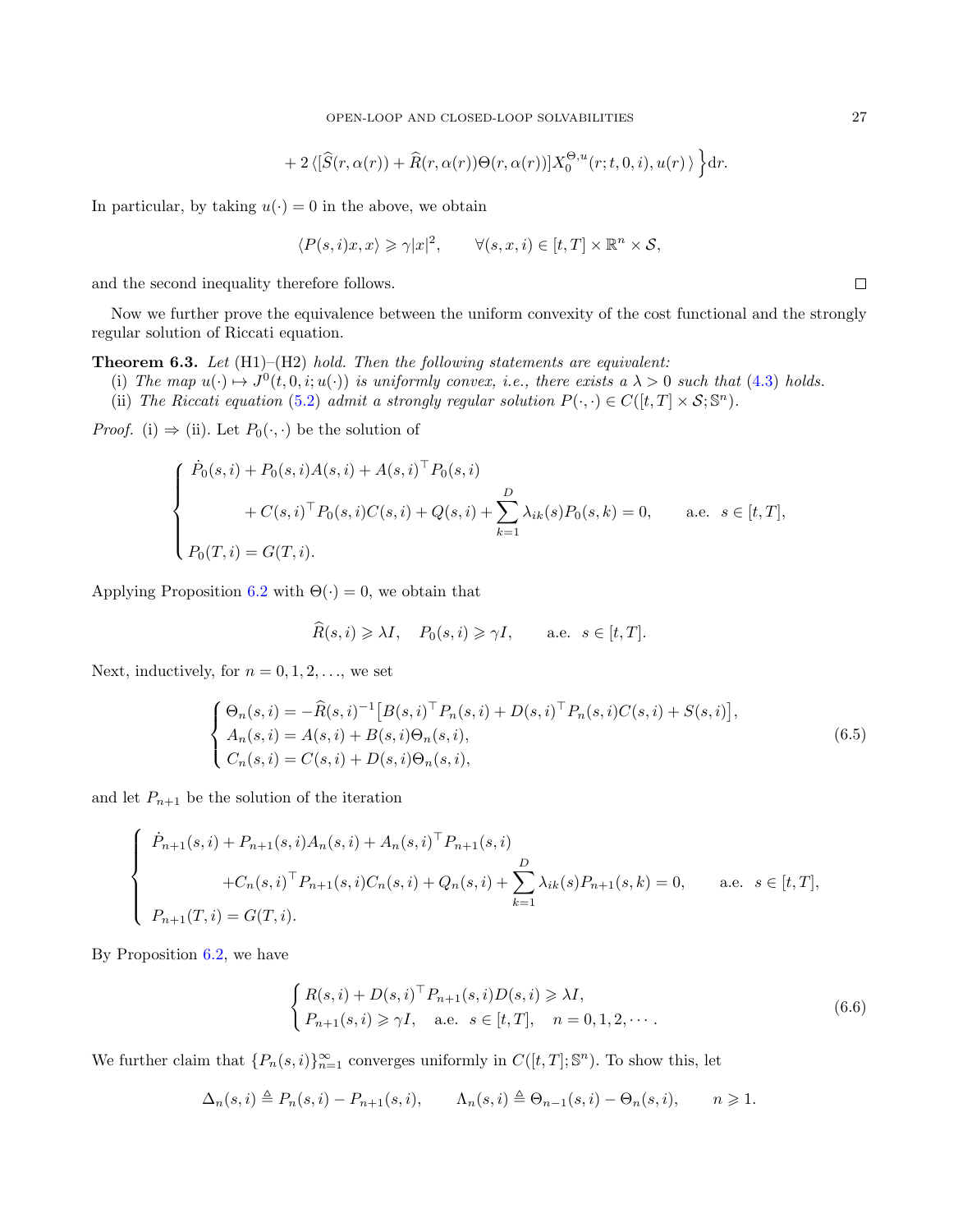Then for  $n \geqslant 1$ , we have

$$
-\dot{\Delta}_{n}(s, i) = \dot{P}_{n+1}(s, i) - \dot{P}_{n}(s, i)
$$
  
\n
$$
= P_{n}(s, i)A_{n-1}(s, i) + A_{n-1}(s, i)^{\top} P_{n}(s, i) + C_{n-1}(s, i)^{\top} P_{n}(s, i)C_{n-1}(s, i)
$$
  
\n
$$
+ \Theta_{n-1}(s, i)^{\top} R(s, i) \Theta_{n-1}(s, i) + S(s, i)^{\top} \Theta_{n-1}(s, i) + \Theta_{n-1}(s, i)^{\top} S(s, i)
$$
  
\n
$$
- P_{n+1}(s, i)A_{n}(s, i) - A_{n}(s, i)^{\top} P_{n+1}(s, i) - C_{n}(s, i)^{\top} P_{n+1}(s, i)C_{n}(s, i)
$$
  
\n
$$
- \Theta_{n}(s, i)^{\top} R(s, i) \Theta_{n}(s, i) - S(s, i)^{\top} \Theta_{n}(s, i) - \Theta_{n}(s, i)^{\top} S(s, i) + \sum_{k=1}^{D} \lambda_{ik}(s) \Delta_{n}(s, k)
$$
  
\n
$$
= \Delta_{n}(s, i)A_{n}(s, i) + A_{n}(s, i)^{\top} \Delta_{n}(s, i) + C_{n}(s, i)^{\top} \Delta_{n}(s, i)C_{n}(s, i)
$$
  
\n
$$
+ P_{n}(s, i)(A_{n-1}(s, i) - A_{n}(s, i)) + (A_{n-1}(s, i) - A_{n}(s, i))^{\top} P_{n}(s, i)
$$
  
\n
$$
+ C_{n-1}(s, i)^{\top} P_{n}(s, i)C_{n-1}(s, i) - C_{n}(s, i)^{\top} P_{n}(s, i)C_{n}(s, i)
$$
  
\n
$$
+ \Theta_{n-1}(s, i)^{\top} R(s, i) \Theta_{n-1}(s, i) - \Theta_{n}(s, i)^{\top} R(s, i) \Theta_{n}(s, i)
$$
  
\n
$$
+ S(s, i)^{\top} \Lambda_{n}(s, i) + \Lambda_{n}(s, i)^{\top} S(s, i) + \sum_{k=1}^{D} \lambda_{ik}(s) \Delta_{n}(s, k).
$$

By [\(6.5\)](#page-26-1), we have the following:

<span id="page-27-1"></span><span id="page-27-0"></span>
$$
\begin{cases}\nA_{n-1}(s,i) - A_n(s,i) = B(s,i)\Lambda_n(s,i), \\
C_{n-1}(s,i) - C_n(s,i) = D(s,i)\Lambda_n(s,i), \\
C_{n-1}(s,i)^{\top} P_n(s,i)C_{n-1}(s,i) - C_n(s,i)^{\top} P_n(s,i)C_n(s,i) \\
= \Lambda_n(s,i)^{\top} D(s,i)^{\top} P_n(s,i)D(s,i)\Lambda_n(s,i) + C_n(s,i)^{\top} P_n(s,i)D(s,i)\Lambda_n(s,i) \\
+ \Lambda_n(s,i)^{\top} D(s,i)^{\top} P_n(s,i)C_n(s,i), \\
\Theta_{n-1}(s,i)^{\top} R(s,i)\Theta_{n-1}(s,i) - \Theta_n(s,i)^{\top} R(s,i)\Theta_n(s,i) \\
= \Lambda_n(s,i)^{\top} R(s,i)\Lambda_n(s,i) + \Lambda_n(s,i)^{\top} R(s,i)\Theta_n(s,i) + \Theta_n(s,i)^{\top} R(s,i)\Lambda_n(s,i).\n\end{cases
$$
\n(6.8)

Note that

$$
B(s,i)^{\top} P_n(s,i) + D(s,i)^{\top} P_n(s,i) C_n(s,i) + R(s,i) \Theta_n(s,i) + S(s,i)
$$
  
=  $B(s,i)^{\top} P_n(s,i) + D(s,i)^{\top} P_n(s,i) C(s,i) + S(s,i) + (R(s,i) + D(s,i)^{\top} P_n(s,i) D(s,i)) \Theta_n(s,i) = 0.$ 

Thus, substituting [\(6.8\)](#page-27-0) into [\(6.7\)](#page-27-1) leads to

<span id="page-27-2"></span>
$$
- [\dot{\Delta}_n(s,i) + \Delta_n(s,i)A_n(s,i) + A_n(s,i)^{\top} \Delta_n(s,i) + C_n(s,i)^{\top} \Delta_n(s,i)C_n(s,i) + \sum_{k=1}^D \lambda_{ik}(s)\Delta_n(s,k)]
$$
  
\n
$$
= P_n(s,i)B(s,i)\Lambda_n(s,i) + \Lambda_n(s,i)^{\top}B(s,i)^{\top}P_n(s,i) + \Lambda_n(s,i)^{\top}D(s,i)^{\top}P_n(s,i)D(s,i)\Lambda_n(s,i)
$$
  
\n
$$
+ C_n(s,i)^{\top}P_n(s,i)D(s,i)\Lambda_n(s,i) + \Lambda_n(s,i)^{\top}D(s,i)^{\top}P_n(s,i)C_n(s,i) + \Lambda_n(s,i)^{\top}R(s,i)\Lambda_n(s,i)
$$
  
\n
$$
+ \Lambda_n(s,i)^{\top}R(s,i)\Theta_n(s,i) + \Theta_n(s,i)^{\top}R(s,i)\Lambda_n(s,i) + S(s,i)^{\top}\Lambda_n(s,i) + \Lambda_n(s,i)^{\top}S(s,i)
$$
  
\n
$$
= \Lambda_n(s,i)^{\top}[R(s,i) + D(s,i)^{\top}P_n(s,i)D(s,i)]\Lambda_n(s,i)
$$
  
\n
$$
+ [P_n(s,i)B(s,i) + C_n(s,i)^{\top}P_n(s,i)D(s,i) + \Theta_n(s,i)^{\top}R(s,i) + S(s,i)^{\top}] \Lambda_n(s,i)
$$
  
\n
$$
+ \Lambda_n(s,i)^{\top}[B(s,i)^{\top}P_n(s,i) + D(s,i)^{\top}P_n(s,i)C_n(s,i) + R(s,i)\Theta_n(s,i) + S(s,i)]
$$
\n(6.9)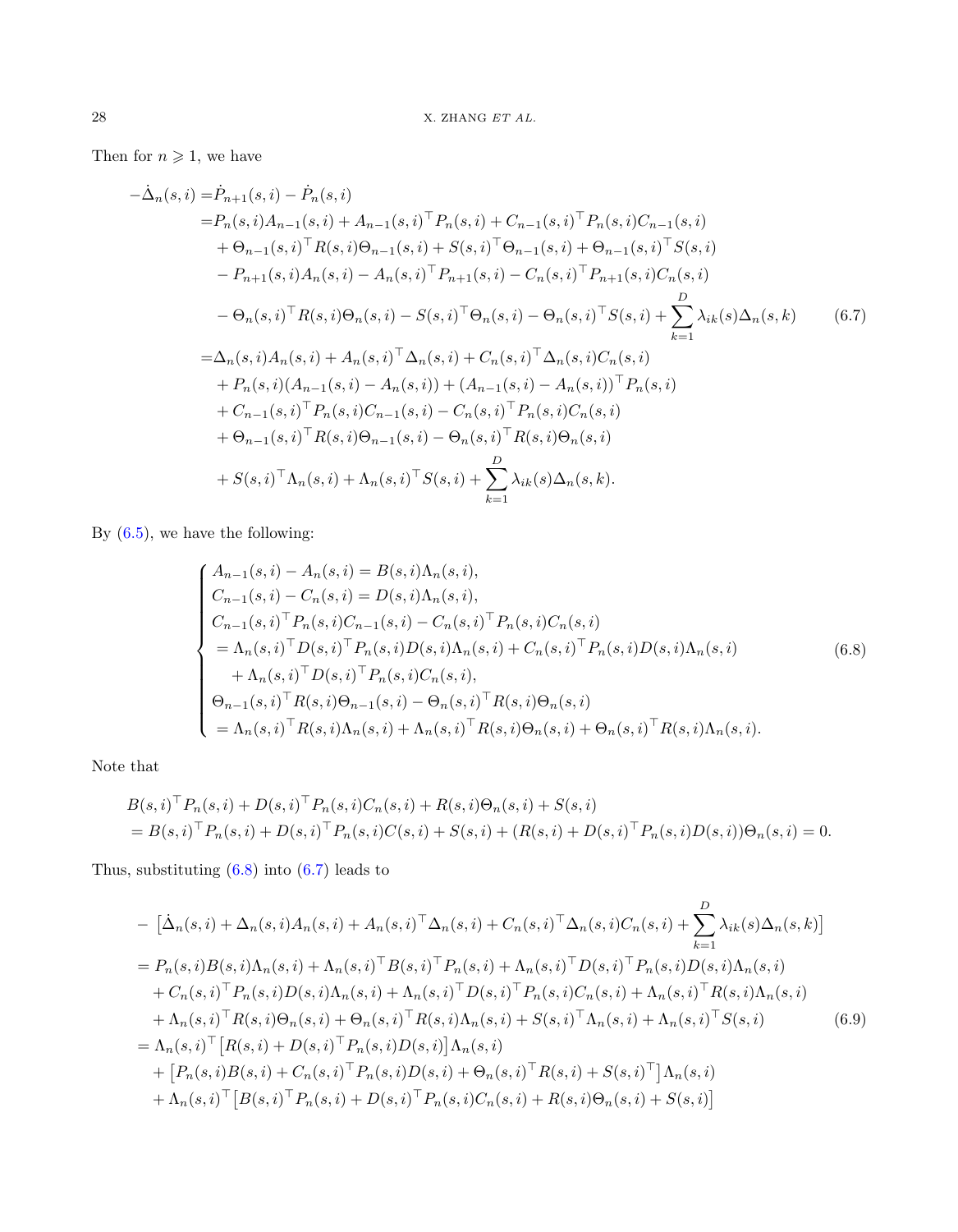$$
= \Lambda_n(s, i)^\top \big[ R(s, i) + D(s, i)^\top P_n(s, i) D(s, i) \big] \Lambda_n(s, i) \geq 0.
$$

Noting that  $\Delta_n(T, i) = 0$ , and using Proposition [3.2](#page-9-2) and [\(6.6\)](#page-26-2), we obtain

<span id="page-28-1"></span>
$$
P_1(s,i) \geqslant P_n(s,i) \geqslant P_{n+1}(s,i) \geqslant \alpha I, \qquad \forall s \in [t,T], \quad \forall n \geqslant 1.
$$

Therefore, the sequence  $\{P_n(s,i)\}_{n=1}^{\infty}$  is uniformly bounded. Consequently, there exists a constant  $K > 0$  such that (noting  $(6.6)$ )

$$
\begin{cases}\n|P_n(s,i)|, |R_n(s,i)| \leq K, \\
|\Theta_n(s,i)| \leq K(|B(s,i)| + |C(s,i)| + |S(s,i)|), \\
|A_n(s,i)| \leq |A(s,i)| + K|B(s,i)|(|B(s,i)| + |C(s,i)| + |S(s,i)|), \\
|C_n(s,i)| \leq |C(s,i)| + K(|B(s,i)| + |C(s,i)| + |S(s,i)|),\n\end{cases}
$$
 a.e.  $s \in [t, T], \forall i \in S, \forall n \geq 0$ , (6.10)

where  $R_n(s, i) \triangleq R(s, i) + D^{\top}(s, i)P_n(s, i)D(s, i)$ . Since

$$
\Lambda_n(s,i) = \Theta_{n-1}(s,i) - \Theta_n(s,i)
$$
\n
$$
= R_n(s,i)^{-1} D(s,i)^{\top} \Delta_{n-1}(s,i) D(s,i) R_{n-1}(s,i)^{-1} \widehat{S}_n(s,i)
$$
\n
$$
- R_{n-1}(s,i)^{-1} [B(s,i)^{\top} \Delta_{n-1}(s,i) + D(s,i)^{\top} \Delta_{n-1}(s,i) C(s,i)],
$$
\n(6.11)

where  $\hat{S}_n(s, i) := B(s, i)^{\top} P_n(s, i) + D(s, i)^{\top} P_n(s, i) C(s, i) + S(s, i)$ , one has

<span id="page-28-0"></span>
$$
|\Lambda_n(s,i)^{\top} R_n(s,i)\Lambda_n(s,i)| \leq (|\Theta_n(s,i)| + |\Theta_{n-1}(s,i)|) |R_n(s,i)| |\Theta_{n-1}(s,i) - \Theta_n(s,i)|
$$
  

$$
\leq K (|B(s,i)| + |C(s,i)| + |S(s,i)|)^2 |\Delta_{n-1}(s,i)|.
$$
 (6.12)

Equation [\(6.9\)](#page-27-2), together with  $\Delta_n(T, i) = 0$ , implies that

$$
\Delta_n(s, i) = \int_s^T \left[ \Delta_n(r, i) A_n(r, i) + A_n(r, i)^\top \Delta_n(r, i) + C_n(r, i)^\top \Delta_n(r, i) C_n(r, i) \right] + \Lambda_n(r, i)^\top R_n(r, i) \Lambda_n(r, i) + \sum_{k=1}^D \lambda_{ik}(r) \Delta_n(r, k) \right] dr.
$$

Making use of  $(6.12)$ , together with  $(6.10)$ , we get

$$
|\Delta_n(s,i)| \leqslant \int_s^T \varphi(r) \left[ \left| \sum_{k=1}^D \Delta_n(r,k) \right| + |\Delta_{n-1}(r,i)| \right] dr, \qquad \forall s \in [t,T], \quad \forall n \geqslant 1,
$$
\n
$$
(6.13)
$$

where  $\varphi(\cdot)$  is a nonnegative integrable function independent of  $\Delta_n(\cdot,\cdot).$  Let

<span id="page-28-2"></span>
$$
\|\Delta_n(s)\| := \max_{k=1}^D |\Delta_n(s, k)|.
$$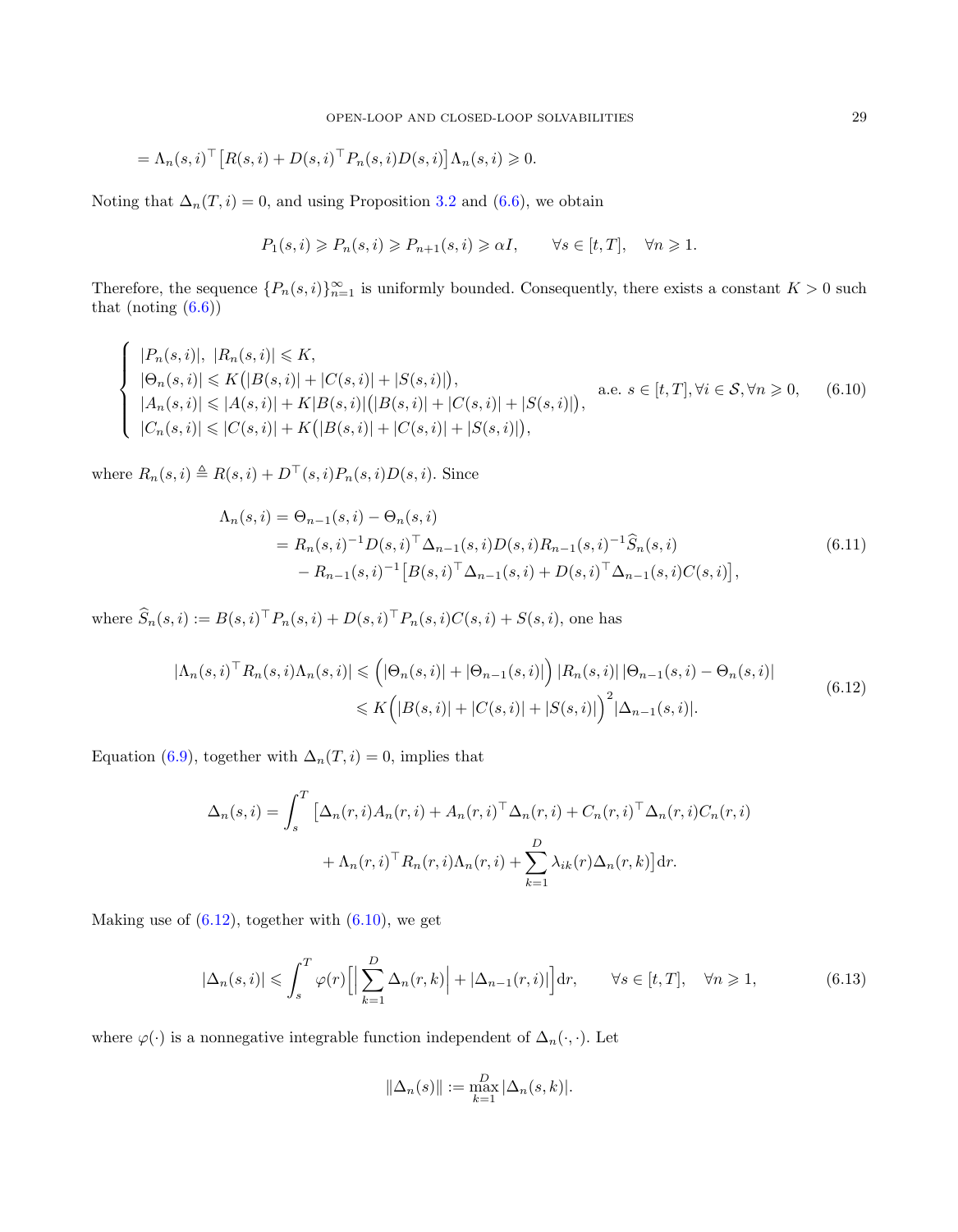Hence, from  $(6.13)$ , we have

$$
\|\Delta_n(s)\| \leqslant \int_s^T \varphi(r) \Big[ \|\Delta_n(r)\| + \|\Delta_{n-1}(r)\| \Big] dr, \qquad \forall s \in [t, T], \quad \forall n \geqslant 1,
$$
\n(6.14)

By Gronwall's inequality, we obtain

$$
\|\Delta_n(s)\| \leqslant e^{\int_0^T \varphi(r) dr} \int_s^T \varphi(r) \|\Delta_{n-1}(r)\| dr \equiv c \int_s^T \varphi(r) \|\Delta_{n-1}(r)\| dr.
$$

Set

$$
a \triangleq \max_{t \leq s \leq T} \|\Delta_0(s)\|.
$$

By induction, we deduce that

$$
||\Delta_n(s)|| \leq a \frac{c^n}{n!} \Big(\int_s^T \varphi(r) \mathrm{d} r\Big)^n, \qquad \forall s \in [t, T],
$$

which implies the uniform convergence of  $\{P_n(\cdot,\cdot)\}_{n=1}^{\infty}$ . We denote  $P(\cdot,\cdot)$  the limit of  $\{P_n(\cdot,\cdot)\}_{n=1}^{\infty}$ , then (noting [\(6.6\)](#page-26-2))

$$
R(s,i) + D(s,i)^{\top} P(s,i)D(s,i) = \lim_{n \to \infty} R(s,i) + D(s,i)^{\top} P_n(s,i)D(s,i) \ge \epsilon I, \quad \text{a.e. } s \in [t,T],
$$

and as  $n \to \infty$ ,

$$
\begin{cases} \Theta_n(s,i) \to -\widehat{R}(s,i)\widehat{S}(s,i) \equiv \Theta(s,i) & \text{in } L^2, \\ A_n(s,i) \to A(s,i) + B(s,i)\Theta(s,i) & \text{in } L^1, \\ C_n(s,i) \to C(s,i) + D(s,i)\Theta(s,i) & \text{in } L^2. \end{cases}
$$

Therefore,  $P(\cdot,\cdot)$  satisfies the following equation:

$$
\begin{cases}\n\dot{P}(s,i) + P(s,i)[A(s,i) + B(s,i)\Theta(s,i)] + [A(s,i) + B(s,i)\Theta(s,i)]^{\top} P(s,i) \\
+ [C(s,i) + D(s,i)\Theta(s,i)]^{\top} P(s,i)[C(s,i) + D(s,i)\Theta(s,i)] + \Theta(s,i)^{\top} R(s,i)\Theta(s,i) \\
+ S(s,i)^{\top} \Theta(s,i) + \Theta(s,i)^{\top} S(s,i) + Q(s,i) + \sum_{k=1}^{D} \lambda_{ik}(s) P(s,k) = 0, \quad \text{a.e. } s \in [t,T], \\
P(T,i) = G(T,i),\n\end{cases}
$$

which is equivalent to  $(5.2)$ .

(ii)  $\Rightarrow$  (i). Let  $P(\cdot, \cdot)$  be the strongly regular solution of [\(5.2\)](#page-15-0). Then there exists  $\epsilon > 0$  such that

<span id="page-29-0"></span>
$$
\widehat{R}(s,i) \geq \epsilon I, \qquad \text{a.e. } s \in [t,T]. \tag{6.15}
$$

Set

$$
\Theta(s,\alpha(s)) \triangleq -\widehat{R}(s,\alpha(s))\widehat{S}(s,\alpha(s)) \in L^2(0,T;\mathbb{R}^{m \times n}).
$$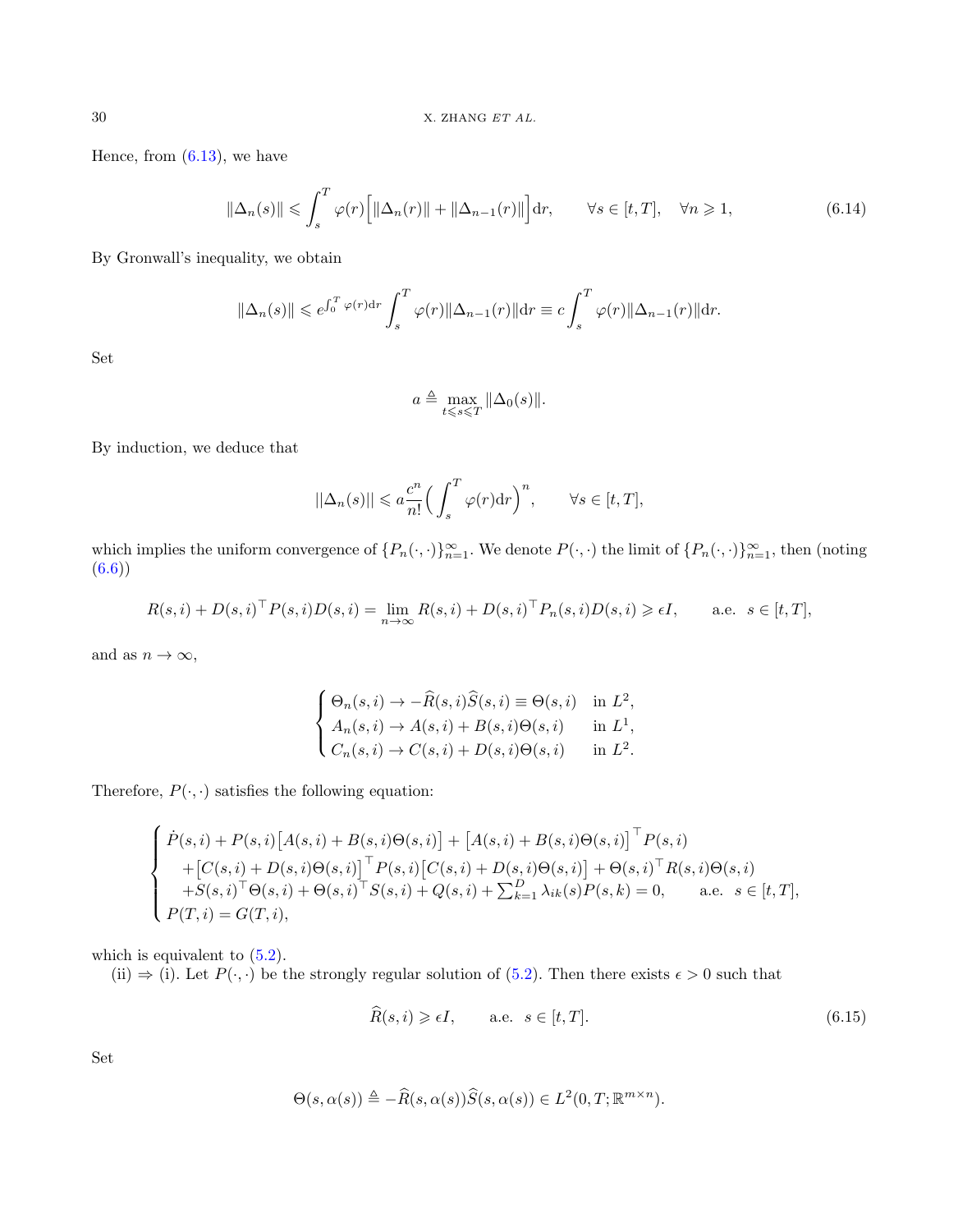For any  $u(\cdot) \in \mathcal{U}[t,T]$ , let  $X_0^u(\cdot; t, 0, i)$  be the solution of

$$
\begin{cases}\n\mathrm{d}X_0^u(s;t,0,i) = \left[A(s,\alpha(s))X_0^u(s;t,0,i) + B(s,\alpha(s))u(s)\right]\mathrm{d}s \\
\quad + \left[C(s,\alpha(s))X_0^u(s;t,0,i) + D(s,\alpha(s))u(s)\right]\mathrm{d}W(s), \quad s \in [t,T], \\
X_0^{0,u}(t) = 0, \quad \alpha(t) = i.\n\end{cases}
$$

Applying Itô's formula to  $s \mapsto \langle P(s, \alpha(s))X_0^u(s; t, 0, i), X_0^u(s; t, 0, i)\rangle$ , we have

$$
J^{0}(t,0;u(\cdot))
$$
\n
$$
= \mathbb{E}\left\{\left\langle G(T,\alpha(T))X_{0}^{u}(T;t,0,i),X_{0}^{u}(T;t,0,i)\right\rangle + \int_{t}^{T}\left[\left\langle Q(s,\alpha(s))X_{0}^{u}(s;t,0,i),X_{0}^{u}(s;t,0,i)\right\rangle\right.\\ \left. + 2\left\langle S(s,\alpha(s))X_{0}^{u}(s;t,0,i),u(s)\right\rangle + \left\langle R(s,\alpha(s))u(s),u(s)\right\rangle\right]ds\right\}
$$
\n
$$
= \mathbb{E}\int_{t}^{T}\left[\left\langle \dot{P}(s,\alpha(s))X_{0}^{u}(s;t,0,i),X_{0}^{u}(s;t,0,i)\right\rangle\right.\\ \left. + \left\langle P(s,\alpha(s))\left[A(s,\alpha(s))X_{0}^{u}(s;t,0,i)+B(s,\alpha(s))u(s)\right],X_{0}^{u}(s;t,0,i)\right\rangle\right.\\ \left. + \left\langle P(s,\alpha(s))\left[A(s,\alpha(s))X_{0}^{u}(s;t,0,i)+B(s,\alpha(s))u(s)\right],X_{0}^{u}(s;t,0,i)\right\rangle\right.\\ \left. + \left\langle P(s,\alpha(s))\left[C(s,\alpha(s))X_{0}^{u}(s;t,0,i)+D(s,\alpha(s))u(s)\right],C(s,\alpha(s))X_{0}^{u}(s;t,0,i)+D(s,\alpha(s))u(s)\right\rangle\right.\\ \left. + \left\langle Q(s,\alpha(s))X_{0}^{u}(s;t,0,i),X_{0}^{u}(s;t,0,i)\right\rangle + 2\left\langle S(s,\alpha(s))X_{0}^{u}(s;t,0,i),u(s)\right\rangle\right.\\ \left. + \left\langle R(s,\alpha(s))u(s),u(s)\right\rangle + \left\langle \sum_{k=1}^{D}\lambda_{\alpha(s-\lambda,k}(s)P(s,k)X_{0}^{u}(s;t,0,i),X_{0}^{u}(s;t,0,i)\right)\right\}ds
$$
\n
$$
= \mathbb{E}\int_{t}^{T}\left[\left\langle \hat{Q}(s,\alpha(s))X_{0}^{u}(s;t,0,i),X_{0}^{u}(s;t,0,i)\right\rangle + 2\left\langle \hat{S}(s,\alpha(s))X_{0}^{u}(s;t,0,i),u(s)\right\rangle + \left\langle \hat{R}(s,\alpha(s))u(s),u(s)\
$$

Noting [\(6.15\)](#page-29-0) and making use of Lemma [4.5,](#page-13-1) we obtain

$$
J^{0}(t,0;u(\cdot)) = \mathbb{E} \int_{t}^{T} \langle \widehat{R}(s,\alpha(s)) [u(s) - \Theta(s,\alpha(s))X_{0}^{u}(s;t,0,i)], u(s) - \Theta(s,\alpha(s))X_{0}^{u}(s;t,0,i) \rangle ds
$$
  

$$
\geq \lambda \gamma \mathbb{E} \int_{t}^{T} |u(s)|^{2} ds, \quad \forall u(\cdot) \in \mathcal{U}[t,T],
$$

for some  $\gamma > 0$ . Then (i) holds.

Remark 6.4. From the first part of the proof of Theorem 4.6, we see that if [\(4.3\)](#page-12-3) holds, then the strongly regular solution of [\(5.2\)](#page-15-0) satisfies [\(5.4\)](#page-15-4) with the same constant  $\lambda > 0$ .

Combining Theorem [5.2](#page-16-0) and Theorem [6.3,](#page-26-0) we obtain the following corollary.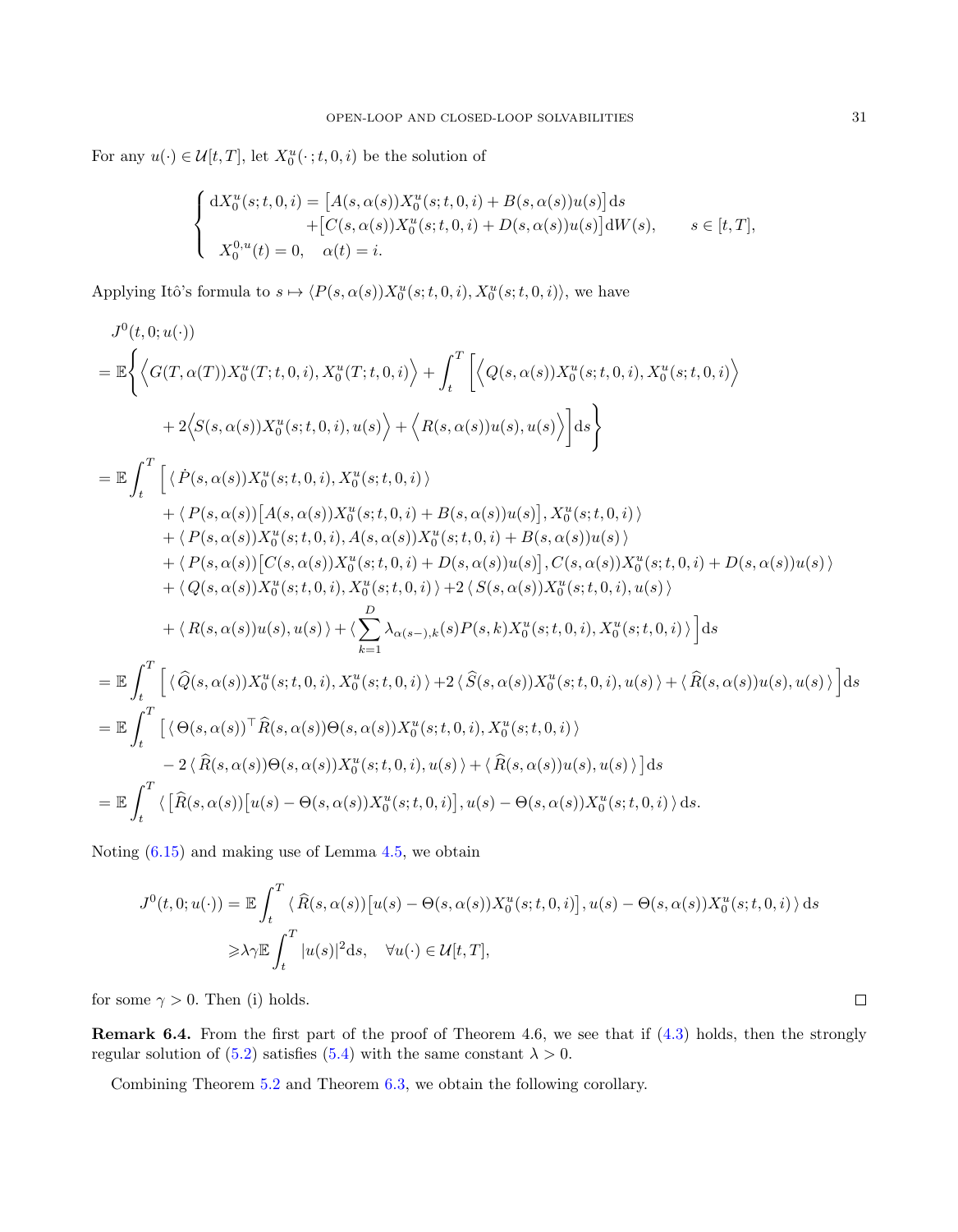<span id="page-31-0"></span>**Corollary 6.5.** Let  $P(\cdot, \cdot)$  be the unique strongly regular solution of [\(5.2\)](#page-15-0) with  $(\eta(\cdot), \zeta(\cdot), \xi(\cdot))$  being the adapted solution of  $(5.5)$ . Suppose that  $(H1)$ – $(H2)$  and  $(4.3)$  hold. Then Problem (M-SLQ) is uniquely open-loop solvable at any  $(t, x, i) \in [0, T) \times \mathbb{R}^n \times S$  with the open-loop optimal control  $u^*(\cdot)$  being of a state feedback form:

$$
u^*(\cdot) = -\widehat{R}(\cdot, \alpha(\cdot))^{-1}\widehat{S}(\cdot, \alpha(\cdot))X^*(\cdot) - \widehat{R}(\cdot, \alpha(\cdot))^{-1}\widehat{\rho}(\cdot)
$$
(6.16)

where  $R(\cdot, \cdot)$  and  $\hat{\rho}(\cdot)$  are defined by [\(5.1\)](#page-15-6) and [\(5.7\)](#page-16-2) respectively, and  $X^*(\cdot)$  is the solution of the following closed-loop system: closed-loop system:

$$
\begin{cases}\ndX^*(s) = \left\{\left[A(s,\alpha(s)) - B(s,\alpha(s))\hat{R}(s,\alpha(s))^{-1}\hat{S}(s,\alpha(s))\right]X^*(s) -B(s,\alpha(s))\hat{R}(s,\alpha(s))^{-1}\hat{\rho}(s) + b(s)\right\}ds \\
+ \left\{\left[C(s,\alpha(s)) - D(s,\alpha(s))\hat{R}(s,\alpha(s))^{-1}\hat{S}(s,\alpha(s))\right]X^*(s) -D(s,\alpha(s))\hat{R}(s,\alpha(s))^{-1}\hat{\rho}(s) + \sigma(s)\right\}dW(s), \qquad s \in [t,T],\n\end{cases} \tag{6.17}
$$

*Proof.* By Theorem [6.3,](#page-26-0) the Riccati equation [\(5.2\)](#page-15-0) admit a unique strongly regular solution  $P(\cdot, \cdot) \in$  $C([t,T]\times\mathcal{S};\mathbb{S}^n)$ . Hence, the adapted solution  $(\eta(\cdot),\zeta(\cdot),\xi(\cdot))$  of  $(5.5)$  satisfies  $(5.6)$  automatically. Now applying Theorem [5.2](#page-16-0) and noting the remark right after Definition [2.3,](#page-5-3) we get the desired result.  $\Box$ 

**Remark 6.6.** Under the assumptions of Corollary [6.5,](#page-31-0) when  $b(\cdot), \sigma(\cdot), g(\cdot, \cdot), q(\cdot, \cdot) = 0$ , the adapted solution of  $(5.5)$  is  $(\eta(\cdot), \zeta(\cdot), \xi(\cdot)) \equiv (0, 0, 0)$ . Thus, for Problem  $(M - SLQ)^0$ , the unique optimal control  $u^*(\cdot)$ at initial pair  $(t, x, i) \in [0, T) \times \mathbb{R}^n \times S$  is given by

$$
u^*(\cdot) = -\widehat{R}(\cdot, \alpha(\cdot))^{-1}\widehat{S}(\cdot, \alpha(\cdot))X^*(\cdot),\tag{6.18}
$$

with  $P(\cdot, \cdot)$  being the unique strongly regular solution of  $(5.2)$  and  $X^*(\cdot)$  being the solution of the following closed-loop system:

$$
\begin{cases} dX^*(s) = [A(s, \alpha(s)) - B(s, \alpha(s))\hat{R}(s, \alpha(s))^{-1}\hat{S}(s, \alpha(s))]X^*(s)ds \\ \qquad + [C(s, \alpha(s)) - D(s, \alpha(s))\hat{R}(s, \alpha(s))^{-1}\hat{S}(s, \alpha(s))]X^*(s)dW(s), \qquad s \in [t, T], \end{cases} \tag{6.19}
$$

Moreover, by  $(5.9)$ , the value function of Problem  $(M - SLQ)^0$  is given by

$$
V^{0}(t, x, i) = \langle P(t, i)x, x \rangle, \qquad (t, x, i) \in [0, T] \times \mathbb{R}^{n} \times \mathcal{S}.
$$
 (6.20)

## 7. Example

In this section, we present an example of M-SLQ problem which is open-loop solvable but not closed-loop solvable.

Example 7.1. Consider the following one-dimensional controlled Markovian regime switching state process

$$
\begin{cases} dX^{u}(s;t,x,i) = [-2e^{\alpha(s)}X^{u}(s;t,x,i) + e^{\alpha(s)}u(s)]ds + [2e^{\alpha(s)/2}X^{u}(s;t,x,i)]dW(s), \\ X^{u}(t;t,x,i) = x, \quad \alpha(t) = i, \end{cases}
$$
(7.1)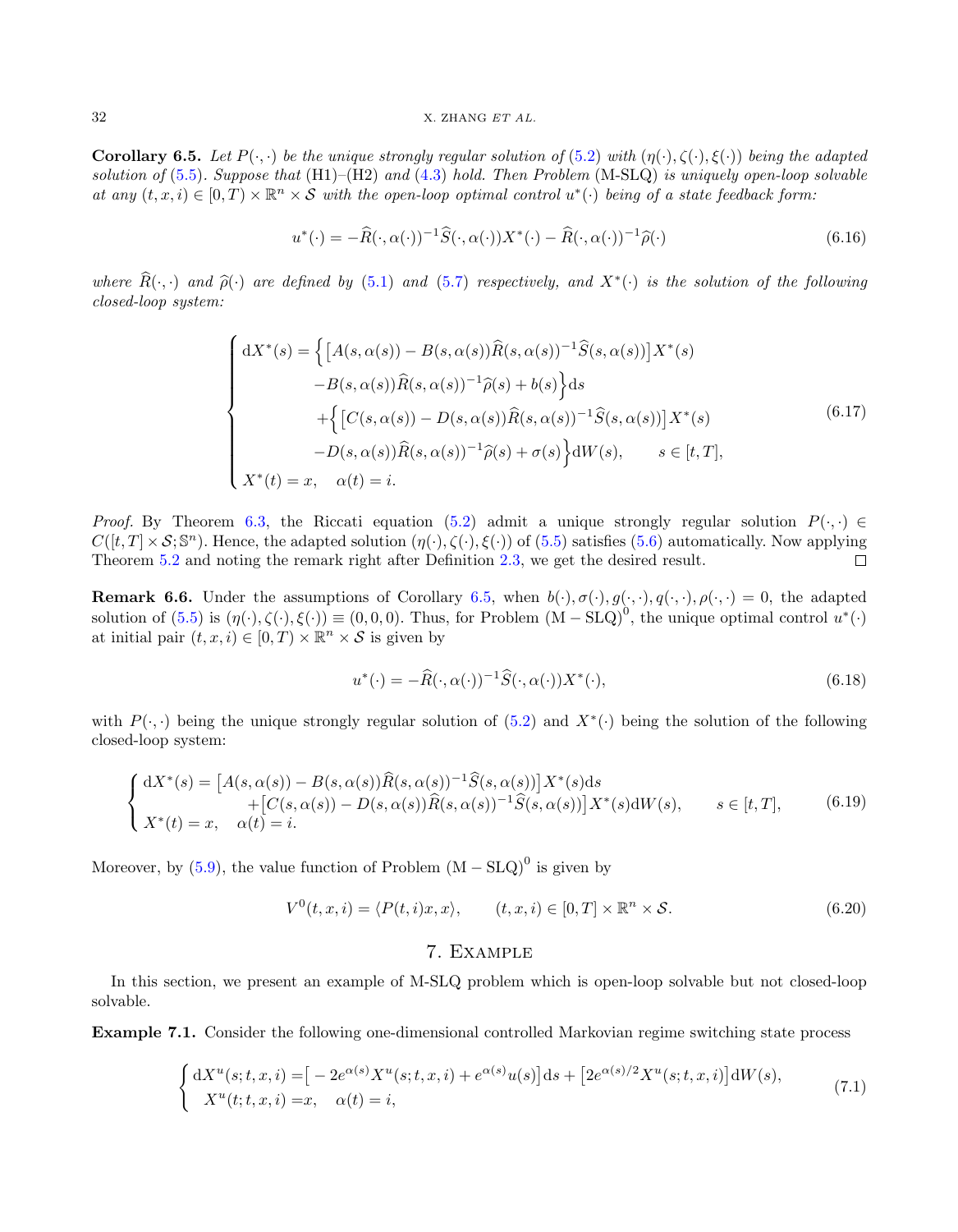and the cost functional is defined by

$$
J(t, x, i; u(\cdot)) \triangleq \mathbb{E}[|X(T; t, x, i)|^2].
$$

Noting that  $Q(\cdot, i) = 0, R(\cdot, i) = 0, D(\cdot, i) = 0$  for every  $i \in S$  and  $0^{\dagger} = 0$ , it is easy to see that Riccati equation [\(5.2\)](#page-15-0) becomes

$$
\begin{cases}\n\dot{P}(s,i) + \sum_{k=1}^{D} \lambda_{ik}(s)P(s,k) = 0, \quad \text{a.e. } s \in [t,T], \\
P(T,i) = 1.\n\end{cases}
$$
\n(7.2)

Clearly, the unique solution of the above ordinary differential equation system is

$$
P(s, i) \equiv 1, \text{ for } (s, i) \in [t, T] \times S.
$$

Thus, for any  $(s, i) \in [t, T] \times S$ , we have

$$
\mathcal{R}(\widehat{S}(s,i)) = \mathcal{R}(e^{i}) = \mathcal{R}(1) = \mathbb{R}, \mathcal{R}(\widehat{R}(s,i)) = \mathcal{R}(0) = \{0\}, \qquad \Longrightarrow \qquad \mathcal{R}(\widehat{S}(s,i)) \nsubseteq \mathcal{R}(\widehat{R}(s,i)).
$$

Now from Theorem [5.2,](#page-16-0) we can deduce that this M-SLQ problem is not closed-loop solvable.

In what follows, we show that this M-SLQ problem is open-loop solvable. In fact, if we let  $u^*(\cdot)$  be the control defined by

$$
u^*(s) \triangleq \frac{x}{t-T} \exp\left\{-\alpha(s) - 4\int_t^s e^{\alpha(r)} \mathrm{d}r + 2\int_t^s e^{\alpha(r)/2} \mathrm{d}W(r) \right\}
$$

and  $X^*(s;t,x,i)$  be the controlled state process corresponding to the initial state  $(t,x,i)$  and the control  $u^*(\cdot)$ , then by the variation of constant formula, we have

$$
X^*(s;t,x,i) = \exp\left\{-4\int_t^s e^{\alpha(r)}dr + 2\int_t^s e^{\alpha(r)/2}dW(r)\right\}
$$

$$
\cdot \left[x + \int_t^s \exp\left\{4\int_t^r e^{\alpha(v)}dv - 2\int_t^r e^{\alpha(v)/2}dW(v)\right\}e^{\alpha(r)}u^*(r)dr\right]
$$

$$
= x \exp\left\{-4\int_t^s e^{\alpha(r)}dr + 2\int_t^s e^{\alpha(r)/2}dW(r)\right\} \left[1 + \frac{s-t}{t-T}\right], s \in [t,T].
$$

Hence,

$$
J(t, x, i; u^*(\cdot)) = \mathbb{E}[|X^*(T)|^2] = 0 \le \mathbb{E}[|X(T; t, x, i)|^2] = J(t, x, i; u(\cdot)),
$$

which implies the open-loop solvability of the M-SLQ problem and  $u^*(\cdot)$  is open-loop optimal for the initial state  $(t, x, i)$ .

Acknowledgements. The authors would like to thank referees and editors for insightful comments that have significantly improved the paper.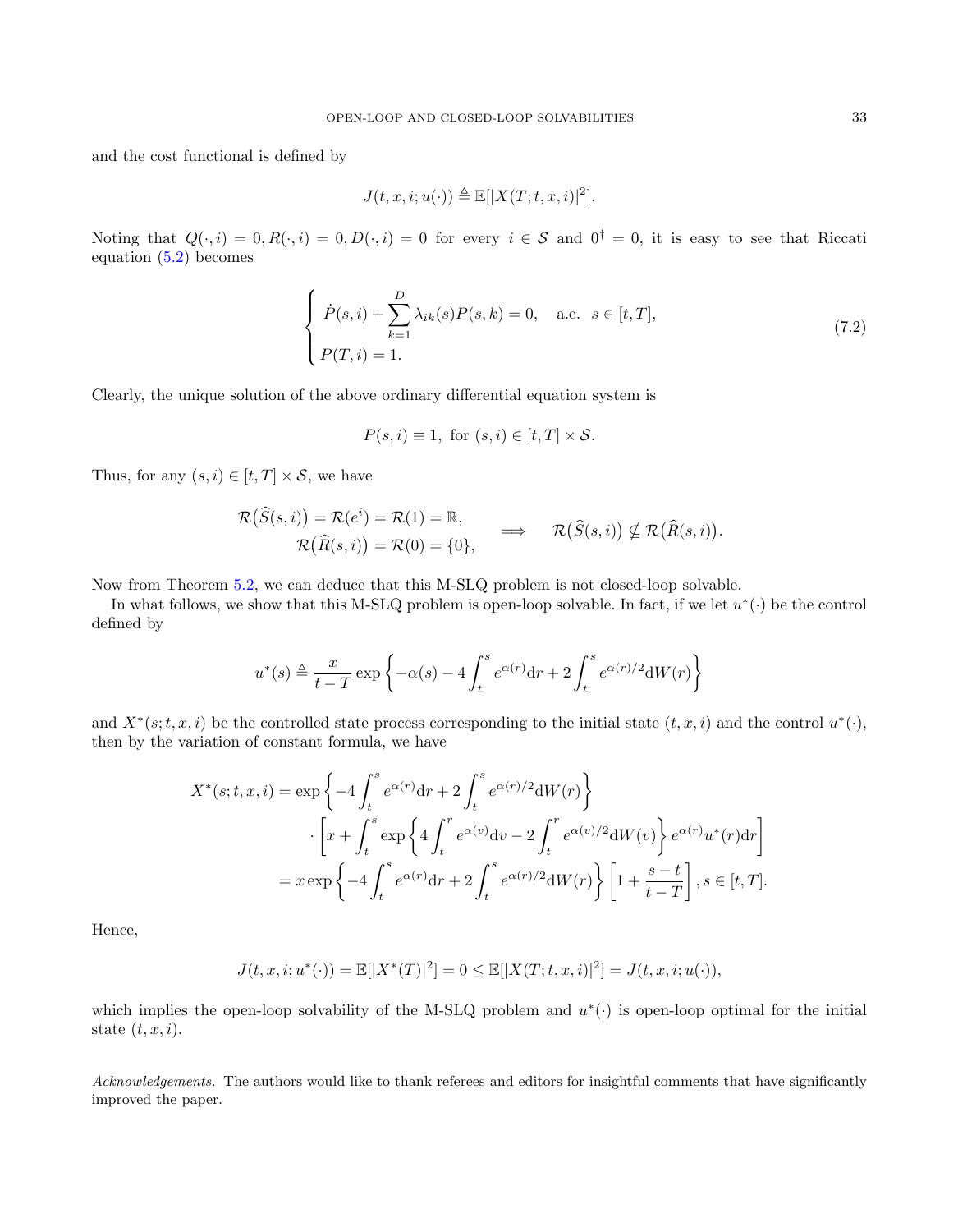#### **REFERENCES**

- <span id="page-33-2"></span>[1] J.-M. Bismut, Linear quadratic optimal stochastic control with random coefficients. SIAM J. Control Optim. 14 (1976) 419–444.
- <span id="page-33-9"></span>[2] S. Chen, X. Li and X. Zhou, Stochastic linear quadratic regulators with indefinite control weight costs. SIAM J. Control Optim. 36 (1998) 1685–1702.
- <span id="page-33-10"></span>[3] S. Chen and J. Yong, Stochastic linear quadratic optimal control problems. Appl. Math. Optim. 43 (2001) 21–45.
- <span id="page-33-15"></span>[4] Y. Hu and B. Oksendal, Partial information linear quadratic control for jump diffusions. SIAM J. Control Optim. 47 (2008) 1744–1761.
- <span id="page-33-29"></span>[5] J. Huang and Z. Yu, Solvability of indefinite stochastic Riccati equations and linear quadratic optimal control problems. Syst. Control Lett. 68 (2014) 68–75.
- <span id="page-33-20"></span>[6] Y. Ji and H. Chizeck, Jump linear quadratic Gaussian control in continuous time. IEEE Trans. Autom. Control. 37 (1992) 1884–1892.
- <span id="page-33-21"></span>[7] Y. Ji and H. Chizeck, Controllability, stabilizability, and continuous-time Markovian jump linear quadratic control. IEEE Trans. Autom. Control. 35 (1990) 777–788.
- <span id="page-33-4"></span>[8] M. Kohlmann and S. Tang, New developments in backward stochastic riccati equations and their applications, in *Mathematical* Finance, edited by M. Kohlmann, S. Tang. Birkhäuser, Basel (2001) 194-214.
- [9] M. Kohlmann and S. Tang, Global adapted solution of one-dimensional backward stochastic riccati equations, with application to the mean–variance hedging. Stoch. Process. Appl. 97 (2002) 255–288.
- [10] M. Kohlmann and S. Tang, Minimization of risk and linear quadratic optimal control theory. SIAM J. Control Optim. 42 (2003) 1118–1142.
- <span id="page-33-5"></span>[11] M. Kohlmann and S. Tang, Multidimensional backward stochastic Riccati equations and applications. SIAM J. Control Optim. 41 (2003) 1696–1721.
- <span id="page-33-0"></span>[12] H. Kushner, Optimal stochastic control. IRE Trans. Autom. Control. 7 (1962) 120–122.
- <span id="page-33-17"></span>[13] N. Li, Z. Wu and Z. Yu, Indefinite stochastic linear-quadratic optimal control problems with random jumps and related stochastic Riccati equations. Sci. China Math. 61 (2018) 563–576.
- <span id="page-33-11"></span>[14] X. Li and X. Zhou, Indefinite stochastic LQ controls with Markovian jumps in a finite time horizon. Commun. Inf. Syst. 2 (2002) 265–282.
- <span id="page-33-12"></span>[15] X. Li, X. Zhou and M. Rami, Indefinite stochastic LQ control with jumps, in Proceedings of the 40th IEEE Conference on Decision and Control (Cat. No.01CH37228). IEEE (2001).
- <span id="page-33-13"></span>[16] X. Li, X. Zhou and M.A. Rami, Indefinite stochastic linear quadratic control with Markovian jumps in infinite time horizon. J. Global Optim. 27 (2003) 149–175.
- <span id="page-33-22"></span>[17] Y. Liu, G. Yin and X.Y. Zhou, Near-optimal controls of random-switching LQ problems with indefinite control weight costs. Automatica. 41 (2005) 1063–1070.
- <span id="page-33-28"></span>[18] Q. Lv, T. Wang and X. Zhang, Characterization of optimal feedback for stochastic linear quadratic control problems. Probab. Uncert. Quant. Risk. 2 (2017) Article number: 11.
- <span id="page-33-18"></span>[19] H. Mei and J. Yong, Equilibrium strategies for time-inconsistent stochastic switching systems. ESAIM: COCV 25 (2019) Article number: 64.
- <span id="page-33-24"></span>[20] J. Sun, X. Li and J. Yong, Open-loop and closed-loop solvabilities for stochastic linear quadratic optimal control problems. SIAM J. Control Optim. 54 (2016) 2274–2308.
- <span id="page-33-6"></span>[21] J. Sun, J. Xiong and J. Yong, Stochastic linear-quadratic optimal control problems with random coefficients: closed-loop representation of open-loop optimal controls. Manuscript submitted for publication. (2018).
- <span id="page-33-23"></span>[22] J. Sun and J. Yong, Linear quadratic stochastic differential games: open-loop and closed-loop saddle points. SIAM J. Control Optim. 52 (2014) 4082–4121.
- <span id="page-33-30"></span>[23] J. Sun and J. Yong, Stochastic Linear-Quadratic Optimal Control Theory: Open-Loop and Closed-Loop Solutions. Springer International Publishing (2020).
- <span id="page-33-3"></span>[24] S. Tang, General linear quadratic optimal stochastic control problems with random coefficients: Linear stochastic Hamilton systems and backward stochastic Riccati equations. SIAM J. Control Optim. 42 (2003) 53–75.
- <span id="page-33-7"></span>[25] S. Tang, Dynamic programming for general linear quadratic optimal stochastic control with random coefficients. SIAM J. Control Optim. 53 (2015) 1082–1106.
- <span id="page-33-27"></span>[26] T. Wang, Necessary conditions in stochastic linear quadratic problems and their applications. J. Math. Anal. Appl. 469 (2019) 280–297.
- <span id="page-33-1"></span>[27] W.M. Wonham, On a matrix riccati equation of stochastic control. SIAM J. Control 6 (1968) 681-697.
- <span id="page-33-14"></span>[28] Z. Wu and X.-R. Wang, FBSDE with Poisson process and its application to linear quadratic stochastic optimal control problem with random jumps. Acta Autom. Sin. 29 (2003) 821–826.
- <span id="page-33-19"></span>[29] G. Yin, X. Zhou, Markowitz's mean-variance portfolio selection with Regime switching: from discrete-time models to their continuous-time limits. IEEE Trans. Autom. Control. 49 (2004) 349–360.
- <span id="page-33-8"></span>[30] J. Yong and X. Zhou, Stochastic Controls: Hamiltonian Systems and HJB Equations. Springer, New York (1999).
- <span id="page-33-16"></span>[31] Z. Yu, Infinite horizon jump-diffusion forward-backward stochastic differential equations and their application to backward linear-quadratic problems. ESAIM: COCV 23 (2017) 1331–1359.
- <span id="page-33-25"></span>[32] C. Zalinescu, On uniformly convex functions. J. Math. Anal. Appl. 95 (1983) 344–374.
- <span id="page-33-26"></span>[33] C. Zalinescu, Convex Analysis in General Vector Spaces. World Scientific (2002).